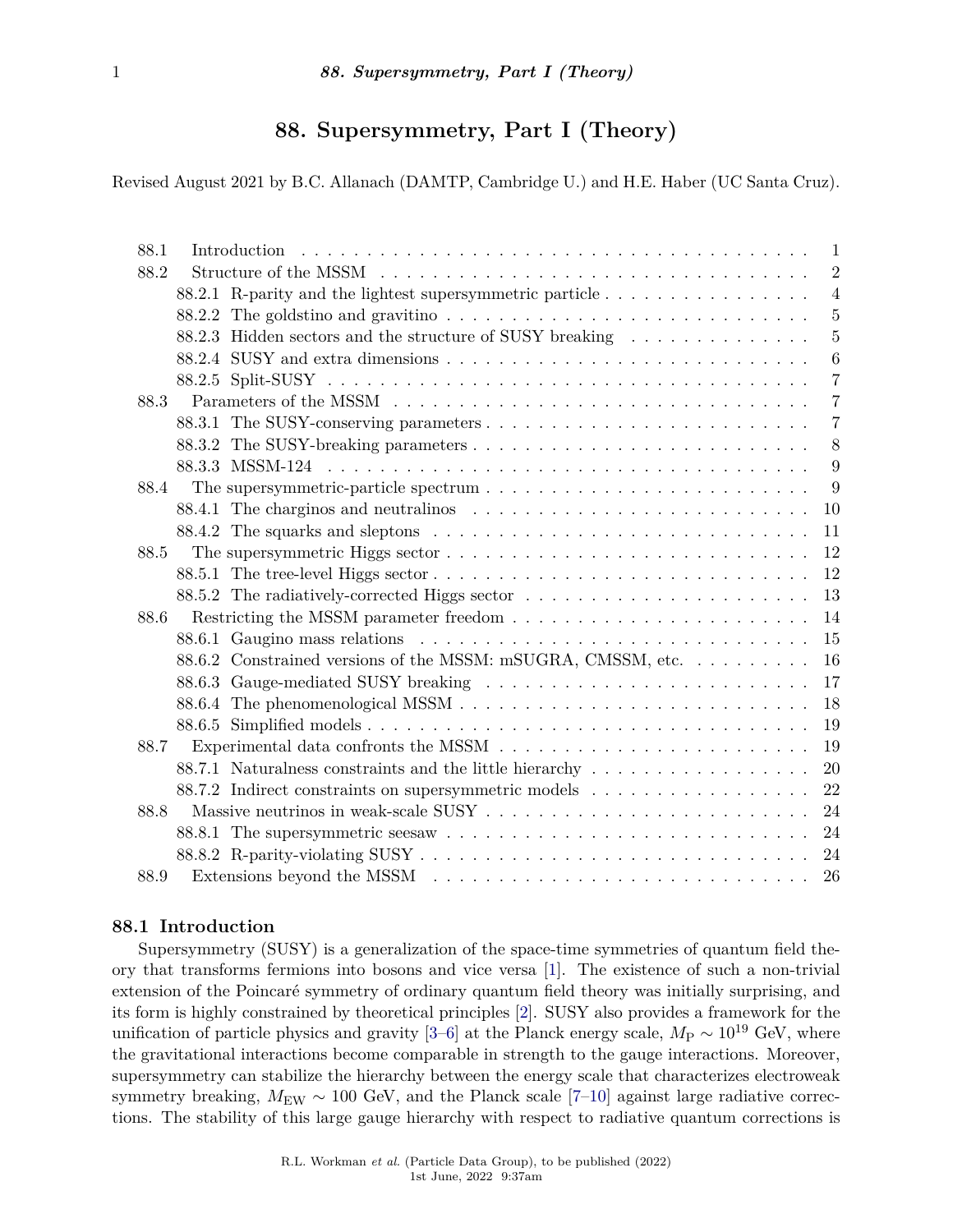not possible to maintain in the Standard Model (SM) without an unnatural fine-tuning of the parameters of the fundamental theory at the Planck scale. In contrast, in a supersymmetric extension of the SM, it is possible to maintain the gauge hierarchy while providing a natural framework for elementary scalar fields.

If supersymmetry were an exact symmetry of nature, then particles and their superpartners, which differ in spin by half a unit, would be degenerate in mass. Since superpartners have not (yet) been observed, supersymmetry must be a broken symmetry. Nevertheless, the stability of the gauge hierarchy can still be maintained if the SUSY breaking is soft [\[11,](#page-26-6)[12\]](#page-26-7), and the corresponding SUSY-breaking mass parameters are no larger than a few TeV. Whether this is still plausible in light of recent SUSY searches at the LHC (see Sec. 89) will be discussed in Sec. 88.7.

In particular, soft-SUSY-breaking terms of the Lagrangian involve combinations of fields with total mass dimension of three or less, with some restrictions on the dimension-three terms as elucidated in Ref. [\[11\]](#page-26-6). The impact of the soft terms becomes negligible at energy scales much larger than the size of the SUSY-breaking masses. Thus, a theory of weak-scale supersymmetry, where the effective scale of supersymmetry breaking is tied to the scale of electroweak symmetry breaking, provides a natural framework for the origin and the stability of the gauge hierarchy [\[7–](#page-26-4)[10\]](#page-26-5).

At present, there is no unambiguous experimental evidence for the breakdown of the SM at or below the TeV scale. The expectations for new TeV-scale physics beyond the SM are based primarily on three theoretical arguments. First, in a theory with an elementary scalar field of mass *m* and interaction strength  $\lambda$  (e.g., a quartic scalar self-coupling, the square of a gauge coupling or the square of a Yukawa coupling), the stability with respect to quantum corrections requires the existence of an energy cutoff roughly of order  $(16\pi^2/\lambda)^{1/2}m$ , beyond which new physics must enter [\[13\]](#page-26-8). A significantly larger energy cutoff would require an unnatural fine-tuning of parameters that govern the effective low-energy theory. Applying this argument to the SM leads to an expectation of new physics at the TeV scale [\[10\]](#page-26-5).

Second, the unification of the three SM gauge couplings at a very high energy close to the Planck scale is possible if new physics beyond the SM (which modifies the running of the gauge couplings above the electroweak scale) is present. The minimal supersymmetric extension of the SM, where superpartner masses lie below a few TeV, provides an example of successful gauge coupling unification [\[14\]](#page-26-9).

Third, the existence of dark matter that makes up approximately one quarter of the energy density of the universe, cannot be explained within the SM of particle physics [\[15\]](#page-26-10). Remarkably, a stable weakly-interacting massive particle (WIMP) whose mass and interaction rate are governed by new physics associated with the TeV-scale can be consistent with the observed density of dark matter (this is the so-called WIMP miracle, which is reviewed in Ref. [\[16\]](#page-26-11)). The lightest supersymmetric particle, if stable, is a promising (although not the unique) candidate for the dark matter [\[17–](#page-26-12)[21\]](#page-26-13). Further aspects of dark matter can be found in Sec. 27.

# <span id="page-1-0"></span>**88.2 Structure of the MSSM**

The minimal supersymmetric extension of the SM (MSSM) consists of the fields of the two-Higgs-doublet extension of the SM and the corresponding superpartners [\[22,](#page-26-14)[23\]](#page-26-15). A particle and its superpartner together form a supermultiplet. The corresponding field content of the supermultiplets of the MSSM and their gauge quantum numbers are shown in Table 88.1. The electric charge  $Q = T_3 + \frac{1}{2}$  $\frac{1}{2}Y$  is determined in terms of the third component of the weak isospin  $(T_3)$  and the U(1) weak hypercharge (*Y* ).

The gauge supermultiplets consist of the gluons and their gluino fermionic superpartners and the  $SU(2) \times U(1)$  gauge bosons and their gaugino fermionic superpartners. The matter supermultiplets consist of three generations of left-handed quarks and leptons and their scalar superpartners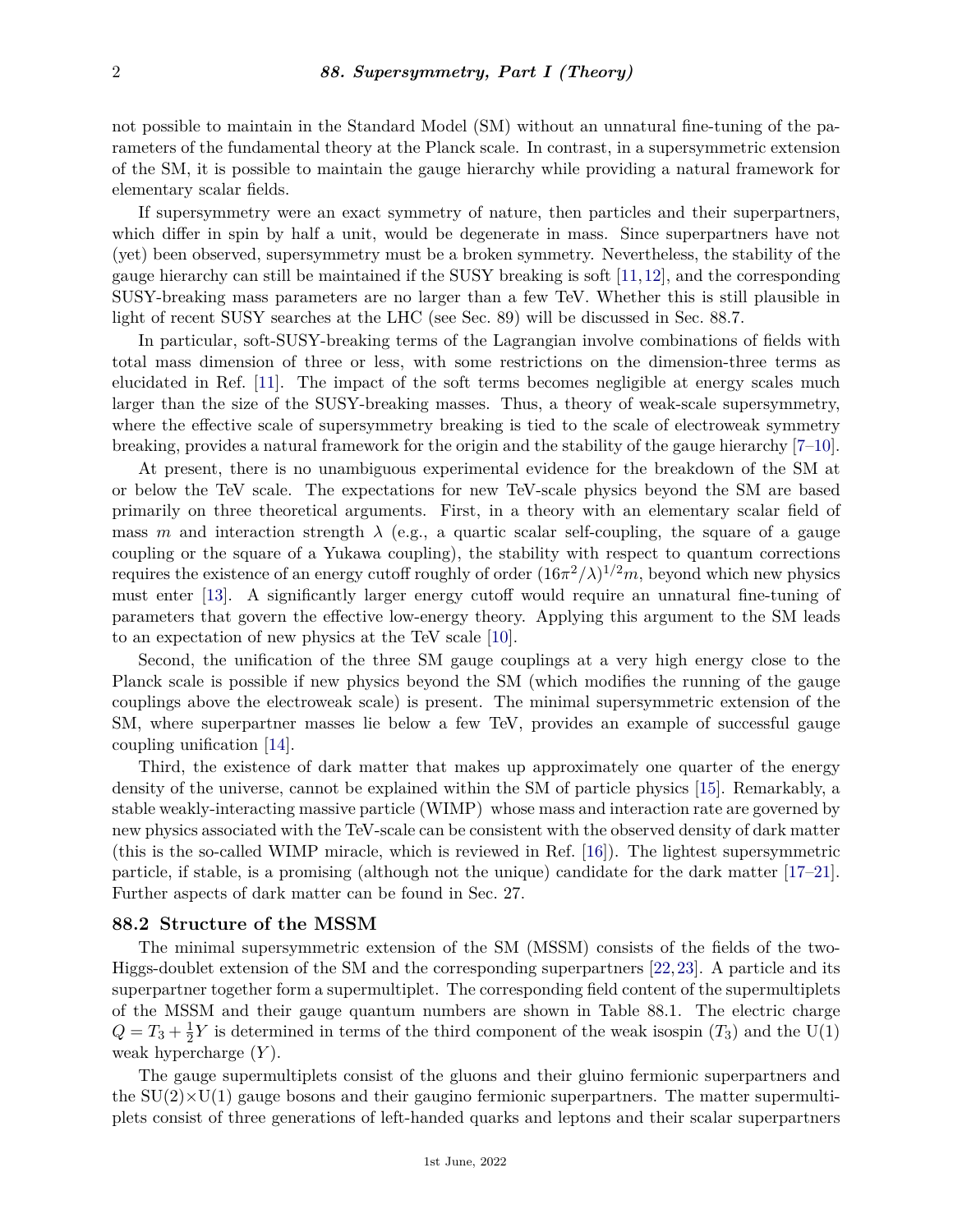**Table 88.1:** The fields of the MSSM and their  $SU(3)\times SU(2)\times U(1)$  quantum numbers are listed. For simplicity, only one generation of quarks and leptons is exhibited. For each lepton, quark, and Higgs supermultiplet (each denoted by a hatted upper-case letter), there is a corresponding antiparticle multiplet of charge-conjugated fermions and their associated scalar partners [\[24\]](#page-27-0).

| Field Content of the MSSM |             |                                          |                                                          |                |                |          |  |  |  |  |
|---------------------------|-------------|------------------------------------------|----------------------------------------------------------|----------------|----------------|----------|--|--|--|--|
| Super-                    | Super-      | <b>Bosonic</b>                           | Fermionic                                                | SU(3)          | SU(2)          | U(1)     |  |  |  |  |
| multiplets                | field       | fields                                   | partners                                                 |                |                |          |  |  |  |  |
| gluon/gluino              | $\hat{V}_8$ | $\mathfrak{g}$                           | $\mathfrak{g}$                                           | 8              | 1              | $\Omega$ |  |  |  |  |
| gauge boson/              | $\hat{V}$   | $W^{\pm}$ , $W^0$                        | $\widetilde{W}^{\pm}$ , $\widetilde{W}^0$                | 1              | 3              |          |  |  |  |  |
| gaugino                   | $\hat{V}'$  | B                                        | $\widetilde{B}$                                          | 1              | 1              | 0        |  |  |  |  |
| slepton/                  | Ê           | $(\widetilde{\nu}_L, \widetilde{e}_L^-)$ | $(\nu, e^-)_L$                                           | 1              | $\overline{2}$ | $-1$     |  |  |  |  |
| lepton                    | $\hat{E}^c$ | $\tilde{e}^+_R$                          | $e^c_L$                                                  | 1              | $\mathbf{1}$   | 2        |  |  |  |  |
| square/                   | Ĝ           | $(\widetilde{u}_L, \widetilde{d}_L)$     | (u,d) <sub>L</sub>                                       | 3              | $\overline{2}$ | 1/3      |  |  |  |  |
| quark                     | $\hat{U}^c$ | $\widetilde{u}_R^*$                      | $u_L^c$                                                  | $\overline{3}$ |                | $-4/3$   |  |  |  |  |
|                           | $\hat{D}^c$ | $d_R^*$                                  | $d_{L}^{c}$                                              | $\bar{3}$      |                | 2/3      |  |  |  |  |
| Higgs boson/              | $\hat{H}_d$ | $(H_d^0, H_d^-)$                         | $(\widetilde{H}_{d}^0,\overline{\widetilde{H}_{d}^{-}})$ | 1              | $\overline{2}$ | $-1$     |  |  |  |  |
| higgsino                  | $\hat{H}_u$ | $(H_u^+, H_u^0)$                         | $(\widetilde{H}^+_u, \widetilde{H}^0_u)$                 |                | $\mathfrak{D}$ |          |  |  |  |  |

(squarks and sleptons, collectively referred to as sfermions), and the corresponding antiparticles. The Higgs supermultiplets consist of two complex Higgs doublets, their higgsino fermionic superpartners, and the corresponding antiparticles. The enlarged Higgs sector of the MSSM constitutes the minimal structure needed to guarantee the cancellation of gauge anomalies [\[25\]](#page-27-1) generated by the higgsino superpartners that can appear as internal lines in triangle diagrams with three external electroweak gauge bosons. Moreover, without a second Higgs doublet, one cannot generate mass for both "up"-type and "down"-type quarks (and charged leptons) in a way consistent with the underlying SUSY [\[26–](#page-27-2)[28\]](#page-27-3).

In the most elegant treatment of SUSY, spacetime is extended to superspace which consists of the spacetime coordinates and new anticommuting fermionic coordinates  $\theta$  and  $\theta^{\dagger}$  [\[29,](#page-27-4) [30\]](#page-27-5). Each supermultiplet is represented by a superfield that is a function of the superspace coordinates. The fields of a given supermultiplet (which are functions of the spacetime coordinates) are coefficients of the  $\theta$  and  $\theta^{\dagger}$  expansion of the corresponding superfield.

Vector superfields contain the gauge-boson fields and their gaugino partners. Chiral superfields contain the spin-0 and spin- $1/2$  fields of the matter or Higgs supermultiplets. A general supersymmetric Lagrangian is determined by three functions of the chiral superfields [\[4\]](#page-26-16): the superpotential, the Kähler potential, and the gauge kinetic function (which can be appropriately generalized to accommodate higher derivative terms [\[31\]](#page-27-6)). Minimal forms for the Kähler potential and gauge kinetic function, which generate canonical kinetic energy terms for all the fields, are required for renormalizable globally supersymmetric theories. A renormalizable superpotential, which is at most cubic in the chiral superfields, yields supersymmetric Yukawa couplings and mass terms. A combination of gauge invariance and SUSY produces couplings of gaugino fields to matter (or Higgs) fields and their corresponding superpartners. The (renormalizable) MSSM Lagrangian is then constructed by including all possible supersymmetric interaction terms (of dimension four or less) that satisfy  $SU(3)\times SU(2)\times U(1)$  gauge invariance and *B−L* conservation (where *B* = baryon number and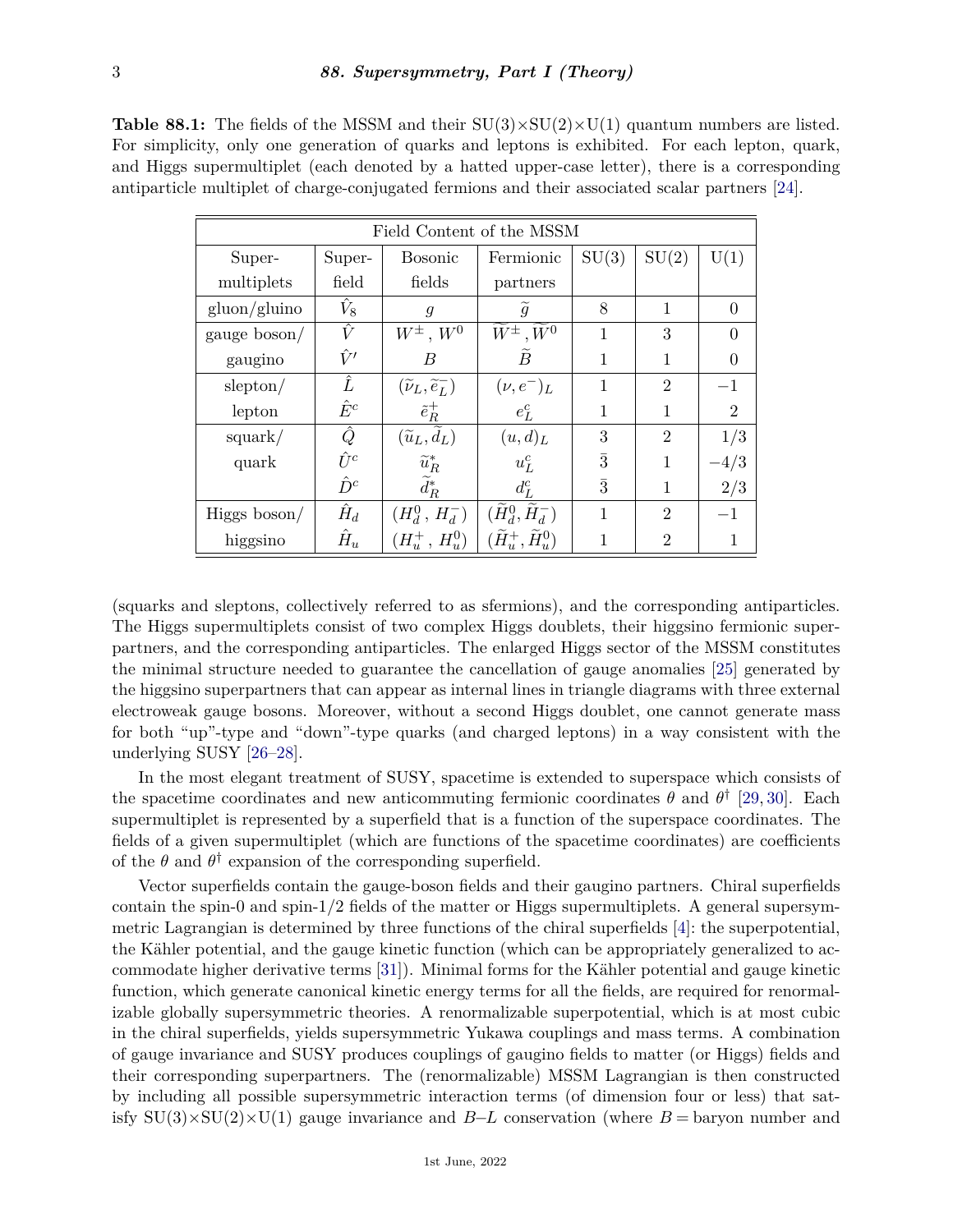$L =$  lepton number). Finally, the most general soft-supersymmetry-breaking terms consistent with these symmetries are added [\[11,](#page-26-6) [12,](#page-26-7) [32\]](#page-27-7).

Although the MSSM is the focus of much of this review, there is some motivation for considering non-minimal supersymmetric extensions of the SM. For example, extra structure is needed to generate non-zero neutrino masses as discussed in Sec. 88.8. In addition, in order to address some theoretical issues and tensions associated with the MSSM, it has been fruitful to introduce one additional singlet Higgs superfield. The resulting next-to-minimal supersymmetric extension of the Standard Model (NMSSM) [\[33\]](#page-27-8) is considered further in Sec. 88.4–88.7 and 88.9. Finally, one is always free to add additional fields to the SM along with the corresponding superpartners. However, only certain choices for the new fields (*e.g.*, the addition of complete SU(5) multiplets) will preserve the successful gauge coupling unification of the MSSM. Some examples will be briefly mentioned in Sec. 88.9.

#### <span id="page-3-0"></span>**88.2.1** *R-parity and the lightest supersymmetric particle*

The (renormalizable) SM Lagrangian possesses an accidental global *B*−*L* symmetry due to the fact that *B* and *L*-violating operators composed of SM fields must have dimension  $d = 5$  or larger [\[34\]](#page-27-9). Consequently, *B* and *L*-violating effects are suppressed by  $(M_{\text{EW}}/M)^{d-4}$ , where *M* is the characteristic mass scale of the physics that generates the corresponding higher dimensional operators. Indeed, values of *M* of order the grand unification scale or larger may be responsible for the observed (approximate) stability of the proton and suppression of neutrino masses. Unfortunately, these results are not guaranteed in a generic supersymmetric extension of the SM. For example, it is possible to construct gauge invariant supersymmetric dimension-four *B* and *L*violating operators made up of fields of SM particles and their superpartners. Such operators, if simultaneously present in the theory, could yield a proton decay rate many orders of magnitude larger than the current experimental bound. It is for this reason that *B*−*L* conservation is *imposed* on the supersymmetric Lagrangian when defining the MSSM, which is sufficient for eliminating all *B* and *L*-violating operators of dimension  $d \leq 4$ .

As a consequence of the *B*−*L* symmetry, the MSSM possesses a multiplicative R-parity invariance, where  $R = (-1)^{3(B-L)+2S}$  for a particle of spin *S* [\[35\]](#page-27-10). This implies that all the particles of the SM have even R-parity, whereas the corresponding superpartners have odd R-parity. The conservation of R-parity in scattering and decay processes has a critical impact on supersymmetric phenomenology. For example, any initial state in a scattering experiment will involve ordinary (R-even) particles. Consequently, it follows that supersymmetric particles must be produced in pairs. In general, these particles are highly unstable and decay into lighter states. Moreover, Rparity invariance also implies that the lightest supersymmetric particle (LSP) is absolutely stable, and must eventually be produced at the end of a decay chain initiated by the decay of a heavy unstable supersymmetric particle. In order to be consistent with cosmological constraints, a stable LSP is almost certainly electrically and color neutral [\[19\]](#page-26-17). Consequently, the LSP in an R-parity-conserving (RPC) theory is weakly interacting with ordinary matter, *i.e.*, it behaves like a stable heavy neutrino and will escape collider detectors without being directly observed. Thus, the canonical signature for conventional R-parity-conserving supersymmetric theories is missing (transverse) momentum, due to the escape of the LSP. Moreover, as noted in Sec. 88.1 and reviewed in Refs. [\[20\]](#page-26-18) and [\[21\]](#page-26-13), the stability of the LSP in R-parity-conserving SUSY makes it a promising candidate for dark matter.

The possibility of relaxing the R-parity invariance of the MSSM (which would generate new *B* and/or *L*-violating interactions) will be addressed in Sec. 88.8.2. However, note that in R-parity violating (RPV) models, the LSP is no longer stable and thus would not be a viable candidate for the dark matter (unless its lifetime was significantly longer than the age of the universe). In such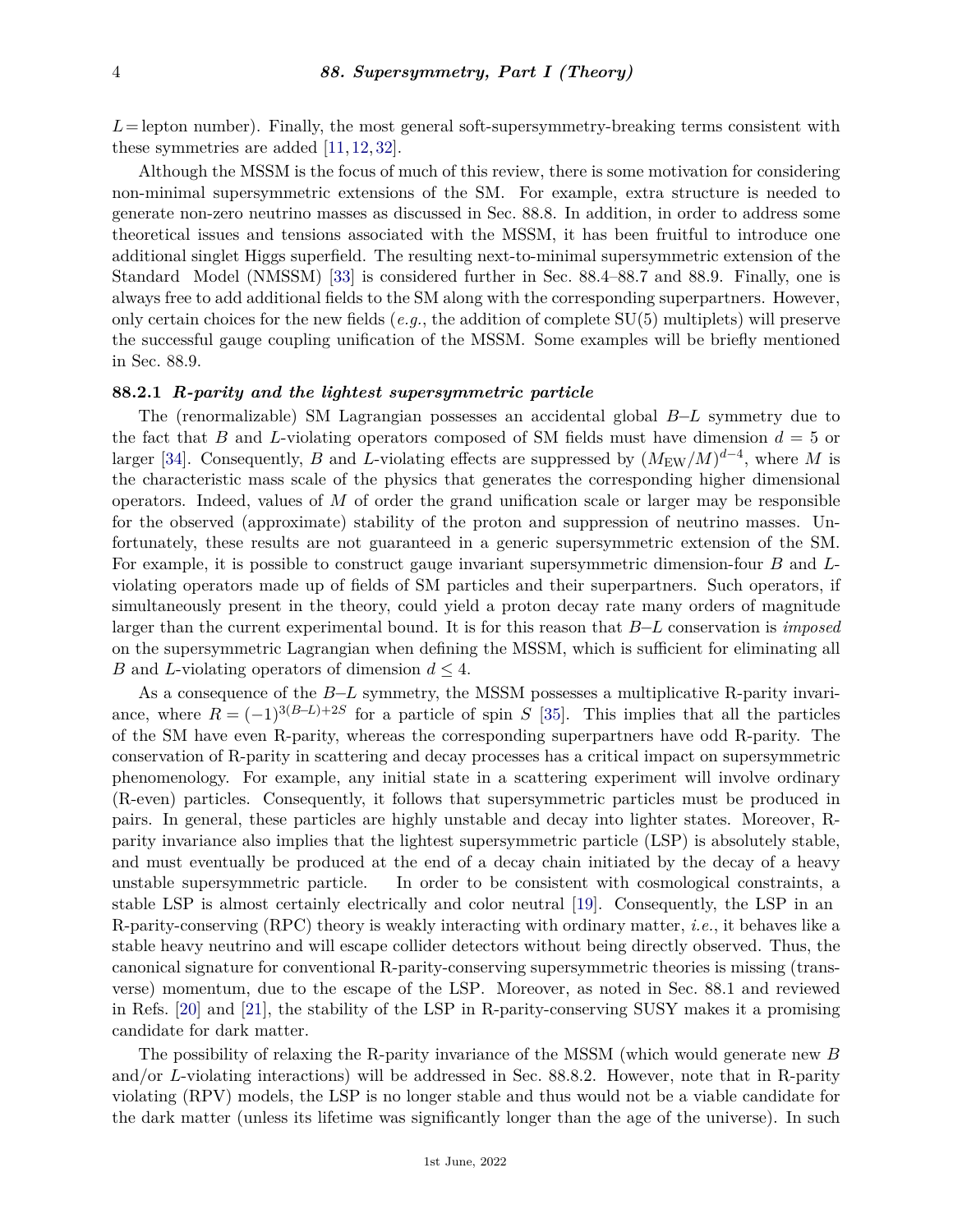scenarios, one has to look elsewhere to explain the origin of dark matter.

#### <span id="page-4-0"></span>**88.2.2** *The goldstino and gravitino*

In the MSSM, SUSY breaking is accomplished by including the most general renormalizable soft-SUSY-breaking terms consistent with the  $SU(3) \times SU(2) \times U(1)$  gauge symmetry and R-parity invariance. These terms parameterize our ignorance of the fundamental mechanism of supersymmetry breaking. If supersymmetry breaking occurs spontaneously, then a massless Goldstone fermion called the goldstino  $(G_{1/2})$  must exist. The goldstino would then be the LSP, and could play an important role in supersymmetric phenomenology [\[36\]](#page-27-11).

However, the goldstino degrees of freedom are physical only in models of spontaneously-broken global SUSY. If SUSY is a local symmetry, then the theory must incorporate gravity; the resulting theory is called supergravity [\[5,](#page-26-19) [37\]](#page-27-12). In models of spontaneously-broken supergravity, the goldstino is "absorbed" by the gravitino  $(G)$ , the spin-3/2 superpartner of the graviton, via the super-Higgs mechanism [\[38\]](#page-27-13). Consequently, the goldstino is removed from the physical spectrum and the gravitino acquires a mass (denoted by  $m_{3/2}$ ). If  $m_{3/2}$  is smaller than the mass of the lightest superpartner of the SM particles, then the gravitino is the LSP.

In processes with center-of-mass energy  $E \gg m_{3/2}$ , one can employ the goldstino–gravitino equivalence theorem [\[39\]](#page-27-14), which implies that the interactions of the helicity  $\pm \frac{1}{2}$  $\frac{1}{2}$  gravitino (whose properties approximate those of the goldstino) dominate those of the helicity  $\pm \frac{3}{2}$  $\frac{3}{2}$  gravitino. The interactions of gravitinos with other light fields can be described by a low-energy effective Lagrangian that is determined by fundamental principles [\[40\]](#page-27-15).

# <span id="page-4-1"></span>**88.2.3** *Hidden sectors and the structure of SUSY breaking*

It is very difficult (perhaps impossible) to construct a realistic model of spontaneously-broken weak-scale supersymmetry where the supersymmetry breaking arises solely as a consequence of the interactions of the particles of the MSSM. A more successful scheme posits a theory with at least two distinct sectors: a visible sector consisting of the particles of the MSSM [\[32\]](#page-27-7) and a sector where SUSY breaking is generated. It is often (but not always) assumed that particles of the hidden sector are neutral with respect to the SM gauge group. The effects of the hidden sector supersymmetry breaking are then transmitted to the MSSM by some mechanism (often involving the mediation by particles that comprise an additional messenger sector). Two theoretical scenarios that exhibit this structure are gravity-mediated and gauge-mediated SUSY breaking.

Supergravity models provide a natural mechanism for transmitting the SUSY breaking of the hidden sector to the particle spectrum of the MSSM. In models of gravity-mediated supersymmetry breaking, gravity is the messenger of supersymmetry breaking [\[41–](#page-27-16)[45\]](#page-28-0). More precisely, supersymmetry breaking is mediated by effects of gravitational strength (*i.e.* suppressed by inverse powers of the Planck mass). The soft-SUSY-breaking parameters with dimensions of mass arise as model-dependent multiples of the gravitino mass  $m_{3/2}$ . In this scenario,  $m_{3/2}$  is of order the electroweak-symmetry-breaking scale, while the gravitino couplings are roughly gravitational in strength  $[3, 46]$  $[3, 46]$  $[3, 46]$ <sup>[1](#page-4-2)</sup>

Under certain theoretical assumptions that govern the structure of the Kähler potential (the so-called sequestered form introduced in Ref. [\[48\]](#page-28-2)), SUSY breaking is due entirely to the superconformal (super-Weyl) anomaly, which is common to all supergravity models [\[48\]](#page-28-2). In particular, gaugino masses are radiatively generated at one-loop, and squark and slepton squared-mass matrices are flavor-diagonal. In sequestered scenarios, sfermion squared-masses arise at two-loops, which implies that gluino and sfermion masses are of the same order of magnitude. This approach is called anomaly-mediated SUSY breaking (AMSB). Indeed, anomaly mediation is more generic

<span id="page-4-2"></span><sup>1</sup>However, such a gravitino typically plays no direct role in supersymmetric phenomenology at colliders (except perhaps indirectly in the case where the gravitino is the LSP [\[47\]](#page-28-3)).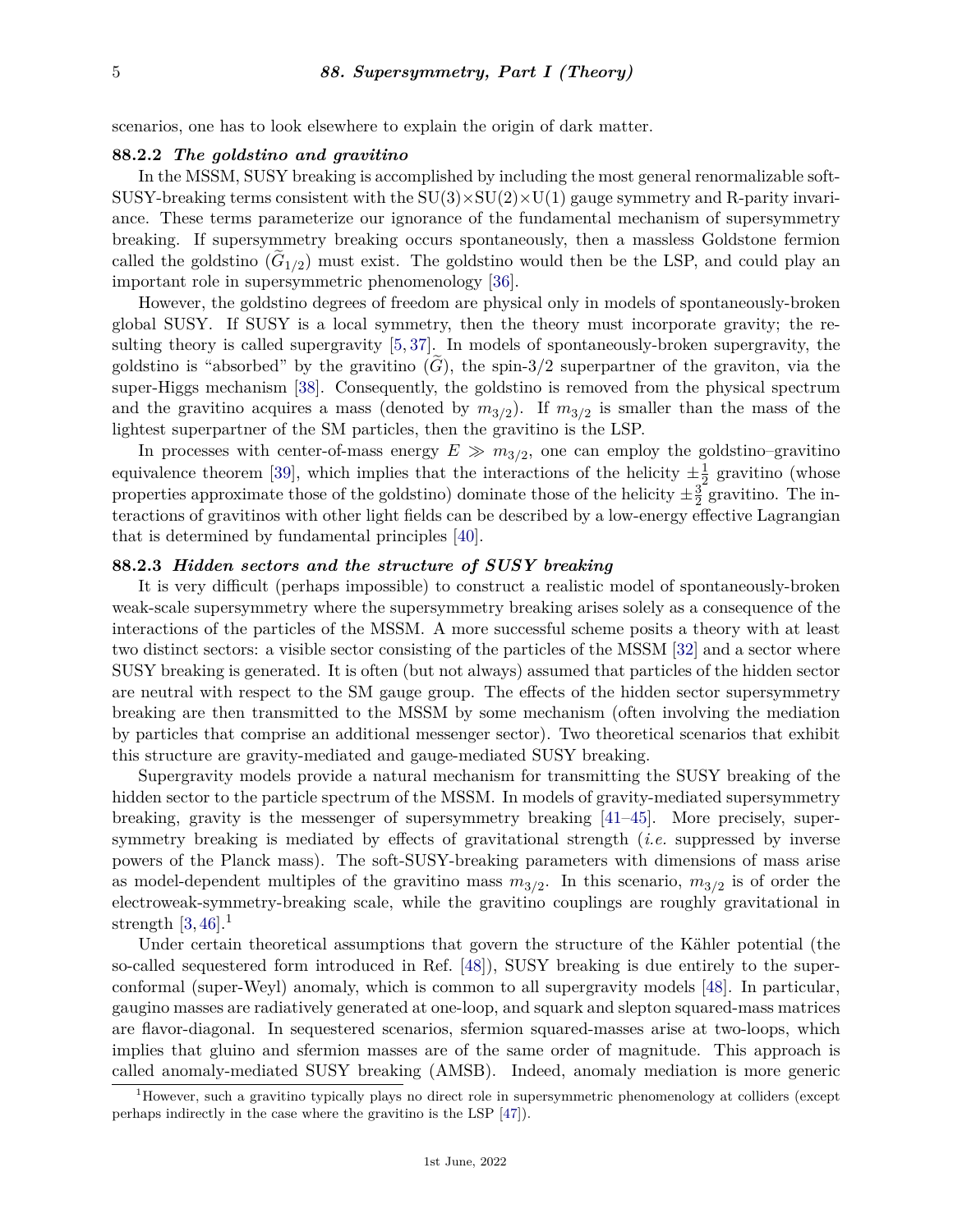than originally conceived, and provides a ubiquitous source of SUSY breaking [\[49\]](#page-28-4). However in the simplest formulation of AMSB as applied to the MSSM, the squared-masses of the sleptons are negative (known as the tachyonic slepton problem). It may be possible to cure this otherwise fatal flaw in non-minimal extensions of the MSSM [\[50\]](#page-28-5). Alternatively, one can assert that anomaly mediation is not the sole source of SUSY breaking in the sfermion sector. In non-sequestered scenarios, sfermion squared-masses can arise at tree-level, in which case squark masses would be parametrically larger than the loop-suppressed gaugino masses [\[51\]](#page-28-6).

In gauge-mediated supersymmetry breaking (GMSB), gauge forces transmit the supersymmetry breaking to the MSSM. A typical structure of such models involves a hidden sector where SUSY is broken, a messenger sector consisting of particles (messengers) with nontrivial  $SU(3)\times SU(2)\times U(1)$ quantum numbers, and the visible sector consisting of the fields of the MSSM [\[52–](#page-28-7)[55\]](#page-28-8). The direct coupling of the messengers to the hidden sector generates a supersymmetry-breaking spectrum in the messenger sector. Supersymmetry breaking is then transmitted to the MSSM via the virtual exchange of the messenger fields. In models of direct gauge mediation, there is no separate hidden sector. In particular, the sector in which the SUSY breaking originates includes fields that carry nontrivial SM quantum numbers, which allows for the direct transmission of SUSY breaking to the MSSM [\[56\]](#page-28-9).

In models of gauge-mediated SUSY breaking with a minimal Kähler potential, the gravitino is the LSP [\[17\]](#page-26-12), as its mass can range from a few eV (in the case of low SUSY breaking scales) up to a few GeV (in the case of high SUSY breaking scales). In particular, the gravitino is a potential dark matter candidate (for a review and guide to the literature, see Ref. [\[21\]](#page-26-13)). The couplings of the helicity  $\pm \frac{1}{2}$  $\frac{1}{2}$  components of *G* to the particles of the MSSM (which approximate those of the goldstino as previously noted in Sec. 88.2.2) are significantly stronger than gravitational strength and amenable to experimental collider analyses.

The mass ranges of the gravitino in either gravity-mediated or gauge-mediated SUSY breaking are further constrained by cosmological considerations [\[57,](#page-28-10) [58\]](#page-28-11). In particular, there is a danger of over-abundance of gravitinos if it is the dark matter or, if it decays before nucleosynthesis, modifications to the successful predictions of light element abundances. Avoiding these cosmological gravitino problems impose strong constraints on gravity-mediated and gauge-mediated SUSY breaking models.

The concept of a hidden sector is more general than SUSY. Hidden valley models [\[59\]](#page-28-12) posit the existence of a hidden sector of new particles and interactions that are very weakly coupled to particles of the SM. The impact of a hidden valley on supersymmetric phenomenology at colliders can be significant if the LSP lies in the hidden sector [\[60\]](#page-28-13).

#### <span id="page-5-0"></span>**88.2.4** *SUSY and extra dimensions*

Approaches to SUSY breaking have also been developed in the context of theories in which the number of spatial dimensions is greater than three. In particular, a number of SUSY-breaking mechanisms have been proposed that are inherently extra-dimensional [\[61\]](#page-28-14). The size of the extra dimensions can be significantly larger than  $M_{\rm P}^{-1}$ ; in some cases of order (TeV)<sup>-1</sup> or even larger (see, *e.g.*, Sec. 85 or Ref. [\[62\]](#page-29-0)).

For example, in one approach the fields of the MSSM live on some brane (a lower-dimensional manifold embedded in a higher-dimensional spacetime), while the sector of the theory that breaks SUSY lives on a second spatially-separated brane. Two examples of this approach are AMSB [\[48\]](#page-28-2) and gaugino-mediated SUSY breaking [\[63\]](#page-29-1). In both cases, SUSY breaking is transmitted through fields that live in the bulk (the higher-dimensional space between the two branes). This setup has some features in common with both gravity-mediated and gauge-mediated SUSY breaking (*e.g.*, hidden and visible sectors and messengers).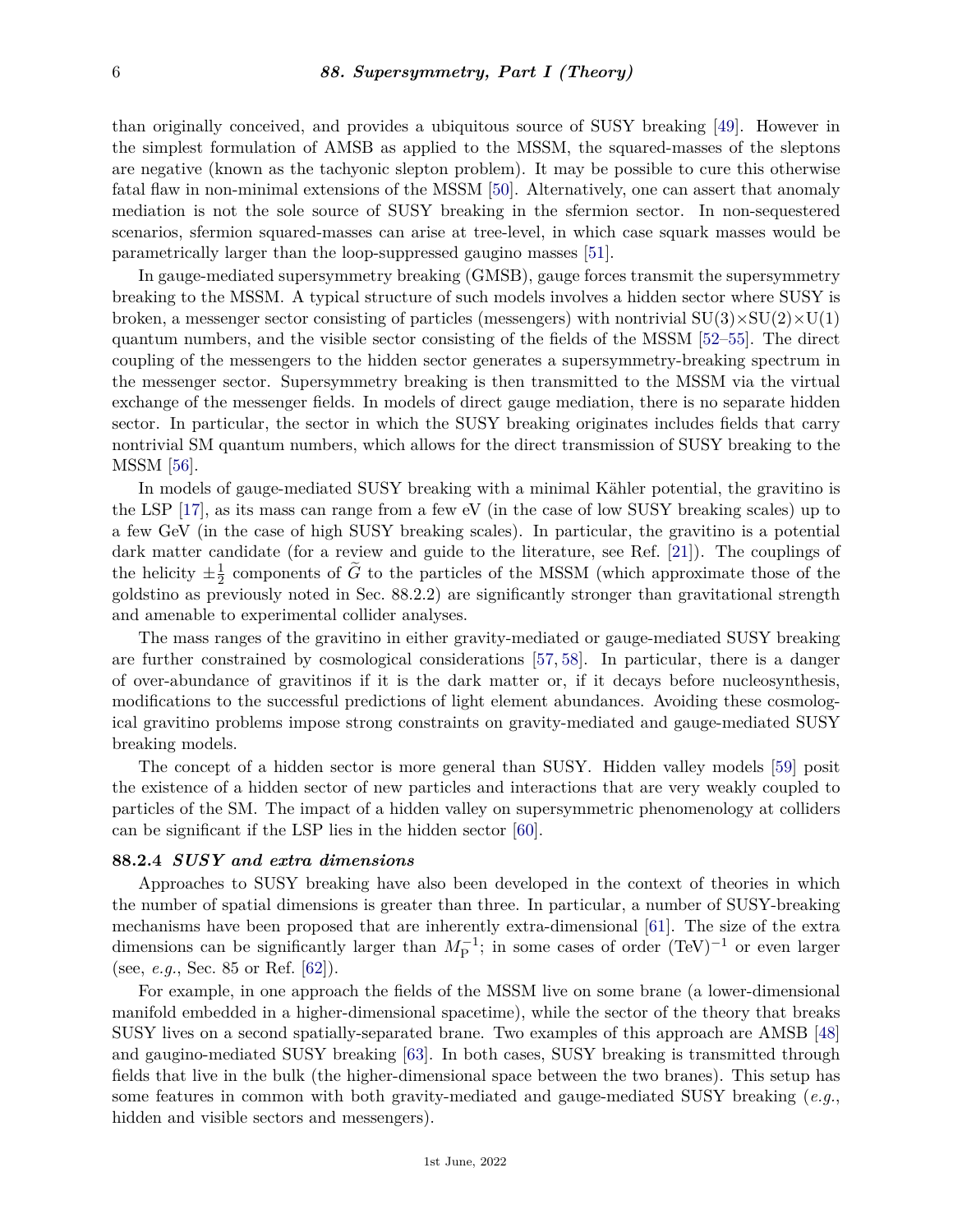Since a higher dimensional theory must be compactified to four spacetime dimensions, one can also generate a source of SUSY breaking by employing boundary conditions on the compactified space that distinguish between fermions and bosons. This is the so-called Scherk-Schwarz mechanism [\[64\]](#page-29-2). The phenomenology of such models can be strikingly different from that of the usual MSSM [\[65\]](#page-29-3).

### <span id="page-6-0"></span>**88.2.5** *Split-SUSY*

If SUSY is not connected with the origin of the electroweak scale, it may still be possible that some remnant of the superparticle spectrum survives down to the TeV-scale or below. This is the idea of split-SUSY [\[66,](#page-29-4)[67\]](#page-29-5), in which scalar superpartners of the quarks and leptons are significantly heavier than 1 TeV, whereas the fermionic superpartners of the gauge and Higgs bosons have masses on the order of 1 TeV or below. With the exception of a single light neutral scalar whose properties are practically indistinguishable from those of the SM Higgs boson, all other Higgs bosons are also assumed to be very heavy. Among the supersymmetric particles, only the fermionic superpartners may be kinematically accessible at the LHC.

In models of split SUSY, the top squark masses cannot be arbitrarily large, as these parameters enter in the radiative corrections to the mass of the observed Higgs boson [\[68,](#page-29-6) [69\]](#page-29-7). In the MSSM, a Higgs boson mass of 125 GeV (see Sec. 11) implies an upper bound on the top squark mass scale in the range of 10 to  $10^8$  TeV [\[70–](#page-29-8)[72\]](#page-29-9), depending on the value of the ratio of the two neutral Higgs field vacuum expectation values, although this mass range can be somewhat extended by varying other relevant MSSM parameters. In some approaches, gaugino masses are one-loop suppressed relative to the sfermion masses, corresponding to the so-called mini-split SUSY spectrum [\[69,](#page-29-7)[73\]](#page-29-10). The higgsino mass scale may or may not be likewise suppressed depending on the details of the model [\[74\]](#page-29-11).

The SUSY breaking required to produce such a split-SUSY spectrum would destabilize the gauge hierarchy, and thus would not provide an explanation for the scale of electroweak symmetry breaking. Nevertheless, models of split-SUSY can account for the dark matter (which is assumed to be the LSP gaugino or higgsino) and gauge coupling unification, thereby preserving two of the desirable features of weak-scale SUSY. Finally, as a consequence of the very large squark and slepton masses, neutral flavor changing and CP-violating effects, which can be problematic in models with TeV-scale SUSY-breaking masses, are sufficiently reduced to avoid conflict with experimental observations.

# <span id="page-6-1"></span>**88.3 Parameters of the MSSM**

The parameters of the MSSM are conveniently described by considering separately the supersymmetry-conserving and the supersymmetry-breaking sectors. A careful discussion of the conventions used here in defining the tree-level MSSM parameters can be found in Refs. [\[75,](#page-29-12) [76\]](#page-29-13). For simplicity, consider first the case of one generation of quarks, leptons, and their scalar superpartners.

#### <span id="page-6-2"></span>**88.3.1** *The SUSY-conserving parameters*

The parameters of the supersymmetry-conserving sector consist of: (i) gauge couplings, *gs*, g, and g', corresponding to the SM gauge group  $SU(3) \times SU(2) \times U(1)$  respectively; (ii) a supersymmetry-conserving higgsino mass parameter  $\mu$ ; and (iii) Higgs-fermion Yukawa couplings,  $\lambda_u$ ,  $\lambda_d$ , and  $\lambda_e$ , of one generation of left- and right-handed quarks and leptons, and their superpartners to the Higgs bosons and higgsinos. Because there is no right-handed neutrino/sneutrino in the MSSM as defined here, a Yukawa coupling  $\lambda_{\nu}$  is not included. The complex  $\mu$  parameter and Yukawa couplings enter via the most general renormalizable R-parity-conserving superpotential,

$$
W_{\text{MSSM}} = \lambda_d \hat{H}_d \hat{Q} \hat{D}^c - \lambda_u \hat{H}_u \hat{Q} \hat{U}^c + \lambda_e \hat{H}_d \hat{L} \hat{E}^c + \mu \hat{H}_u \hat{H}_d, \qquad (88.1)
$$

where the superfields are defined in Table 1 and the gauge group indices are suppressed.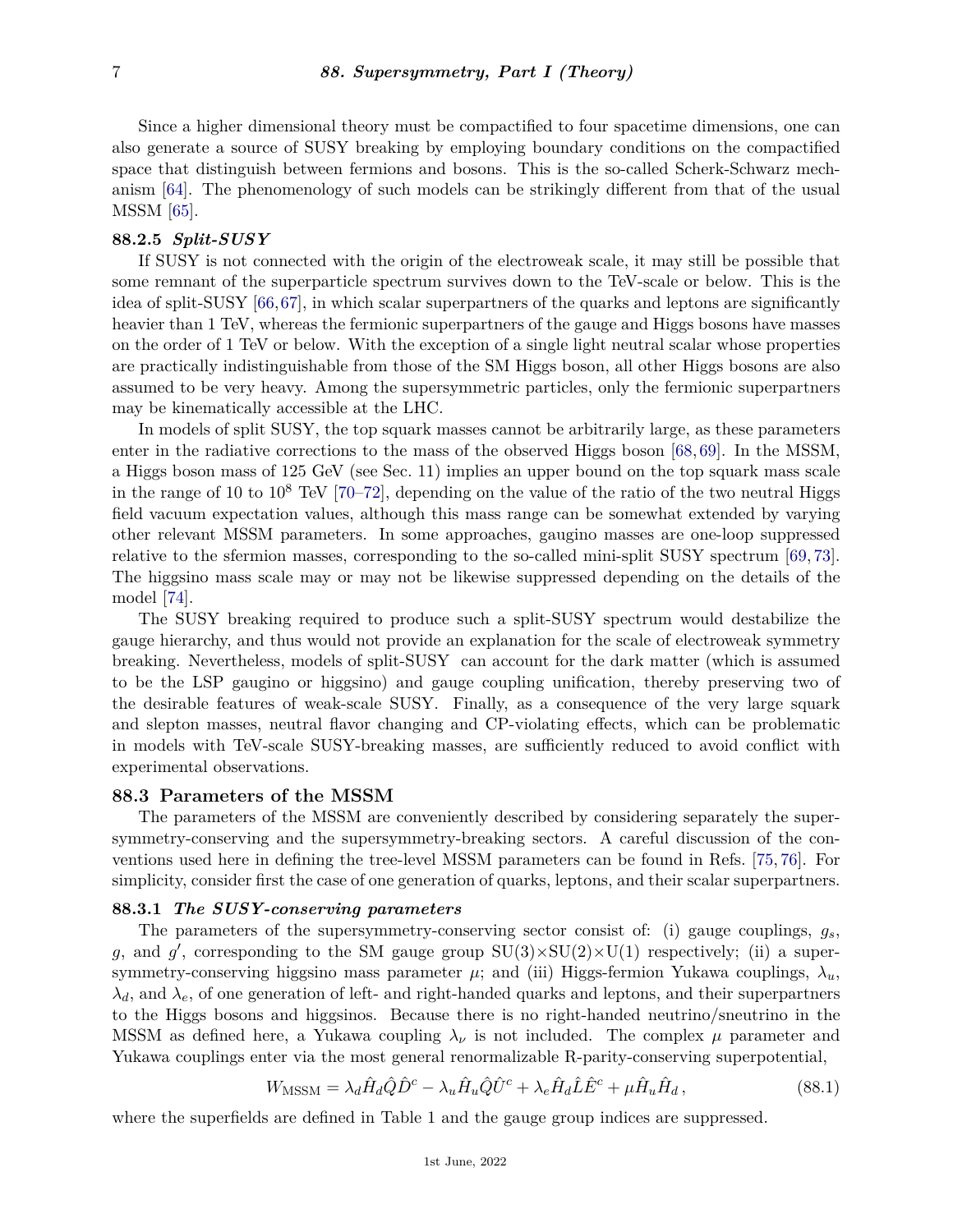#### <span id="page-7-0"></span>**88.3.2** *The SUSY-breaking parameters*

The supersymmetry-breaking sector contains the following sets of parameters: (i) three complex gaugino Majorana mass parameters,  $M_3$ ,  $M_2$ , and  $M_1$ , associated with the SU(3), SU(2), and U(1) subgroups of the SM; (ii) five sfermion squared-mass parameters,  $M_{\tilde{c}}^2$ ,  $M_{\tilde{t}}^2$ ,  $M_{\tilde{t}}^2$ ,  $M_{\tilde{t}}^2$ , and  $M_{\widetilde{B}}^2$ , corresponding to the five electroweak gauge multiplets, *i.e.*, superpartners of the left-handed  $E^{\text{L}}$  and  $E^{\text{L}}$  and  $E^{\text{L}}$ ,  $(\nu, e^{-})_L$ , and  $e^c_L$ , where the superscript *c* indicates a charge-conjugated fermion field [\[24\]](#page-27-0); and (iii) three Higgs-squark-squark and Higgs-slepton-slepton trilinear interaction terms, with complex coefficients  $T_U \equiv \lambda_u A_U$ ,  $T_D \equiv \lambda_d A_D$ , and  $T_E \equiv \lambda_e A_E$  (which define the "*A*parameters"), following the notation employed in Ref. [\[76\]](#page-29-13). It is conventional to separate out the factors of the Yukawa couplings in defining the *A*-parameters (originally motivated by a simple class of gravity-mediated SUSY-breaking models [\[3,](#page-26-2) [6\]](#page-26-3)). If the *A*-parameters are parametrically of the same order (or smaller) relative to other SUSY-breaking mass parameters, then in most cases only the third generation *A*-parameters are phenomenologically relevant.

Finally, we have (iv) two real squared-mass parameters,  $m_{H_d}^2$  and  $m_{H_u}^2$  (also called  $m_1^2$  and  $m_2^2$ , respectively, in the literature), and one complex squared-mass parameter,  $m_{12}^2 \equiv \mu B$  (the latter defines the "*B*-parameter"), which appear in the MSSM tree-level scalar Higgs potential [\[28\]](#page-27-3),

$$
V = (m_{H_d}^2 + |\mu|^2) H_d^{\dagger} H_d + (m_{H_u}^2 + |\mu|^2) H_u^{\dagger} H_u + (m_{12}^2 H_u H_d + \text{h.c.})
$$
  
+  $\frac{1}{8} (g^2 + g'^2) (H_d^{\dagger} H_d - H_u^{\dagger} H_u)^2 + \frac{1}{2} g^2 |H_d^{\dagger} H_u|^2,$  (88.2)

where the SU(2)-invariant combination,  $H_u H_d \equiv H_u^+ H_d^- - H_u^0 H_d^0$ . Note that the quartic Higgs couplings are related to the gauge couplings  $g$  and  $g'$  as a consequence of SUSY. The breaking of the SU(2) $\times$ U(1) electroweak symmetry group to U(1)<sub>EM</sub> is only possible after incorporating the SUSY-breaking Higgs squared-mass parameters  $m_{H_d}^2$ ,  $m_{H_u}^2$  (which can be negative) and  $m_{12}^2$ . After minimizing the Higgs scalar potential, these three squared-mass parameters can be re-expressed in terms of the two Higgs vacuum expectation values,  $\langle H_d^0 \rangle \equiv v_d/\sqrt{2}$  and  $\langle H_u^0 \rangle \equiv v_u/\sqrt{2}$ , and the CP-odd Higgs mass  $m_A$  [cf. Eqs. (88.4) and (88.5) below]. One is always free to rephase the Higgs doublet fields such that  $v_d$  and  $v_u$  (also called  $v_1$  and  $v_2$ , respectively, in the literature) are both real and positive.

The quantity,  $v_d^2 + v_u^2 = 4m_W^2/g^2 = (2G_F^2)^{-1/2} \simeq (246 \text{ GeV})^2$ , is fixed by the Fermi constant, *G<sup>F</sup>* , whereas the ratio

$$
\tan \beta = v_u/v_d \tag{88.3}
$$

is a free parameter such that  $0 < \beta < \pi/2$ . By employing the tree-level conditions resulting from the minimization of the scalar potential, one can eliminate the diagonal and off-diagonal Higgs squared-masses in favor of  $m_Z^2 = \frac{1}{4}$  $\frac{1}{4}(g^2 + g'^2)(v_d^2 + v_u^2)$ , the CP-odd Higgs mass  $m_A$  and the parameter tan *β*,

$$
\sin 2\beta = \frac{2m_{12}^2}{m_{H_d}^2 + m_{H_u}^2 + 2|\mu|^2} = \frac{2m_{12}^2}{m_A^2},\tag{88.4}
$$

$$
\frac{1}{2}m_Z^2 = -|\mu|^2 + \frac{m_{H_d}^2 - m_{H_u}^2 \tan^2 \beta}{\tan^2 \beta - 1}.
$$
\n(88.5)

One must also guard against the existence of charge and/or color breaking global minima due to non-zero vacuum expectation values for the squark and charged slepton fields. This possibility can be avoided if the *A*-parameters are not unduly large [\[42,](#page-27-17) [77,](#page-29-14) [78\]](#page-29-15). Additional constraints must also be respected to avoid the possibility of directions in scalar field space in which the full tree-level scalar potential can become unbounded from below [\[78\]](#page-29-15). A computer program has been developed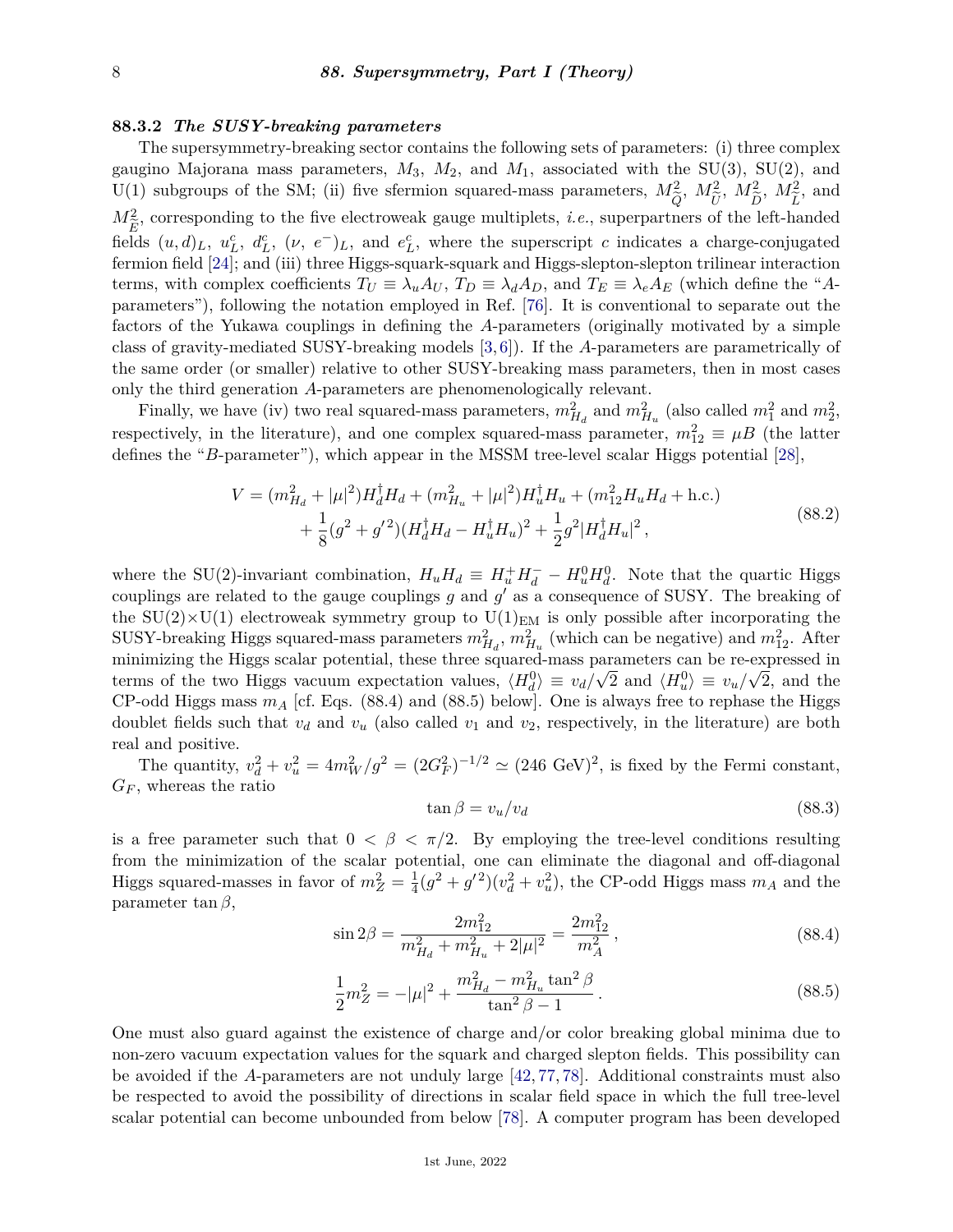to calculate vacuum stability bounds in general models at the one-loop level [\[79\]](#page-29-16), and has been applied to the MSSM in Ref. [\[80\]](#page-29-17).

Note that SUSY-breaking mass terms for the fermionic superpartners of scalar fields and nonholomorphic trilinear scalar interactions (*i.e.*, interactions that mix scalar fields and their complex conjugates) have not been included above in the soft-SUSY-breaking sector. These terms can potentially destabilize the gauge hierarchy [\[11\]](#page-26-6) in models with a gauge-singlet superfield. The latter is not present in the MSSM; hence as noted in Ref. [\[12\]](#page-26-7), these so-called non-standard soft-SUSY-breaking terms are benign. The phenomenological impact of non-holomorphic soft SUSYbreaking terms has been reconsidered in Refs. [\[81–](#page-29-18)[83\]](#page-29-19). However, in the most common approaches to constructing a fundamental theory of SUSY-breaking, the coefficients of these terms (which have dimensions of mass) are significantly suppressed compared to the TeV-scale [\[84\]](#page-29-20). Consequently, we follow the usual approach and omit these terms from further consideration.

#### <span id="page-8-0"></span>**88.3.3** *MSSM-124*

The total number of independent physical parameters that define the MSSM (in its most general form) is quite large, primarily due to the soft-supersymmetry-breaking sector. In particular, in the case of three generations of quarks, leptons, and their superpartners,  $M_{\tilde{c}}^2$ ,  $M_{\tilde{c}}^2$ ,  $M_{\tilde{c}}^2$ ,  $M_{\tilde{c}}^2$ , and  $M_{\tilde{c}}^2$ are hermitian  $3 \times 3$  matrices, and *A<sub>U</sub>*, *A<sub>D</sub>*, and *A<sub>E</sub>* are complex  $3 \times 3$  matrices. In addition, *M*<sub>1</sub>,  $M_2$ ,  $M_3$ , *B*, and  $\mu$  are in general complex parameters. Finally, as in the SM, the Higgs-fermion Yukawa couplings,  $\lambda_f$  ( $f = u$ , *d*, and *e*), are complex  $3 \times 3$  matrices that are related to the quark and lepton mass matrices via:  $M_f = \lambda_f v_f / \sqrt{2}$ , where  $v_e = v_d$  [with  $v_u$  and  $v_d$  as defined above Eq. (88.3)].

However, not all these parameters are physical. Some of the MSSM parameters can be eliminated by expressing interaction eigenstates in terms of the mass eigenstates, with an appropriate redefinition of the MSSM fields to remove unphysical degrees of freedom. The analysis of Ref. [\[85\]](#page-30-0) shows that the MSSM possesses 124 independent real degrees of freedom. Of these, 18 correspond to SM parameters (including the QCD vacuum angle  $\theta_{\rm QCD}$ ), one corresponds to a Higgs sector parameter (the analogue of the SM Higgs mass), and 105 are genuinely new parameters of the model. The latter include: five real parameters and three CP-violating phases in the gaugino/higgsino sector, 21 squark and slepton (sfermion) masses, 36 real mixing angles to define the sfermion mass eigenstates, and 40 CP-violating phases that can appear in sfermion interactions. The most general parameterization of the R-parity-conserving MSSM (without additional theoretical assumptions) will be denoted henceforth as MSSM-124 [\[86\]](#page-30-1).

# <span id="page-8-1"></span>**88.4 The supersymmetric-particle spectrum**

The supersymmetric particles (sparticles) differ in spin by half a unit from their SM partners. The superpartners of the gauge and Higgs bosons are fermions, whose names are obtained by appending "ino" to the end of the corresponding SM particle name. The gluino is the color-octet Majorana fermion partner of the gluon with mass  $M_{\tilde{g}} = |M_3|$ . The superpartners of the electroweak<br>gauge and Higgs bosons (the gauginos and higgsinos) can mix due to  $SU(2)\times U(1)$  breaking effects gauge and Higgs bosons (the gauginos and higgsinos) can mix due to  $SU(2)\times U(1)$  breaking effects. As a result, the physical states of definite mass are parameter dependent linear combinations of the charged or neutral gauginos and higgsinos, called charginos and neutralinos, respectively (sometimes collectively called electroweakinos). The neutralinos are Majorana fermions, which can lead to some distinctive phenomenological signatures [\[87,](#page-30-2) [88\]](#page-30-3). The superpartners of the quarks and leptons are spin-zero bosons: the squarks, charged sleptons, and sneutrinos, respectively. A complete set of Feynman rules for the sparticles of the MSSM can be found in Ref. [\[89\]](#page-30-4). The MSSM Feynman rules also are implicitly contained in a number of amplitude generation and Feynman diagram software packages (see *e.g.*, Refs. [\[90](#page-30-5)[–92\]](#page-30-6)).

It should be noted that all mass formulae quoted below in this Section are tree-level results.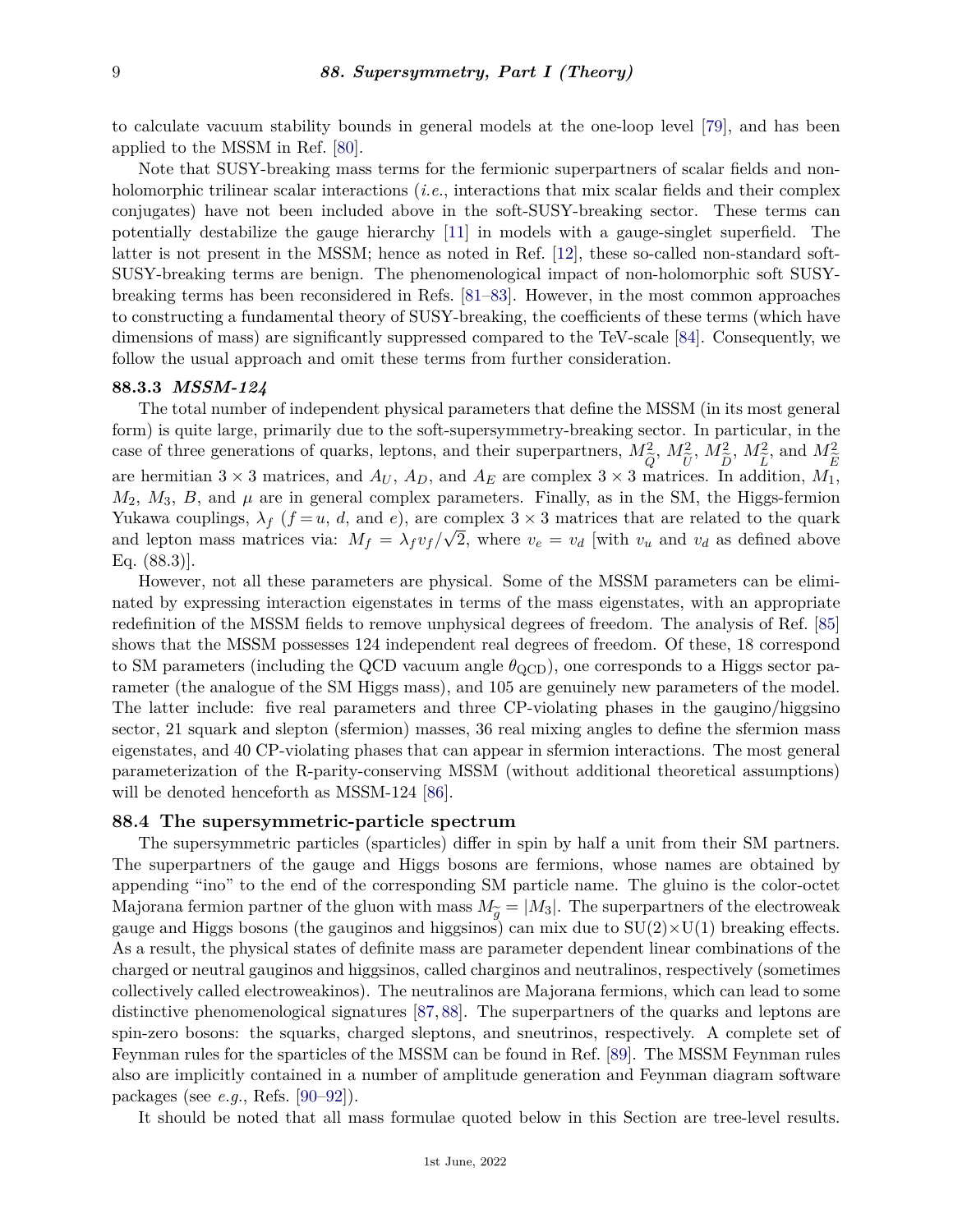Radiative loop corrections will modify these results and must be included in any precision study of supersymmetric phenomenology [\[93\]](#page-30-7). Beyond tree level, the definition of the supersymmetric parameters becomes convention-dependent. For example, one can define physical couplings or running couplings, which differ beyond the tree level. This provides a challenge to any effort that attempts to extract supersymmetric parameters from data. The SUSY Les Houches Accord (SLHA) [\[76,](#page-29-13)[94\]](#page-30-8) has been adopted, which establishes a set of conventions for specifying generic file structures for supersymmetric model specifications and input parameters, supersymmetric mass and coupling spectra, and decay tables. These provide a universal interface between spectrum calculation programs, decay packages, and high energy physics event generators.

# <span id="page-9-0"></span>**88.4.1** *The charginos and neutralinos*

The mixing of the charged gauginos  $(\widetilde{W}^{\pm})$  and charged higgsinos  $(\widetilde{H}_u^+$  and  $\widetilde{H}_d^-$ ) is described (at tree-level) by a  $2 \times 2$  complex mass matrix [\[95,](#page-30-9) [96\]](#page-30-10),

$$
M_C \equiv \begin{pmatrix} M_2 & \frac{1}{\sqrt{2}}gv_u \\ \frac{1}{\sqrt{2}}gv_d & \mu \end{pmatrix} . \tag{88.6}
$$

To determine the physical chargino states and their masses, one must perform a singular value decomposition [\[97,](#page-30-11) [98\]](#page-30-12) of the complex matrix  $M_C$ :

$$
U^* M_C V^{-1} = \text{diag}(M_{\tilde{\chi}_1^+}, M_{\tilde{\chi}_2^+}), \qquad (88.7)
$$

where *U* and *V* are unitary matrices, and the right-hand side of Eq. (88.7) is the diagonal matrix of (real non-negative) chargino masses. Explicit formulae for the singular value decomposition of *M<sub>C</sub>* can be found in Ref. [\[99\]](#page-30-13). The physical chargino states are denoted by  $\tilde{\chi}^{\pm}$  and  $\tilde{\chi}^{\pm}$ . These are linear combinations of the charged gaugino and higgsino states determined by the matrix elements of *U* and *V* [\[95,](#page-30-9) [96\]](#page-30-10) The chargino masses correspond to the singular values [\[97\]](#page-30-11) of *MC*, *i.e.*, the positive square roots of the eigenvalues of  $M_C^{\dagger}M_C$ :

$$
M_{\tilde{\chi}_1^+,\tilde{\chi}_2^+}^2 = \frac{1}{2} \left\{ |\mu|^2 + |M_2|^2 + 2m_W^2 \mp \sqrt{\left( |\mu|^2 + |M_2|^2 + 2m_W^2 \right)^2 - 4|\mu M_2 - m_W^2 \sin 2\beta|^2} \right\},\tag{88.8}
$$

in a convention where *v<sup>u</sup>* and *v<sup>d</sup>* are real and positive, and where the states are ordered such that  $M_{\tilde{\chi}_1^+} \leq M_{\tilde{\chi}_2^+}$ . The relative phase of  $\mu^*$  and  $M_2$  is physical and potentially observable [\[100\]](#page-30-14).

The mixing of the neutral gauginos  $(\widetilde{B}$  and  $\widetilde{W}^0)$  and neutral higgsinos  $(\widetilde{H}_d^0$  and  $\widetilde{H}_u^0)$  is described (at tree-level) by a  $4 \times 4$  complex symmetric mass matrix [\[95,](#page-30-9) [96\]](#page-30-10),

$$
M_N \equiv \begin{pmatrix} M_1 & 0 & -\frac{1}{2}g'v_d & \frac{1}{2}g'v_u \\ 0 & M_2 & \frac{1}{2}gv_d & -\frac{1}{2}gv_u \\ -\frac{1}{2}g'v_d & \frac{1}{2}gv_d & 0 & -\mu \\ \frac{1}{2}g'v_u & -\frac{1}{2}gv_u & -\mu & 0 \end{pmatrix} .
$$
 (88.9)

To determine the physical neutralino states and their masses, one must perform an Autonne-Takagi factorization [\[97,](#page-30-11)[101\]](#page-30-15) (also called Takagi diagonalization [\[98,](#page-30-12)[102\]](#page-30-16)) of the complex symmetric matrix  $M_N$ :

$$
W^{T} M_{N} W = \text{diag}(M_{\tilde{\chi}_{1}^{0}}, M_{\tilde{\chi}_{2}^{0}}, M_{\tilde{\chi}_{3}^{0}}, M_{\tilde{\chi}_{4}^{0}}), \qquad (88.10)
$$

where *W* is a unitary matrix (which is called  $N^{-1}$  in Ref. [\[95\]](#page-30-9)) and the right-hand side of Eq. (88.10) is the diagonal matrix of (real non-negative) neutralino masses. The physical neutralino states are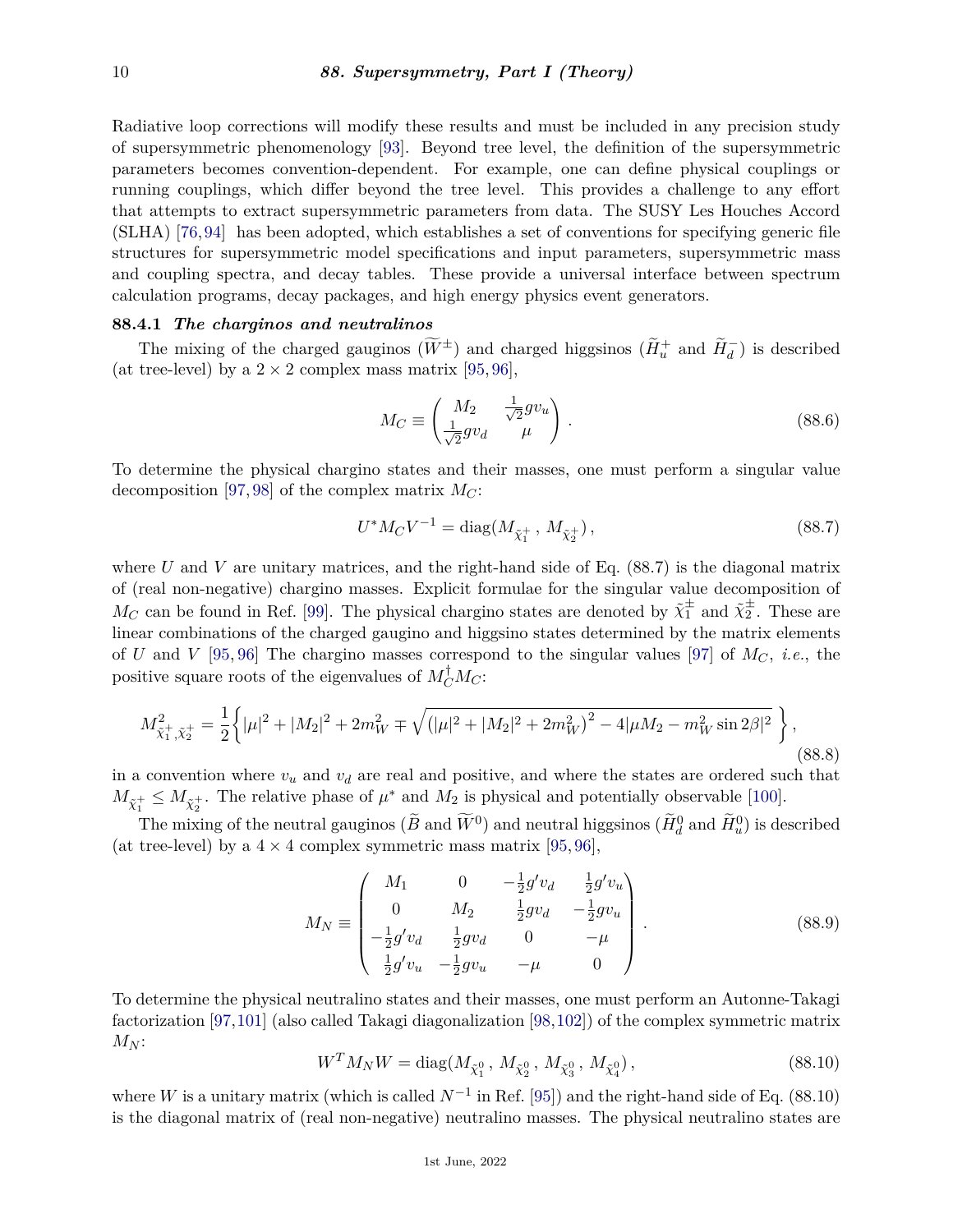denoted by  $\tilde{\chi}_i^0$  (for  $i = 1, ..., 4$ ), where the states are ordered such that  $M_{\tilde{\chi}_1^0} \leq M_{\tilde{\chi}_2^0} \leq M_{\tilde{\chi}_3^0} \leq M_{\tilde{\chi}_4^0}$ . The  $\tilde{\chi}_i^0$  are the linear combinations of the neutral gaugino and higgsino states determined by the neutral gaughten is a set of  $\tilde{M}$  of  $\tilde{M}$  is a set of  $\tilde{M}$ matrix elements of W. The neutralino masses correspond to the singular values of  $M_N$ , *i.e.*, the positive square roots of the eigenvalues of  $M_N^{\dagger}M_N$ . Exact formulae for these masses can be found in Refs. [\[103\]](#page-30-17) and [\[104\]](#page-30-18). A numerical algorithm for determining the mixing matrix *W* has been given in Ref. [\[105\]](#page-30-19).

If a chargino or neutralino state approximates a particular gaugino or higgsino state, it is convenient to employ the corresponding nomenclature. Specifically, if  $|M_1|$  and  $|M_2|$  are small compared to  $m_Z$  and |µ|, then the lightest neutralino  $\tilde{\chi}^0_1$  would be nearly a pure photino,  $\tilde{\gamma}$ , the superpartner of the photon. If  $|M_1|$  and  $m_Z$  are small compared to  $|M_2|$  and  $|\mu|$ , then the lightest neutralino would be nearly a pure bino,  $B$ , the superpartner of the weak hypercharge gauge boson. If  $|M_2|$  and  $m_Z$  are small compared to  $|M_1|$  and  $|\mu|$ , then the lightest chargino pair and neutralino would constitute a triplet of roughly mass-degenerate pure winos,  $\widetilde{W}^{\pm}$ , and  $\widetilde{W}_{3}^{0}$ , the superpartners of the weak  $SU(2)$  gauge bosons. Finally, if  $|\mu|$  and  $m_Z$  are small compared to  $|M_1|$  and  $|M_2|$ , then the lightest chargino pair and neutralino would be nearly pure higgsino states, the superpartners of the Higgs bosons. Each of the above cases leads to a strikingly different phenomenology.

In the NMSSM, an additional Higgs singlet superfield is added to the MSSM. This superfield comprises two real Higgs scalar degrees of freedom and an associated neutral higgsino degree of freedom. Consequently, there are five neutralino mass eigenstates that are obtained by a Takagidiagonalization of the  $5 \times 5$  neutralino mass matrix. In many cases, the fifth neutralino state is dominated by its  $SU(2)\times U(1)$  singlet component, and thus is very weakly coupled to the SM particles and their superpartners.

#### <span id="page-10-0"></span>**88.4.2** *The squarks and sleptons*

For a given Dirac fermion  $f$ , there are two superpartners,  $\tilde{f}_L$  and  $\tilde{f}_R$ , where the *L* and R subscripts simply identify the scalar partners that are related by SUSY to the left-handed and right-handed fermions,  $f_{L,R} \equiv \frac{1}{2}$  $\frac{1}{2}(1 \mp \gamma_5)f$ , respectively. (There is no  $\tilde{\nu}_R$  in the MSSM.) However,  $f_L - f_R$  mixing is possible, in which case  $f_L$  and  $f_R$  are not mass eigenstates. For three generations of squarks, one must diagonalize  $6 \times 6$  matrices corresponding to the basis  $(\tilde{q}_{iL}, \tilde{q}_{iR})$ , where  $i = 1, 2, 3$ are the generation labels. For simplicity, only the one-generation case is illustrated in detail below. (The effects of second and third generation squark mixing can be significant and are treated in Ref. [\[106\]](#page-30-20).)

Using the notation of the third family, the one-generation tree-level squark squared-mass matrix is given by [\[107\]](#page-30-21),

$$
\mathcal{M}^2 = \begin{pmatrix} M_{\tilde{Q}}^2 + m_q^2 + L_q & m_q X_q^* \\ m_q X_q & M_{\tilde{R}}^2 + m_q^2 + R_q \end{pmatrix},
$$
\n(88.11)

where

$$
X_q \equiv A_q - \mu^* (\cot \beta)^{2T_{3q}}, \tag{88.12}
$$

and  $T_{3q} = \frac{1}{2}$  $\frac{1}{2}$   $\left[-\frac{1}{2}\right]$  $\frac{1}{2}$  for  $q = t$  [b]. The diagonal squared-masses are governed by soft-SUSY-breaking squared-masses  $M_{\odot}^2$ *Q*e and  $M_{\tilde{r}}^2$ *R*e  $\equiv M_{\widetilde{\Omega}}^2$  $\frac{U}{n}$  $[M_{\tilde{r}}^2]$ *D*e  $\int$  for  $q = t$  [*b*], the corresponding quark masses  $m_t$  [ $m_b$ ] and the electroweak correction terms:

$$
L_q \equiv (T_{3q} - e_q \sin^2 \theta_W) m_Z^2 \cos 2\beta ,
$$
  
\n
$$
R_q \equiv e_q \sin^2 \theta_W m_Z^2 \cos 2\beta ,
$$
\n(88.13)

where  $e_q = \frac{2}{3}$  $rac{2}{3}$   $\left[-\frac{1}{3}\right]$  $\frac{1}{3}$  for  $q = t$  [b]. The off-diagonal squark squared-masses are proportional to the corresponding quark masses and depend on tan *β*, the soft-SUSY-breaking *A*-parameters and the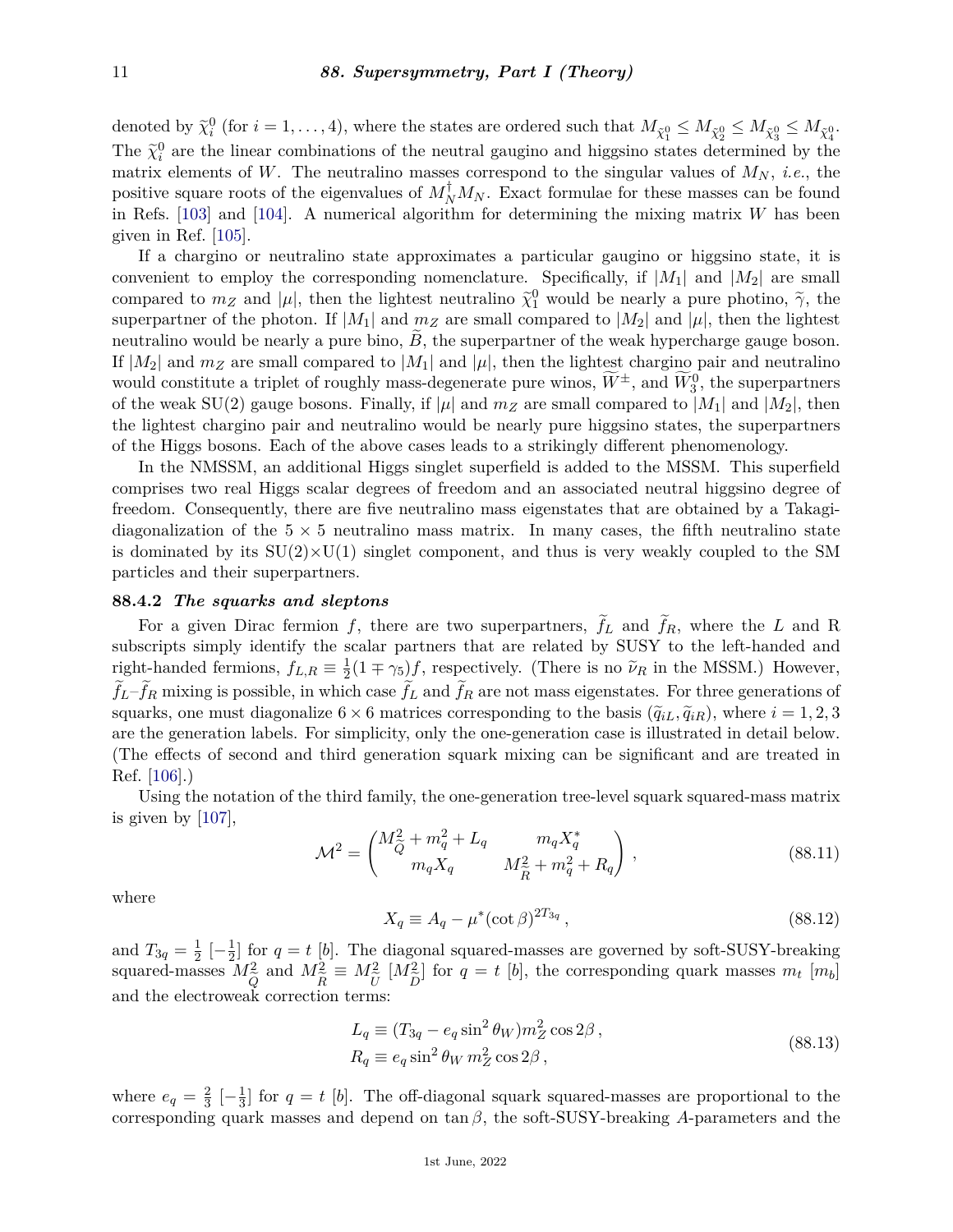higgsino mass parameter  $\mu$ . Assuming that the *A*-parameters are parametrically of the same order (or smaller) relative to other SUSY-breaking mass parameters, it then follows that the first and second generation  $\tilde{q}_L-\tilde{q}_R$  mixing is smaller than that of the third generation where mixing can be enhanced by factors of  $m_t$  and  $m_b \tan \beta$ .

In the case of third generation  $\tilde{q}_L - \tilde{q}_R$  mixing, the mass eigenstates (usually denoted by  $\tilde{q}_1$  and  $\tilde{q}_2$ , with  $m_{\tilde{q}_1} < m_{\tilde{q}_2}$  are determined by diagonalizing the  $2 \times 2$  matrix  $\mathcal{M}^2$  given by Eq. (88.11). The corresponding squared-masses and mixing angle are given by [\[107\]](#page-30-21):

$$
m_{\tilde{q}_{1,2}}^2 = \frac{1}{2} \left[ \text{Tr} \mathcal{M}^2 \mp \sqrt{(\text{Tr} \mathcal{M}^2)^2 - 4 \det \mathcal{M}^2} \right],
$$
  
\n
$$
\sin 2\theta_{\tilde{q}} = \frac{2m_q |X_q|}{m_{\tilde{q}_2}^2 - m_{\tilde{q}_1}^2}.
$$
\n(88.14)

The one-generation results above also apply to the charged sleptons, with the obvious substitutions:  $q \rightarrow \ell$  with  $T_{3\ell} = -\frac{1}{2}$  $\frac{1}{2}$  and  $e_{\ell} = -1$ , and the replacement of the SUSY-breaking parameters:  $M_{\tilde{Q}}^2 \rightarrow M_{\tilde{L}}^2$ <br>so  $\tilde{\nu}_L$  is a r  $M_{\tilde{D}}^2 \rightarrow M_{\tilde{E}}^2$ , and  $A_q \rightarrow A_\tau$ . For the neutral sleptons,  $\tilde{\nu}_R$  does not exist in the MSSM, nass ejgenstate so  $\tilde{\nu}_L$  is a mass eigenstate.

In the case of three generations, the SUSY-breaking scalar-squared masses  $[M_{\tilde{c}}^2, M_{\tilde{r}}^2, M_{\tilde{r}}^2, M_{\tilde{r}}^2]$ and  $M_{\tilde{E}}^2$ ] and the *A*-parameters [*A<sub>U</sub>*, *A<sub>D</sub>*, and *A<sub>E</sub>*] are now 3 × 3 matrices as noted in Sec. 88.3.3. *E*e The diagonalization of the  $6 \times 6$  squark mass matrices yields  $f_{iL}-f_{jR}$  mixing. In practice, since the  $f_L - f_R$  mixing is appreciable only for the third generation, this additional complication can often be neglected (although see Ref. [\[106\]](#page-30-20) for examples in which the mixing between the second and third generation squarks is relevant).

## <span id="page-11-0"></span>**88.5 The supersymmetric Higgs sector**

Consider first the MSSM Higgs sector [\[27,](#page-27-18) [28,](#page-27-3) [108\]](#page-30-22). Despite the large number of potential CPviolating phases among the MSSM-124 parameters, the tree-level MSSM Higgs potential given by Eq. (88.2) is automatically CP-conserving. This follows from the fact that the only potentially  $\text{complex parameter}~(m_{12}^2) \text{ of the MSSM Higgs potential can be chosen real and positive by re-phasing}$ the Higgs fields, in which case  $\tan \beta$  is a real positive parameter. Consequently, the physical neutral Higgs scalars are CP-eigenstates (at tree-level). The MSSM Higgs sector contains five physical spinzero particles: a charged Higgs boson pair  $(H^{\pm})$ , two CP-even neutral Higgs bosons (denoted by  $h^0$ and  $H^0$  where  $m_h < m_H$ ), and one CP-odd neutral Higgs boson  $(A^0)$ . The discovery of a SM-like Higgs boson at the LHC with a mass of 125 GeV (see Sec. 11) strongly suggests that this state should be identified with  $h^0$ , although the possibility that the 125 GeV state should be identified with  $H^0$  cannot yet be completely ruled out [\[109\]](#page-30-23).

In the NMSSM [\[33\]](#page-27-8), the scalar component of the singlet Higgs superfield adds two additional neutral states to the Higgs sector. In this model, the tree-level Higgs sector can exhibit explicit CP-violation. If CP is conserved, then the two extra neutral scalar states are CP-even and CP-odd, respectively. These states can potentially mix with the neutral Higgs states of the MSSM. If scalar states exist that are dominantly singlet, then they are weakly coupled to SM gauge bosons and fermions through their small mixing with the MSSM Higgs scalars. Consequently, it is possible that one (or both) of the singlet-dominated states is considerably lighter than the Higgs boson that was observed at the LHC.

#### <span id="page-11-1"></span>**88.5.1** *The tree-level Higgs sector*

The tree-level properties of the Higgs sector are determined by the Higgs potential given by Eq. (88.2). The quartic interaction terms are manifestly supersymmetric (although these are modified by SUSY-breaking effects at the loop level). In general, the quartic couplings arise from two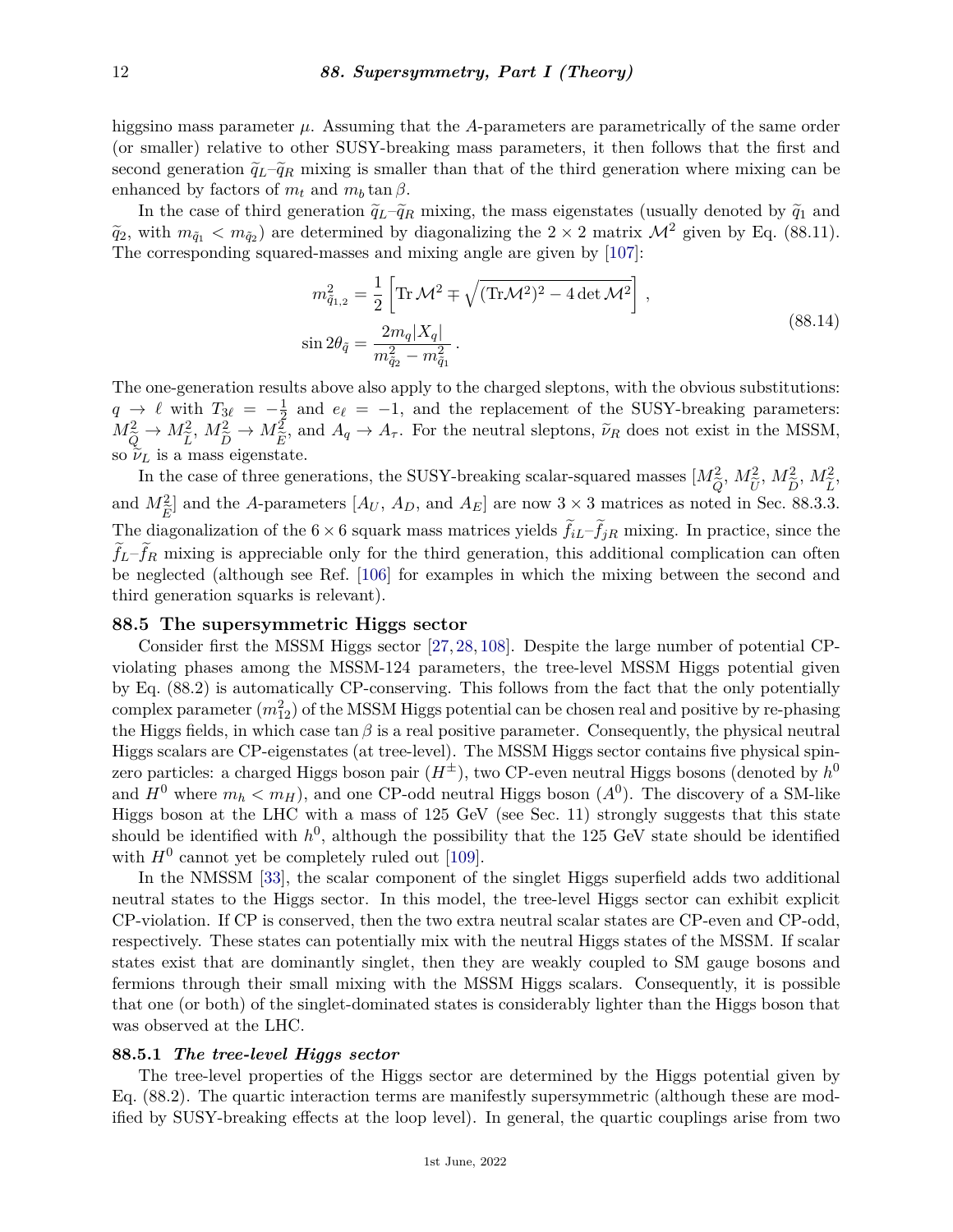sources: (i) the supersymmetric generalization of the scalar potential (the so-called "*F*-terms"), and (ii) interaction terms related by SUSY to the coupling of the scalar fields and the gauge fields, whose coefficients are proportional to the corresponding gauge couplings (the so-called "*D*-terms").

In the MSSM, F-term contributions to the quartic Higgs self-couplings are absent. As a result, the strengths of the MSSM quartic Higgs interactions are fixed in terms of the gauge couplings, as noted below Eq. (88.2). Consequently, all the tree-level MSSM Higgs-sector parameters depend only on two quantities:  $\tan \beta$  [defined in Eq. (88.3)] and one Higgs mass usually taken to be  $m_A$ . From these two quantities, one can predict the values of the remaining Higgs boson masses, an angle  $\alpha$  that measures the mixture of the hypercharge  $\pm 1$  scalar fields,  $H_u^0$  and  $H_d^0$ , in the physical CP-even neutral scalars, and the Higgs boson self-couplings. Moreover, the tree-level mass of the lighter CP-even Higgs boson is bounded,  $m_h \leq m_Z |\cos 2\beta| \leq m_Z |27,28|$ . This bound can be substantially modified when radiative corrections are included, as discussed in Sec. 88.5.2.

In the NMSSM, we set  $\mu = 0$  in Eq. 88.1 and then add two additional terms to the superpotential,

$$
W_{\rm NMSSM} \ni \lambda \hat{H}_u \hat{H}_d \hat{S} + \frac{1}{3} \kappa \hat{S}^3 , \qquad (88.15)
$$

where  $\hat{S}$  is a singlet Higgs superfield. An effective  $\mu$  term is generated,  $\mu_{\text{eff}} = \lambda \langle S \rangle$ , where  $\langle S \rangle$ is the vacuum expectation value of the scalar field component of  $\hat{S}$ . Moreover, due to the term proportional to  $\lambda$  in Eq. 88.15, there is now an *F*-term contribution to the quartic Higgs selfcouplings. Consequently, the tree-level bound for the mass of the lightest CP-even MSSM Higgs boson is modified [\[110\]](#page-30-24),

$$
m_h^2 \le m_Z^2 \cos^2 2\beta + \frac{1}{2}\lambda^2 v^2 \sin^2 2\beta \,,\tag{88.16}
$$

where  $v \equiv (v_u^2 + v_d^2)^{1/2} = 246$  GeV. By requiring that  $\lambda$  remain finite after renormalization-group evolution up to the Planck scale, one finds that  $\lambda$  is constrained to lie below about 0.7–0.8 at the electroweak scale [\[33\]](#page-27-8) (although larger values of  $\lambda$  have also been considered in Ref. [\[111\]](#page-30-25)).

The tree-level Higgs-quark and Higgs-lepton interactions of the MSSM are governed by the Yukawa couplings defined by the superpotential given in Eq. (88.1). In particular, the Higgs sector of the MSSM is a Type-II two-Higgs doublet model [\[112\]](#page-31-0), in which one Higgs doublet (*Hd*) couples exclusively to the right-handed down-type quark (or lepton) fields and the second Higgs doublet (*Hu*) couples exclusively to the right-handed up-type quark fields. Consequently, the diagonalization of the fermion mass matrices simultaneously diagonalizes the matrix of Yukawa couplings, resulting in flavor-diagonal tree-level couplings of the neutral Higgs bosons  $h^0$ ,  $H^0$  and  $A^0$  to quark and lepton pairs.

#### <span id="page-12-0"></span>**88.5.2** *The radiatively-corrected Higgs sector*

When radiative corrections are incorporated, additional parameters of the supersymmetric model enter via virtual supersymmetric particles that appear in loops. The impact of these corrections can be significant [\[113\]](#page-31-1). The qualitative behavior of these radiative corrections can be most easily seen in the large top-squark mass limit, where in addition, both the splitting of the two diagonal entries and the off-diagonal entries of the top-squark squared-mass matrix [Eq. (88.11)] are small in comparison to the geometric mean of the two top-squark squared-masses,  $M_S^2 \equiv M_{\widetilde{t}_1} M_{\widetilde{t}_2}$ .<br>In this case (assuming  $m_A > m_Z$ ), the predicted upper bound for  $m_b$  is approximately given In this case (assuming  $m_A > m_Z$ ), the predicted upper bound for  $m_h$  is approximately given by  $|114|$ 

$$
m_h^2 \lesssim m_Z^2 \cos^2 2\beta + \frac{3g^2 m_t^4}{8\pi^2 m_W^2} \left[ \ln \left( \frac{M_S^2}{m_t^2} \right) + \frac{X_t^2}{M_S^2} \left( 1 - \frac{X_t^2}{12 M_S^2} \right) \right],\tag{88.17}
$$

where  $X_t \equiv A_t - \mu \cot \beta$  [cf. Eq. (88.12)] is proportional to the off-diagonal entry of the top-squark squared-mass matrix (where for simplicity,  $A_t$  and  $\mu$  are taken to be real). The Higgs mass upper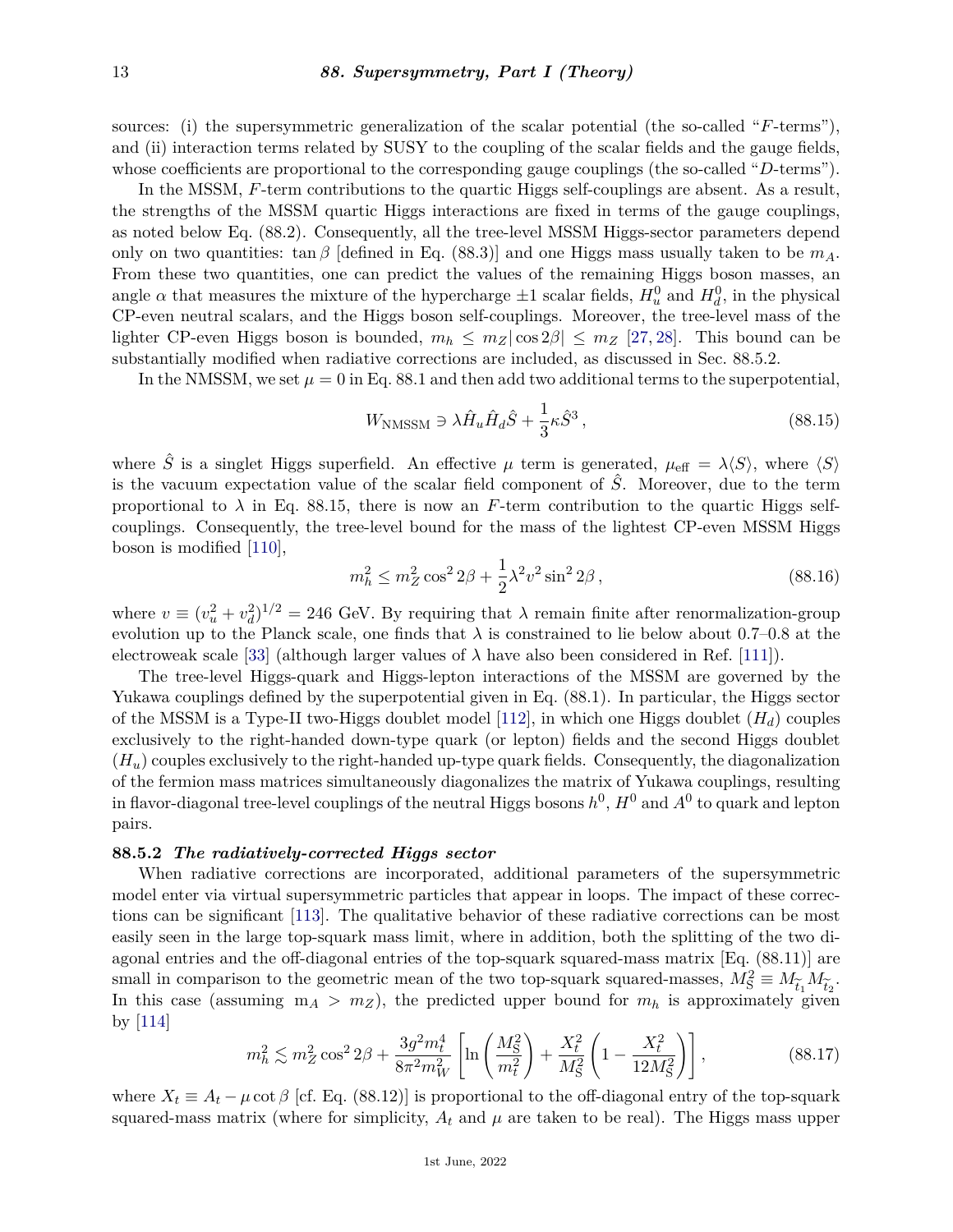limit specified by Eq. (88.17) is saturated when  $\tan \beta$  is large (*i.e.*,  $\cos^2 2\beta \sim 1$ ) and  $X_t = \sqrt{\frac{2}{\pi}}$  $6\,M_S,$ which defines the so-called maximal mixing scenario.

A more complete treatment of the radiative corrections shows that Eq. (88.17) somewhat overestimates the true upper bound of *mh*. These more refined computations, which incorporate renormalization group improvement, the two loop and the leading three-loop contributions, yield  $m_h \lesssim 135$  GeV in the region of large tan  $\beta$  (with an accuracy of a few GeV) for  $m_t = 175$  GeV and  $M_S \lesssim 2$  TeV [\[115,](#page-31-3) [116\]](#page-31-4).

In addition, one-loop radiative corrections can introduce CP-violating effects in the Higgs sector that depend on some of the CP-violating phases among the MSSM-124 parameters [\[117\]](#page-31-5). This phenomenon is most easily understood in a scenario where  $m_A \ll M_S$  (i.e., all five physical Higgs states are significantly lighter than the SUSY breaking scale). In this case, one can integrate out the heavy superpartners to obtain a low-energy effective theory with two Higgs doublets. The resulting effective two-Higgs doublet model will now contain all possible Higgs self-interaction terms (both CP-conserving and CP-violating) and Higgs-fermion interactions (beyond those of Type-II) that are consistent with electroweak gauge invariance [\[118\]](#page-31-6).

In the NMSSM with  $m_h \simeq 125$  GeV, the dominant radiative correction to Eq. (88.16) is the same as the one given in Eq. (88.17). However, in contrast to the MSSM, one does not need as large a boost from the radiative corrections to achieve a Higgs mass of 125 GeV in certain regimes of the NMSSM parameter space (*e.g.*,  $\tan \beta \sim 2$  and  $\lambda \sim 0.7$  [\[119\]](#page-31-7)).

#### <span id="page-13-0"></span>**88.6 Restricting the MSSM parameter freedom**

In Sections 88.4 and 88.5, we surveyed the parameters that comprise the MSSM-124. However, the MSSM in its most general form is not a phenomenologically viable theory over much of its parameter space. In particular, a generic point of the MSSM-124 parameter space exhibits: (i) no conservation of the separate lepton numbers  $L_e$ ,  $L_\mu$ , and  $L_\tau$ ; (ii) unsuppressed flavor-changing neutral currents (FCNCs); and (iii) new sources of CP violation that are inconsistent with the experimental bounds.

For example, the MSSM contains many new sources of CP violation [\[120\]](#page-31-8). Indeed, for TeVscale sfermion and gaugino masses, some combinations of the complex phases of the gaugino-mass parameters, the *A*-parameters, and  $\mu$  must be less than about  $10^{-2}$ – $10^{-3}$  to avoid generating electric dipole moments for the neutron, electron, and atoms [\[121–](#page-31-9)[123\]](#page-31-10) in conflict with observed data [\[124,](#page-31-11) [125\]](#page-31-12). The rarity of FCNCs [\[126–](#page-31-13)[128\]](#page-31-14) places additional constraints on the off-diagonal matrix elements of the squark and slepton soft-SUSY-breaking squared-masses and *A*-parameters (see Sec. 88.3.3).

The MSSM-124 is also theoretically incomplete as it provides no explanation for the fundamental origin of the supersymmetry-breaking parameters. The successful unification of the MSSM gauge couplings at a grand unified mass scale  $M_{\text{GUT}}$ , close to the Planck scale [\[8,](#page-26-20)[67,](#page-29-5)[129–](#page-31-15)[131\]](#page-31-16),

$$
g_s(M_{\text{GUT}}) = g(M_{\text{GUT}}) = \sqrt{\frac{5}{3}} g'(M_{\text{GUT}}),
$$
\n(88.18)

suggests that the high-energy structure of the theory may be considerably simpler than its low-energy realization.<sup>[2](#page-13-1)</sup> In a top-down approach, the dynamics that governs the more fundamental theory at high energies is used to derive the effective broken-supersymmetric theory at the TeV scale. A suitable choice for the high energy dynamics is one that yields a TeV-scale theory that satisfies all relevant phenomenological constraints.

<span id="page-13-1"></span><sup>&</sup>lt;sup>2</sup>Generically, the normalization of the U(1) hypercharges exhibited in Table 88.1 is a matter of convention. In particular, the U(1) hypercharges can be rescaled by absorbing the scaling factor into a redefinition of the hypercharge gauge coupling g'. However, the embedding of the hypercharge U(1) generator into the Lie algebra of a grand unified simple gauge group fixes the normalization of the  $U(1)$  hypercharges and results in the rescaled hypercharge gauge coupling shown in Eq. (88.18).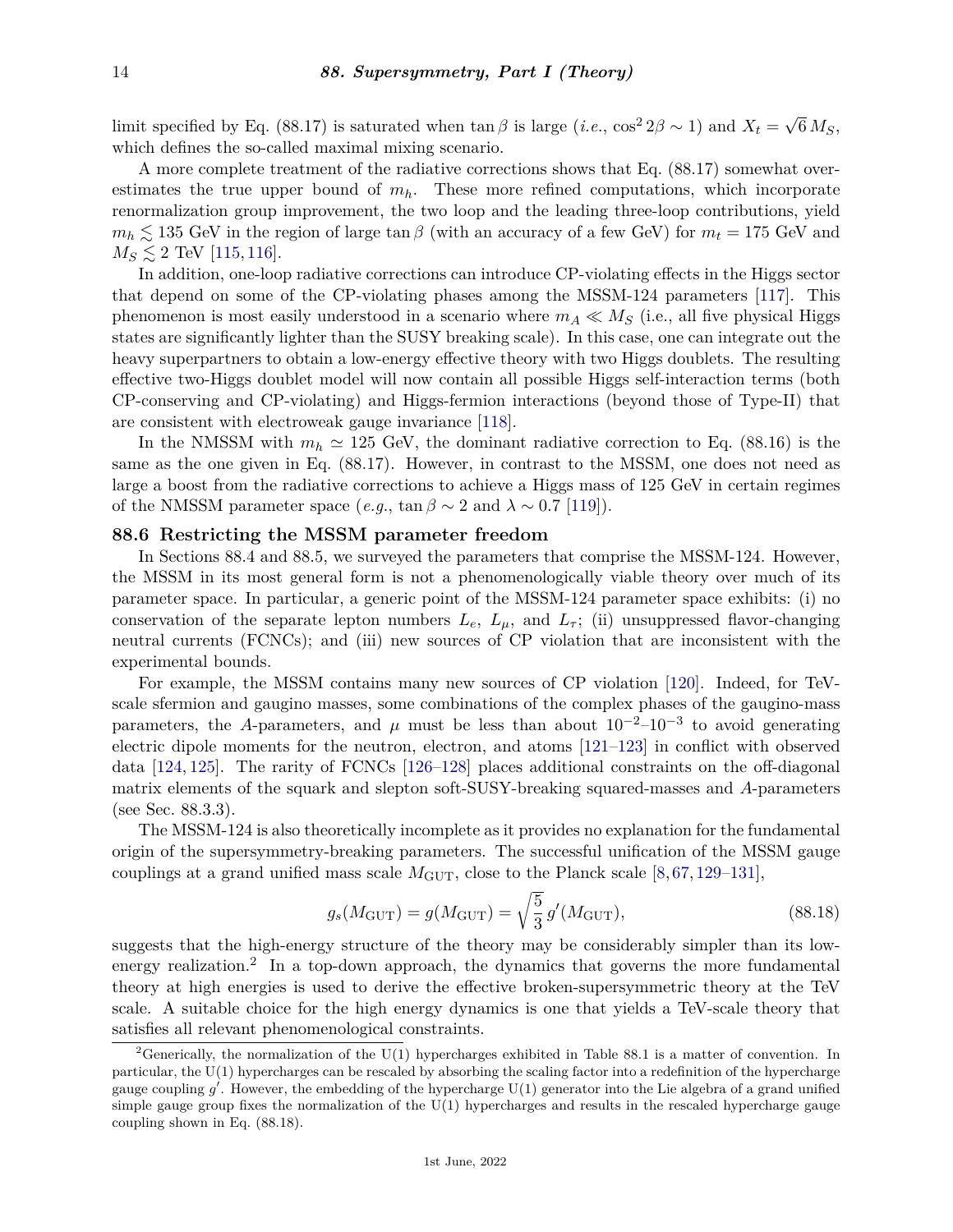In this Section, we examine a number of theoretical frameworks that potentially yield phenomenologically viable regions of the MSSM-124 parameter space. The resulting supersymmetric particle spectrum is then a function of a relatively small number of input parameters. This is accomplished by imposing a simple structure on the soft SUSY-breaking parameters at a common high-energy scale  $M_X$  (typically chosen to be the Planck scale,  $M_P$ , the grand unified theory scale, *M*GUT, or the messenger scale, *M*mess). These serve as initial conditions for the MSSM renormalization group equations (RGEs), which are given in the two-loop approximation in Ref. [\[132\]](#page-31-17). Automated programs to compute RGEs for the MSSM and other supersymmetric models of new physics has been developed in Ref. [\[133\]](#page-31-18). Solving these equations numerically, one can then derive the low-energy MSSM parameters relevant for phenomenology. A number of software packages exist that numerically calculate the spectrum of supersymmetric particles, consistent with theoretical conditions on SUSY breaking at high energies and some experimental data at low energies [\[116,](#page-31-4)[134\]](#page-31-19).

Examples of viable frameworks are provided by models of gravity-mediated, anomaly mediated and gauge-mediated SUSY breaking, to be discussed in more detail below. In some of these approaches, one of the diagonal Higgs squared-mass parameters is driven negative by renormalization group evolution [\[135\]](#page-32-0). In such models, electroweak symmetry breaking is generated radiatively, and the resulting electroweak symmetry-breaking scale is intimately tied to the scale of low-energy SUSY breaking.

# <span id="page-14-0"></span>**88.6.1** *Gaugino mass relations*

One prediction of many supersymmetric grand unified models is the unification of the (tree-level) gaugino mass parameters<sup>[3](#page-14-1)</sup> at some high-energy scale,  $M_X$ ,

$$
M_1(M_X) = M_2(M_X) = M_3(M_X) = m_{1/2}.
$$
\n(88.19)

Due to renormalization group running, in the one-loop approximation the effective low-energy gaugino mass parameters (at the electroweak scale) are related,

$$
M_3 = (g_s^2/g^2)M_2 \simeq 3.5M_2 \ , \qquad M_1 = (5g'^2/3g^2)M_2 \simeq 0.5M_2. \tag{88.20}
$$

Eq. (88.20) can arise more generally in gauge-mediated SUSY-breaking models where the gaugino masses are generated at the messenger scale  $M_{\text{mess}}$  (which typically lies significantly below the unification scale where the gauge couplings unify). In this case, the gaugino mass parameters are proportional to the corresponding squared gauge couplings at the messenger scale.

When Eq. (88.20) is satisfied, the chargino and neutralino masses and mixing angles depend only on three unknown parameters: the gluino mass,  $\mu$ , and tan  $\beta$ . It then follows that the lightest neutralino must be heavier than 46 GeV due to the non-observation of charginos at LEP [\[137\]](#page-32-1). If in addition  $|\mu| \gg |M_1| \gtrsim m_Z$ , then the lightest neutralino is nearly a pure bino, an assumption often made in supersymmetric particle searches at colliders. Although Eq. (88.20) is often assumed in many phenomenological studies, a truly model-independent approach would take the gaugino mass parameters,  $M_i$ , to be independent parameters to be determined by experiment. Indeed, an approximately massless neutralino *cannot* be ruled out at present by a model-independent analysis [\[138\]](#page-32-2).

It is possible that the tree-level masses for the gauginos are zero. In this case, the gaugino mass parameters arise at one-loop and do not satisfy Eq. (88.20). For example, the gaugino masses in AMSB models arise entirely from a model-independent contribution derived from the superconformal anomaly [\[48,](#page-28-2) [139\]](#page-32-3). In this case, Eq. (88.20) is replaced (in the one-loop approximation)

<span id="page-14-1"></span><sup>3</sup>Non-universal gaugino mass parameters can also be a viable option in grand unified models with non-minimal gauge kinetic functions [\[136\]](#page-32-4).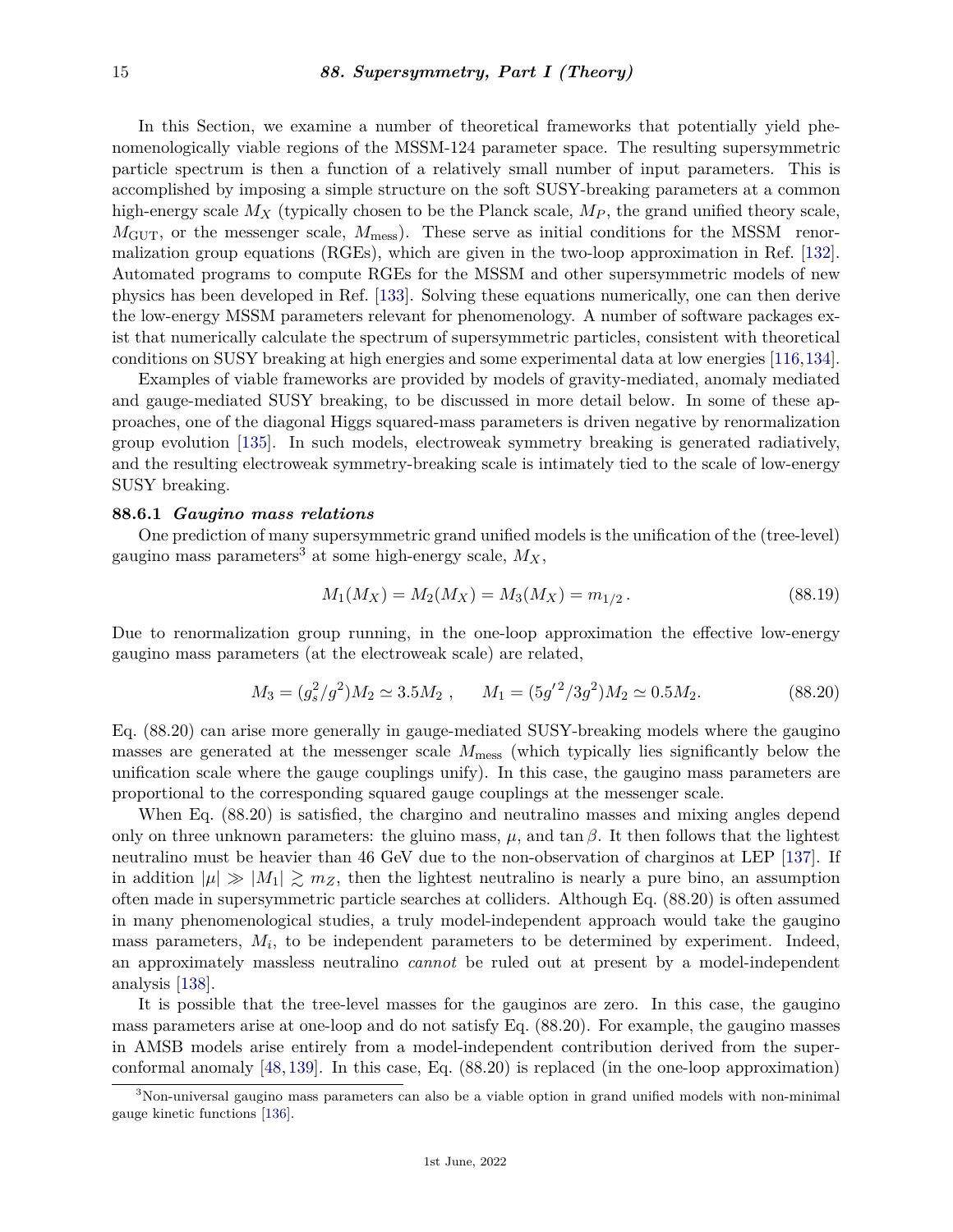by:

$$
M_i \simeq \frac{b_i g_i^2}{16\pi^2} m_{3/2} \,, \tag{88.21}
$$

where  $m_{3/2}$  is the gravitino mass and the  $b_i$  are the coefficients of the MSSM gauge beta-functions corresponding to the corresponding U(1), SU(2), and SU(3) gauge groups,  $(b_1, b_2, b_3) = (\frac{33}{5}, 1, -3)$ . Eq. (88.21) yields  $M_1 \simeq 2.8M_2$  and  $M_3 \simeq -8.3M_2$ , which implies that the lightest chargino pair and neutralino comprise a nearly mass-degenerate triplet of winos,  $\widetilde{W}^{\pm}$ ,  $\widetilde{W}^0$  (cf. Table 1), over most of the MSSM parameter space. For example, if  $|\mu| \gg m_Z$ ,  $|M_2|$ , then Eq. (88.21) implies that  $M_{\tilde{\chi}^{\pm}} \simeq M_{\tilde{\chi}^0_1} \simeq M_2$  [\[140\]](#page-32-5). Alternatively, one can construct an AMSB model where  $|\mu|, m_Z \ll M_2$ , which yields an LSP that is an approximate higgsino state [\[141\]](#page-32-6). In both cases, the corresponding supersymmetric phenomenology differs significantly from the standard phenomenology based on Eq. (88.20) [\[142,](#page-32-7) [143\]](#page-32-8).

Finally, it should be noted that the unification of gaugino masses (and scalar masses) can be accidental. In particular, the energy scale where unification takes place may not be directly related to any physical scale. One version of this phenomenon has been called mirage unification and can occur in certain theories of fundamental SUSY breaking [\[144\]](#page-32-9).

# <span id="page-15-0"></span>**88.6.2** *Constrained versions of the MSSM: mSUGRA, CMSSM, etc.*

In the minimal supergravity (mSUGRA) framework [\[3–](#page-26-2)[6,](#page-26-3)[41–](#page-27-16)[43\]](#page-27-19), the minimal form of the Kähler potential is employed, which yields standard kinetic energy terms for the MSSM fields [\[45\]](#page-28-0). As a result, the soft supersymmetry-breaking parameters at the high-energy scale *M<sup>X</sup>* take a particularly simple form in which the scalar squared-masses and the *A*-parameters are flavor-diagonal and universal [\[43\]](#page-27-19):

$$
M_{\tilde{Q}}^2(M_X) = M_{\tilde{U}}^2(M_X) = M_{\tilde{D}}^2(M_X) = m_0^2 \mathbf{1},
$$
  
\n
$$
M_{\tilde{L}}^2(M_X) = M_{\tilde{E}}^2(M_X) = m_0^2 \mathbf{1},
$$
  
\n
$$
m_1^2(M_X) = m_2^2(M_X) = m_0^2,
$$
  
\n
$$
A_U(M_X) = A_D(M_X) = A_E(M_X) = A_0 \mathbf{1},
$$
\n(88.22)

where 1 is a  $3 \times 3$  identity matrix in generation space. As in the SM, this approach exhibits minimal flavor violation [\[145,](#page-32-10)[146\]](#page-32-11), whose unique source is the nontrivial flavor structure of the Higgs-fermion Yukawa couplings. The gaugino masses are also unified according to Eq. (88.19).

Renormalization group evolution is then used to derive the values of the supersymmetric parameters at the low-energy (electroweak) scale. For example, to compute squark masses, one should use the low-energy values for  $M_{\tilde{c}}^2$ ,  $M_{\tilde{r}}^2$ , and  $M_{\tilde{c}}^2$  in Eq. (88.11). Through the renormalization group running with boundary conditions specified in Eq. (88.20) and Eq. (88.22), one can show that the low-energy values of  $M_{\tilde{O}}^2$ ,  $M_{\tilde{H}}^2$ , and  $M_{\tilde{D}}^2$  depend primarily on  $m_0^2$  and  $m_{1/2}^2$ . A number of useful approximate analytic expressions for superpartner masses in terms of the mSUGRA parameters can be found in Ref. [\[147\]](#page-32-12).

One can count the number of independent parameters in the mSUGRA framework. In addition to 18 SM parameters (excluding the Higgs mass), one must specify  $m_0$ ,  $m_{1/2}$ ,  $A_0$ , the Planck-scale values for  $\mu$  and *B*-parameters (denoted by  $\mu_0$  and  $B_0$ ), and the gravitino mass  $m_{3/2}$ . Without additional model assumptions, *m*3*/*<sup>2</sup> is independent of the parameters that govern the mass spectrum of the superpartners of the SM [\[43\]](#page-27-19). In principle,  $A_0$ ,  $B_0$ ,  $\mu_0$ , and  $m_{3/2}$  can be complex, although in the mSUGRA approach, these parameters are taken to be real for simplicity.

As previously noted, renormalization group evolution is used to compute the low-energy values of the mSUGRA parameters, which then fixes all the parameters of the low-energy MSSM. In particular, the two Higgs vacuum expectation values (or equivalently,  $m_Z$  and  $\tan \beta$ ) can be ex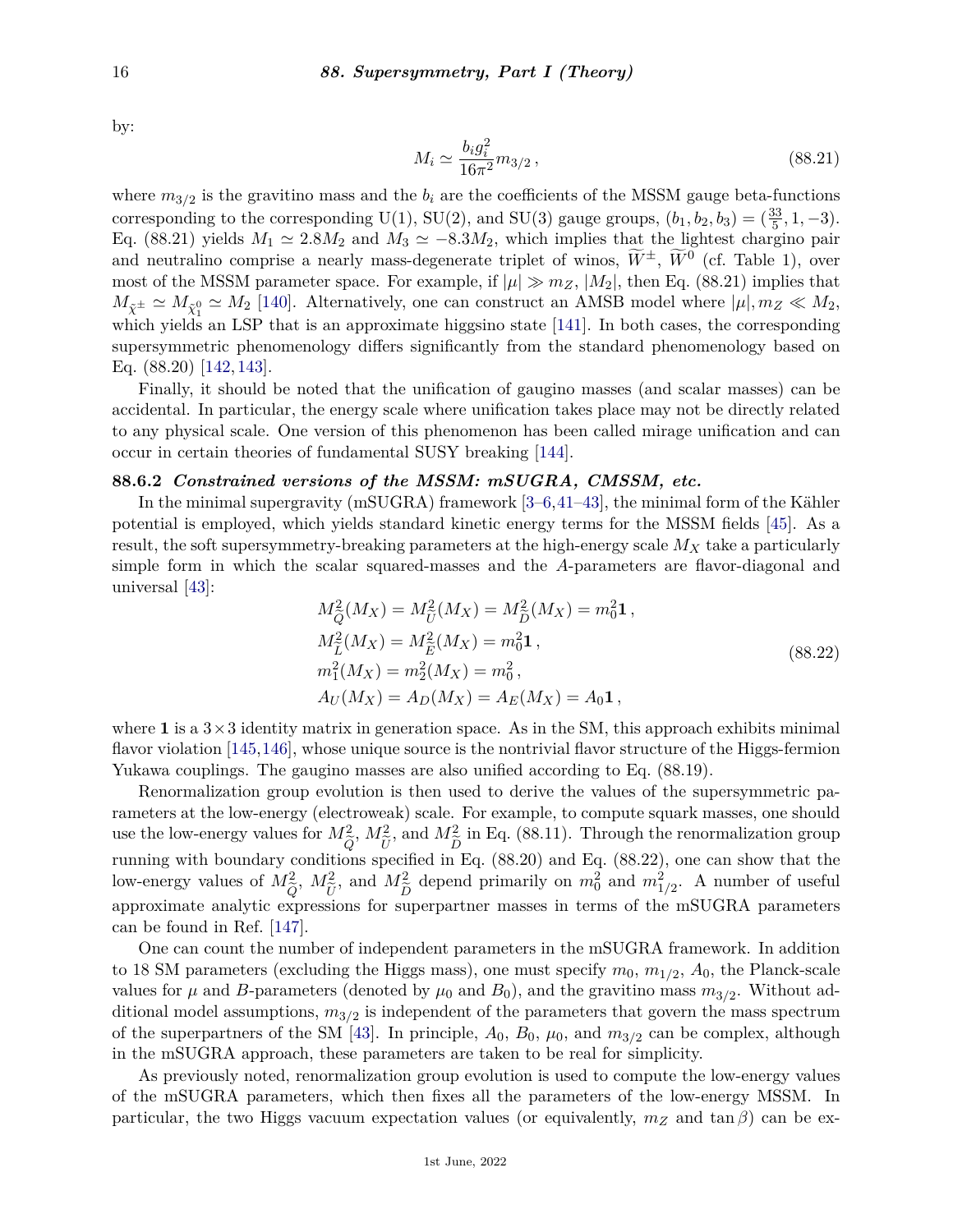pressed as a function of the Planck-scale supergravity parameters. The most common procedure is to remove  $\mu_0$  and  $B_0$  in favor of  $m_Z$  and  $\tan \beta$  [the sign of  $\mu_0$ , denoted sgn( $\mu_0$ ) below, is not fixed in this process]. In this case, the MSSM spectrum and its interaction strengths are determined by five parameters:

$$
m_0
$$
,  $A_0$ ,  $m_{1/2}$ ,  $\tan \beta$ , and  $\text{sgn}(\mu_0)$ ,  $(88.23)$ 

and an independent gravitino mass *m*3*/*<sup>2</sup> (in addition to the 18 parameters of the SM). In Ref. [\[148\]](#page-32-13), this framework was dubbed the constrained minimal supersymmetric extension of the SM (CMSSM). Additional relations such as  $B_0 = A_0 - m_0$  and  $m_{3/2} = m_0$  comprise the original mSUGRA proposal [\[41,](#page-27-16) [45,](#page-28-0) [149\]](#page-32-14).

One can also relax the universality of scalar masses by decoupling the squared-masses of the Higgs bosons and the squarks/sleptons. This leads to the non-universal Higgs mass models (NUHMs), thereby adding one or two new parameters to the CMSSM depending on whether the diagonal Higgs scalar squared-mass parameters  $(m_{H_d}^2$  and  $m_{H_u}^2)$  are set equal (NUHM1 [\[150\]](#page-32-15)) or taken to be independent (NUHM2 [\[151\]](#page-32-16)) at the high energy scale *MX*. Clearly, this modification preserves the minimal flavor violation of the mSUGRA approach. Nevertheless, the mSUGRA approach and its NUHM generalizations are probably too simplistic. Theoretical considerations suggest that the universality of Planck-scale soft SUSY-breaking parameters is not generic [\[152\]](#page-32-17). In particular, effective operators at the Planck scale exist that do not respect flavor universality, and it is difficult to find a theoretical principle that would forbid them.

In the framework of supergravity, if anomaly mediation is the sole source of SUSY breaking, then the gaugino mass parameters, diagonal scalar squared-mass parameters, and the SUSY-breaking trilinear scalar interaction terms (proportional to  $\lambda_f A_F$ ) are determined in terms of the beta functions of the gauge and Yukawa couplings and the anomalous dimensions of the squark and slepton fields [\[48,](#page-28-2) [139,](#page-32-3) [143\]](#page-32-8). As noted in Sec. 88.2.3, this approach yields tachyonic sleptons in the MSSM unless additional sources of SUSY breaking are present. In the minimal AMSB (mAMSB) scenario, a universal squared-mass parameter,  $m_0^2$ , is added to the AMSB expressions for the diagonal scalar squared-masses [\[143\]](#page-32-8). Thus, the mAMSB spectrum and its interaction strengths are determined by four parameters,  $m_0^2$ ,  $m_{3/2}$ ,  $\tan \beta$  and sgn( $\mu_0$ ).

The mAMSB scenario appears to be ruled out based on the observed value of the Higgs boson mass, assuming an upper limit on  $M<sub>S</sub>$  of a few TeV, since the mAMSB constraint on  $A<sub>F</sub>$  implies that the maximal mixing scenario cannot be achieved [cf. Eq. (88.17)]. Indeed, under the stated assumptions, the mAMSB Higgs mass upper bound lies below the observed Higgs mass value [\[153\]](#page-32-18). Thus within the AMSB scenario, either an additional SUSY-breaking contribution to  $\lambda_f A_F$  and/or new ingredients beyond the MSSM are required.

# <span id="page-16-0"></span>**88.6.3** *Gauge-mediated SUSY breaking*

In contrast to models of gravity-mediated SUSY breaking, the flavor universality of the fundamental soft SUSY-breaking squark and slepton squared-mass parameters is guaranteed in gaugemediated SUSY breaking (GMSB) because the supersymmetry breaking is communicated to the sector of MSSM fields via gauge interactions [\[53,](#page-28-15) [55\]](#page-28-8). In GMSB models, the mass scale of the messenger sector (or its equivalent) is sufficiently below the Planck scale such that the additional SUSY-breaking effects mediated by supergravity can be neglected.

In the minimal GMSB approach, there is one effective mass scale, *Λ*, that determines all lowenergy scalar and gaugino mass parameters through loop effects, while the resulting *A*-parameters are suppressed. In addition, the minimal form of the Kähler potential is employed. In order that the resulting superpartner masses be of order 1 TeV, one must have  $\Lambda \sim \mathcal{O}(100 \text{ TeV})$ . The origin of the  $\mu$  and *B*-parameters is model-dependent, and lies somewhat outside the ansatz of gauge-mediated SUSY breaking [\[154\]](#page-32-19).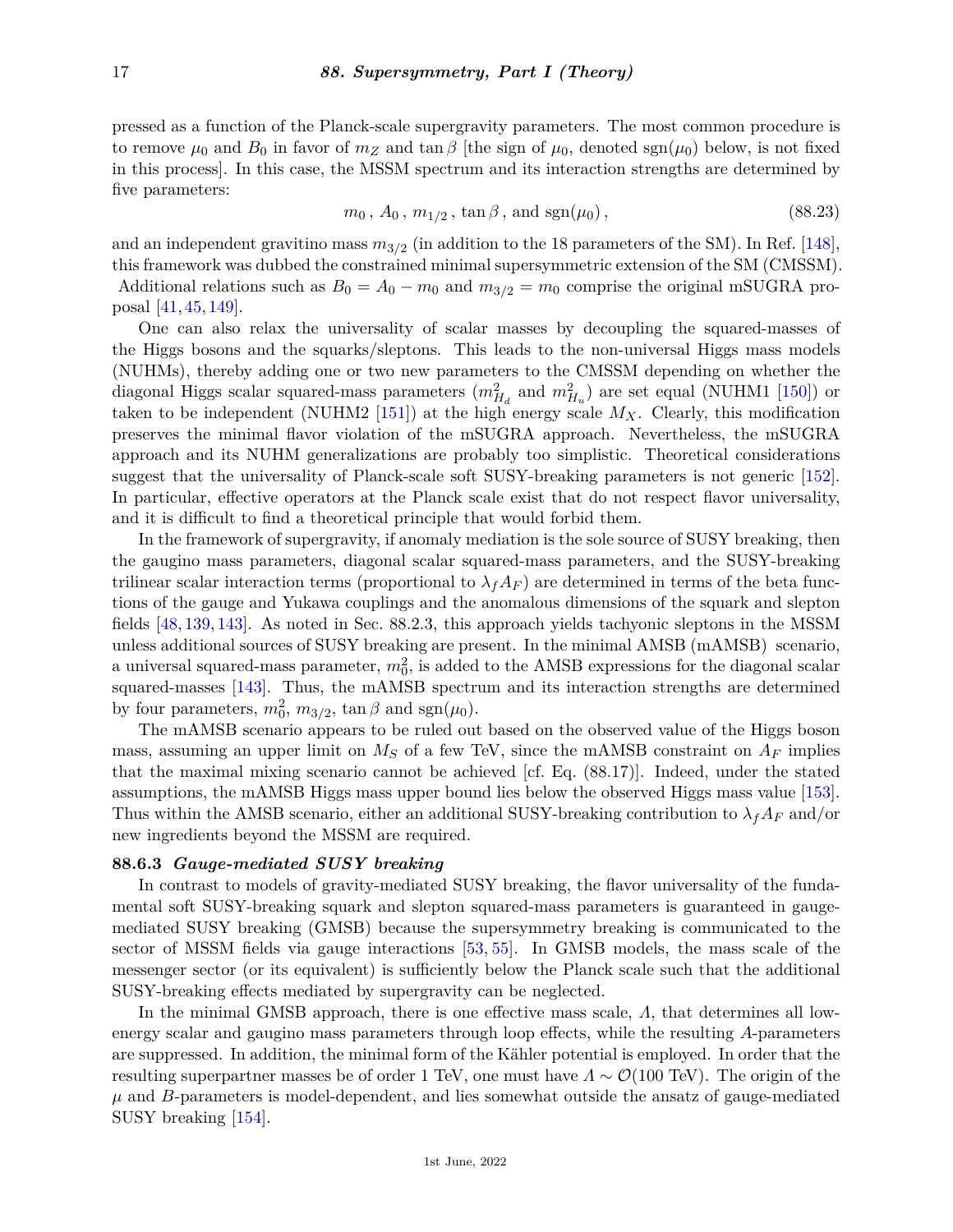The simplest GMSB models appear to be ruled out based on the observed value of the Higgs boson mass. Due to suppressed *A* parameters, it is difficult to boost the contributions of the radiative corrections in Eq. (88.17) to obtain a Higgs mass as large as 125 GeV. However, this conflict can be alleviated in more complicated GMSB models [\[155\]](#page-32-20). To analyze these generalized GMSB models, it has been especially fruitful to develop model-independent techniques that encompass all known GMSB models [\[156\]](#page-32-21). These techniques are well-suited for a comprehensive analysis [\[157\]](#page-32-22) of the phenomenological profile of gauge-mediated SUSY breaking.

The gravitino is the LSP in minimal GMSB models, as noted in Sec. 88.2.3. As a result, the next-to-lightest supersymmetric particle (NLSP) now plays a crucial role in the phenomenology of supersymmetric particle production and decays. Note that unlike the LSP, the NLSP can be charged. In GMSB models, the most likely candidates for the NLSP are  $\tilde{\chi}^0_1$  and  $\tilde{\tau}^{\pm}_R$ . The NLSP will decay into its superpartner plus a gravitino  $(e.g., \tilde{\chi}_1^0 \to \gamma \tilde{G}, \tilde{\chi}_1^0 \to Z \tilde{G}, \tilde{\chi}_1^0 \to h^0 \tilde{G}$  or  $\tilde{\tau}_1^{\pm} \to \tau^{\pm} \tilde{G}$ ), with lifetimes and branching ratios that depend on the model parameters. There are also GMSB scenarios in which there are several nearly degenerate co-NLSPs, any one of which can be produced at the penultimate step of a supersymmetric decay chain [\[158\]](#page-32-23). For example, in the slepton co-NLSP case, all three right-handed sleptons are close enough in mass and thus can each play the role of the NLSP.

Different choices for the identity of the NLSP and its decay rate lead to a variety of distinctive supersymmetric phenomenologies [\[55,](#page-28-8)[159\]](#page-33-0). For example, a long-lived  $\tilde{\chi}^0_1$ -NLSP that decays outside collider detectors leads to supersymmetric decay chains with missing energy in association with leptons and/or hadronic jets (this case is indistinguishable from the standard phenomenology of the  $\tilde{\chi}_1^0$ -LSP). On the other hand, if  $\tilde{\chi}_1^0 \to \gamma \tilde{G}$  is the dominant decay mode, and the decay occurs inside the detector, then nearly *all* supersymmetric particle decay chains would produce a photon. In contrast, in the case of a  $\tilde{\tau}_1^{\pm}$ -NLSP, the  $\tilde{\tau}_1^{\pm}$  would either be long-lived or would decay inside the detector into a *τ* -lepton plus missing energy.

A number of attempts have been made to address the origins of the *µ* and *B*-parameters in GMSB models based on the field content of the MSSM (see, *e.g.*, Refs. [\[154,](#page-32-19) [160\]](#page-33-1)). An alternative approach is to consider GMSB models based on the NMSSM [\[161\]](#page-33-2). The vacuum expectation value of the additional singlet Higgs superfield can be used to generate effective  $\mu$  and  $B$ -parameters [\[162\]](#page-33-3). Such models provide an alternative GMSB framework for achieving a Higgs mass of 125 GeV, while still being consistent with LHC bounds on supersymmetric particle masses.

#### <span id="page-17-0"></span>**88.6.4** *The phenomenological MSSM*

Any of the theoretical assumptions described in the previous three subsections must be tested experimentally and could turn out to be wrong. To facilitate the exploration of MSSM phenomena in a more model-independent way while respecting the constraints noted at the beginning of this Section, the phenomenological MSSM (pMSSM) has been introduced [\[163\]](#page-33-4).

The pMSSM is governed by 19 independent real supersymmetric parameters: the three gaugino mass parameters  $M_1$ ,  $M_2$  and  $M_3$ , the Higgs sector parameters  $m_A$  and tan  $\beta$ , the Higgsino mass parameter  $\mu$ , five sfermion squared-mass parameters for the degenerate first and second generations  $(M_{\tilde{c}}^2, M_{\tilde{r}}^2, M_{\tilde{r}}^2, M_{\tilde{r}}^2)$  and  $M_{\tilde{r}}^2$ ), the five corresponding sfermion squared-mass parameters for the third generation, and three third-generation *A*-parameters  $(A_t, A_b \text{ and } A_\tau)$ . The first and second generation *A*-parameters are typically neglected in pMSSM studies, as their phenomenological consequences are negligible in most applications. One counterexample arises when considering the  $A_\mu$  dependence of the anomalous magnetic moment of the muon, which can be as significant as other contributions due to superpartner mediated radiative corrections [\[164\]](#page-33-5). Since its initial proposal, the pMSSM approach has been extended to include a 20th parameter, *A<sup>µ</sup>* [\[165\]](#page-33-6). It also has been further extended to include CP-violating SUSY-breaking parameters in Ref. [\[166\]](#page-33-7).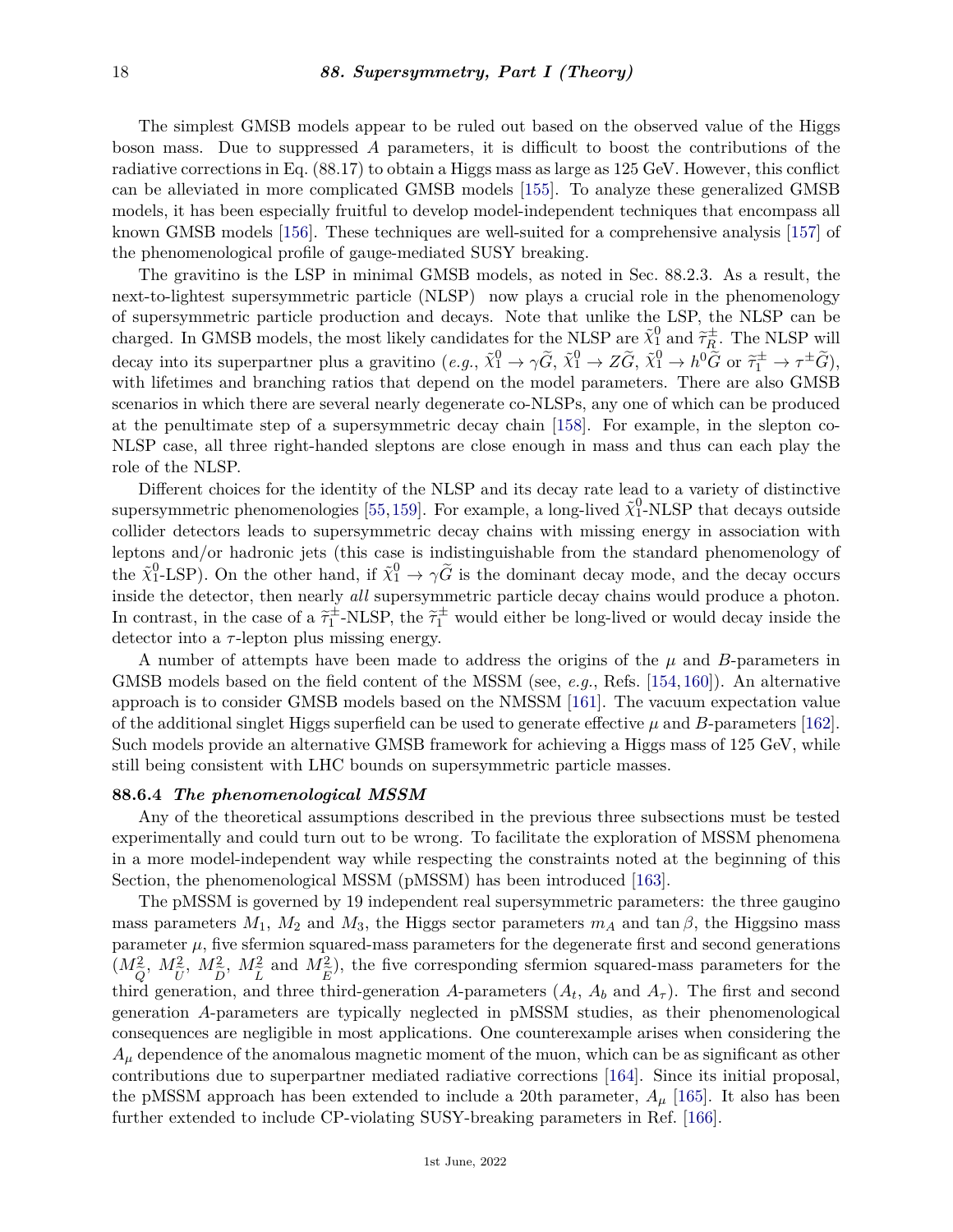The 19-parameter pMSSM is often further constrained to expedite scans over the parameter space. For example, in Ref. [\[167\]](#page-33-8), the number of pMSSM parameters is reduced to ten by assuming one common squark squared-mass parameter for the first two generations, a second common squark squared-mass parameter for the third generation, a common (charged) slepton squared-mass parameter and a common third generation *A* parameter. In Ref. [\[168\]](#page-33-9) an eleven parameter pMSSM is defined by allowing for a different stau squared-mass parameter from that of the first two generation charged sleptons. Other applications of the pMSSM approach (with a reduced pMSSM parameter space) to supersymmetric particle searches, and a discussion of the implications for past and future LHC and dark matter studies can be found in Refs. [\[167,](#page-33-8) [169,](#page-33-10) [170\]](#page-33-11).

#### <span id="page-18-0"></span>**88.6.5** *Simplified models*

As Sec. 89 demonstrates, experiments present their searches for supersymmetric particles primarily in terms of simplified models. Simplified models for supersymmetric searches [\[171\]](#page-33-12) are defined mostly by the empirical objects and kinematic variables involved in the search. Their interpretation by an experimental collaboration usually involves only a small number of supersymmetric particles (often two or three). Other supersymmetric particles are assumed to play no role (this may happen by virtue of them being too heavy to be produced). Experimental bounds from nonobservation of a signal are usually presented in terms of the physical masses of the supersymmetric particles involved. Bounds may be presented on the relevant supersymmetric particle masses assuming certain values for the branching ratio of certain supersymmetric particle decays, or as an upper bound on the signal production cross-section as a function of the relevant supersymmetric particle masses.

For example, consider a search for hadronic jets plus missing transverse momentum. One can match such a search to the simplified model of squark pair production followed by the subsequent decay of each squark into a quark (which appears as a jet) and a neutralino LSP that produces the missing transverse momentum, *i.e.*  $\tilde{q}\tilde{q} \to (q\tilde{\chi}^0_1)(q\tilde{\chi}^0_1)$ . Excluded cross-sections resulting from the non-observation of a signal (which in this case could consist of some specified minimum value of missing transverse momentum and at least two hard jets) may be exhibited in the squark mass versus LSP mass plane.

Simplified models have the advantage that they have fewer free parameters than more complete supersymmetric models, whose greater number of free parameters makes it difficult to present excluded regions in any generality. If limits are quoted on supersymmetric particle masses without reference to the signal production cross-section from a simplified model analysis, then there is a potential pitfall—namely, mass limits can differ from those obtained in full models because there may be contributions to the signal coming from processes involving supersymmetric particles other than those assumed. For example, in the  $\tilde{q}\tilde{q} \to q\tilde{\chi}^0_1 q\tilde{\chi}^0_1$  process mentioned above, the simplified model analysis does not account for the interference with tree-level *t*-channel contributions involving the gluino. Nevertheless, simplified model bounds quoted purely in terms of supersymmetric particle masses may still approximately hold over sizeable regions of parameter space of more complete models, within which the simplified model is embedded. When simplified model limits are phrased as bounds on signal cross-sections, the aforementioned pitfall is sidestepped. Simplified models thus remain an efficient tool for organizing and presenting the results of supersymmetric particle searches. A comparison between supersymmetric particle search constraints in the context of simplified models and the corresponding constraints obtained in the more complete pMSSM can be found in Ref. [\[172\]](#page-33-13).

#### <span id="page-18-1"></span>**88.7 Experimental data confronts the MSSM**

At present, there is no significant evidence for weak-scale SUSY from the data analyzed by the LHC experiments. Recent LHC data have been effectively employed in ruling out the existence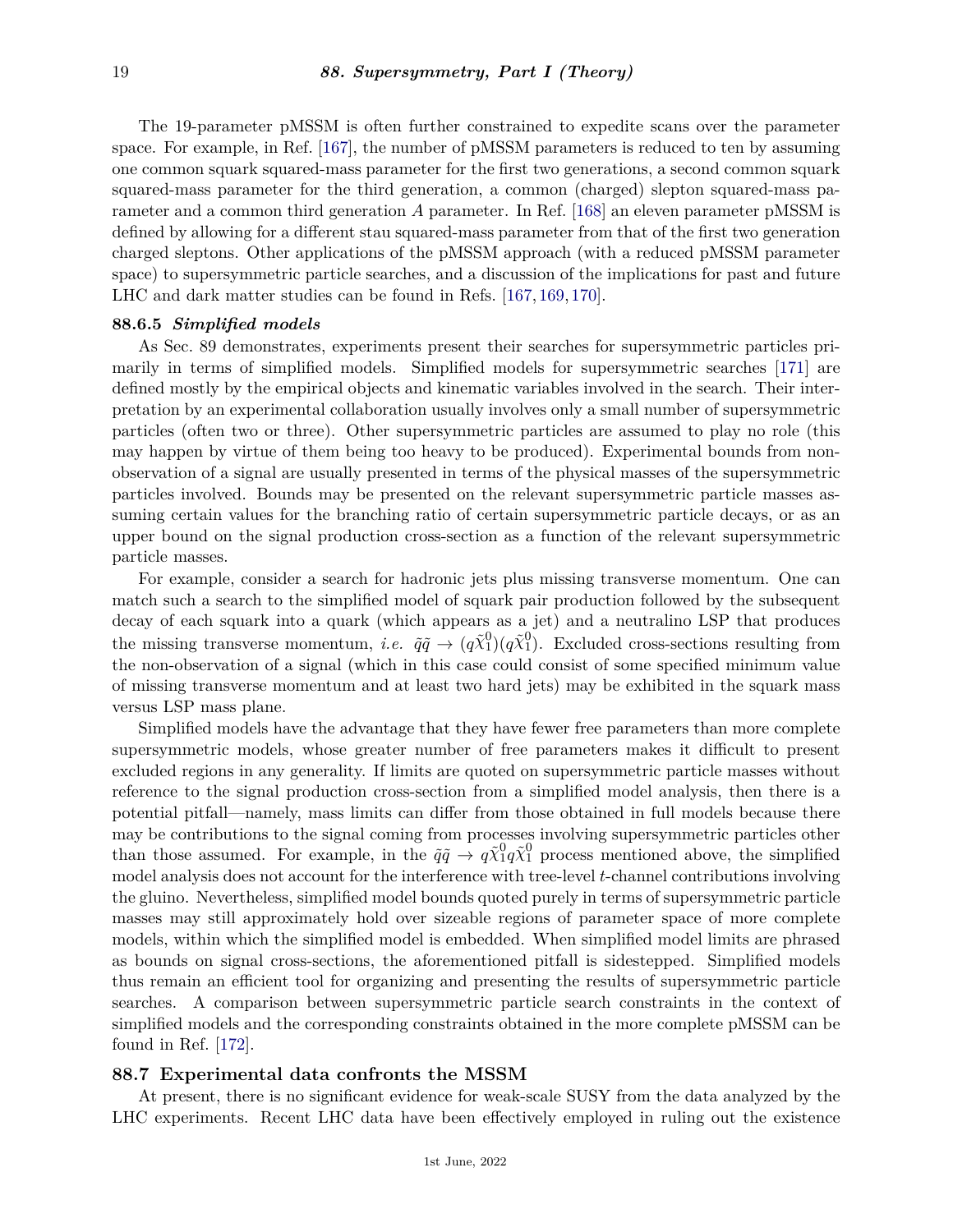of colored supersymmetric particles (primarily the gluino and the first generation of squarks) with masses below about 2 TeV (see Fig. 89.13). However, the precise mass limits are very model dependent. For example, as Fig. 89.12 demonstrates, regions of the pMSSM parameter space can be identified in which lighter squarks and gluinos below 1 TeV cannot be definitely ruled out. Under the assumption of gaugino mass unification [cf. Eq. (88.20)], LHC searches result in a lower bound on neutralino and chargino masses of roughly 200 GeV. It is difficult to place general bounds on neutralino and chargino masses, since the limit in terms of masses from direct searches tends to be particularly model dependent. Nevertheless, one must confront the tension that exists between the theoretical expectations for the magnitude of the SUSY-breaking parameters and the nonobservation of supersymmetric phenomena at colliders.

#### <span id="page-19-0"></span>**88.7.1** *Naturalness constraints and the little hierarchy*

In Sec. 88.1, weak-scale SUSY was motivated as a natural solution to the hierarchy problem, which could provide an understanding of the origin of the electroweak symmetry-breaking scale without a significant fine-tuning of the fundamental parameters that govern the MSSM. In this context, the weak scale soft supersymmetry-breaking masses must be generally of the order of 1 TeV or below [\[173\]](#page-33-14). This requirement is most easily seen in the determination of *m<sup>Z</sup>* by the scalar potential minimum condition. In light of Eq. (88.5), to avoid the fine-tuning of MSSM parameters, the soft SUSY-breaking squared-masses  $m_{H_d}^2$  and  $m_{H_u}^2$  and the higgsino squared-mass  $|\mu|^2$  should all be roughly of  $\mathcal{O}(m_Z^2)$ . Many authors have proposed quantitative measures of finetuning [\[173–](#page-33-14)[178\]](#page-33-15). One of the simplest measures is the one advocated by Barbieri and Giudice [\[173\]](#page-33-14) (which was also introduced previously in Ref. [\[174\]](#page-33-16)),

$$
\Delta_i \equiv \left| \frac{\partial \ln m_Z^2}{\partial \ln p_i} \right|, \qquad \Delta \equiv \max \Delta_i, \qquad (88.24)
$$

where the  $p_i$  are the MSSM parameters at the high-energy scale  $M_X$ , which are set by the fundamental SUSY-breaking dynamics. The theory is more fine-tuned as *∆* becomes larger. However, different measures of fine-tuning yield quantitatively different results; in particular, calculating minimal fine-tuning based on the high-scale parameters [as defined in Eq. (88.24)] yields a difference by a factor  $\sim 10$  to fine-tuning based on TeV-scale parameters [\[179,](#page-33-17) [180\]](#page-33-18).

One can apply the fine-tuning measure to any explicit model of SUSY breaking. For example, in the approaches discussed in Sec. 88.6, the  $p_i$  are parameters of the model at the energy scale  $M_X$ where the soft SUSY-breaking operators are generated by the dynamics of SUSY breaking. Renormalization group evolution then determines the values of the parameters appearing in Eq. (88.5) at the electroweak scale. In this way, *∆* is sensitive to all the SUSY-breaking parameters of the model (see e.g. Ref. [\[181\]](#page-33-19)). It should be noted that the computation of *∆* is often based on Eq. (88.5), which is a tree-level condition. An analysis in Ref. [\[83\]](#page-29-19), for example, shows that the fine tuning measure can be reduced by as much as a factor of two when loop corrections are included [\[182\]](#page-34-0).

One way of taking fine-tuning into account in fits to data using Bayesian statistics is to have a prior probability distribution proportional to  $1/\Delta$  [\[183\]](#page-34-1) so that fine-tuning is balanced against the fit to empirical data. In such a Bayesian approach, it is important to choose the prior probability distribution carefully, since prior probability densities that are flat in one set of variables may not be flat in another, more fundamental set. One can in fact derive a different measure of fine-tuning resulting from a Jacobian factor when transforming to other variables.<sup>[4](#page-19-1)</sup> By comparing the results of several Bayesian fits with different (but reasonable) prior probability distributions, one

<span id="page-19-1"></span><sup>&</sup>lt;sup>4</sup>For example, one may consider the parameters  $\mu$  and  $B$  to be more fundamental than tan  $\beta$  and  $M_Z$ . In this case, one would choose a flat prior probability distribution in  $\mu$  and  $m_{12}^2$  rather than in tan  $\beta$  and  $M_Z$  [\[176,](#page-33-20)[184\]](#page-34-2) The Jacobian factor is then obtained from Eq. (88.4) and Eq. (88.5).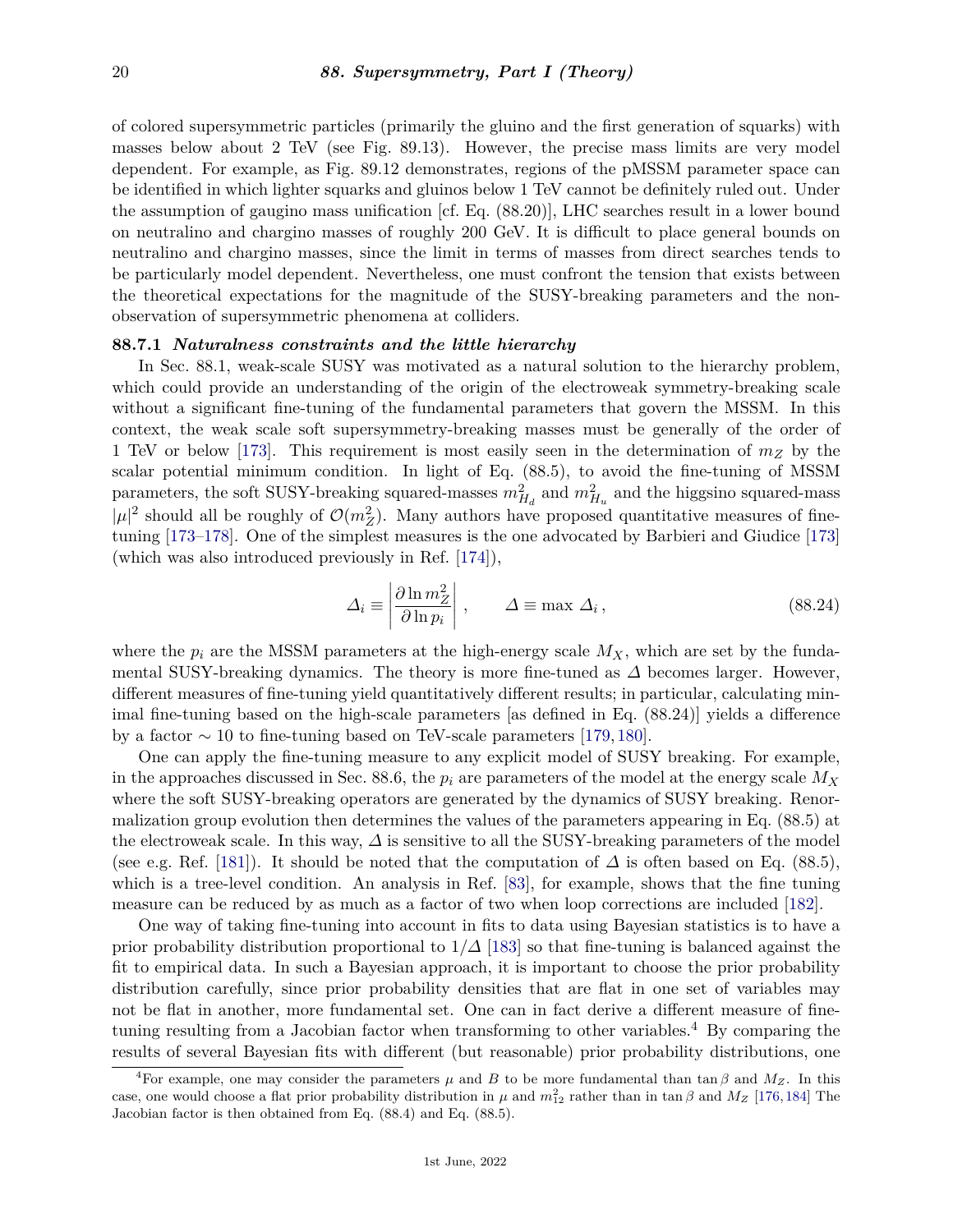can assess the robustness of the fit with respect to their variation, mitigating for subjectivity in the interpretation of the fine-tuning measure.

As anticipated, there is a tension between the present experimental lower limits on the masses of colored supersymmetric particles [\[185,](#page-34-3) [186\]](#page-34-4) and the expectation that supersymmetry-breaking is associated with the electroweak symmetry-breaking scale. Moreover, this tension is exacerbated [\[187\]](#page-34-5) by the observed value of the Higgs mass  $(m_h \approx 125 \text{ GeV})$ , which is not far from the MSSM upper bound  $(m_h \leq 135 \text{ GeV})$  [which depends on the top-squark mass and mixing as noted in Sec. 88.5.2]. If  $M_{\text{SUSY}}$  characterizes the scale of supersymmetric particle masses, then one would crudely expect  $\Delta \sim M_{\text{SUSY}}^2/m_Z^2$ . For example, if  $M_{\text{SUSY}} \sim 1$  TeV then one expects a  $\Delta^{-1} \sim 1\%$ fine-tuning of the MSSM parameters to achieve the observed value of *mZ*. This separation of the electroweak symmetry-breaking and SUSY-breaking scales is an example of the little hierarchy problem [\[188,](#page-34-6) [189\]](#page-34-7).

The fine-tuning parameter *∆* can depend quite sensitively on the structure of the SUSY-breaking dynamics, such as the value of *M<sup>X</sup>* and relations among SUSY-breaking parameters in the fundamental high energy theory [\[190\]](#page-34-8). For example, in so-called focus point SUSY models [\[177,](#page-33-21) [191\]](#page-34-9), all squark masses can be as heavy as 5 TeV *without* significant fine-tuning. This can be attributed to a focusing behavior of the renormalization group evolution when certain relations hold among the high-energy values of the scalar squared-mass SUSY-breaking parameters. Although the focus point region of the CMSSM still yields an uncomfortably high value of *∆* due to the observed Higgs mass of 125 GeV, one can achieve moderate values of *∆* in models with NUHM2 boundary conditions for the scalar masses [\[187\]](#page-34-5).

Among the colored superpartners, the third generation squarks typically have the most significant impact on the naturalness constraints [\[192\]](#page-34-10), while their masses are the least constrained by the LHC data. Hence, in the absence of any relation between third generation squarks and those of the first two generations, the naturalness constraints due to present LHC data can be considerably weaker than those obtained in the CMSSM. Indeed, models with first and second generation squark masses in the multi-TeV range do not necessarily require significant fine tuning. Such models have the added benefit that undesirable FCNCs mediated by squark exchange are naturally suppressed [\[193\]](#page-34-11). Other MSSM mass spectra that are compatible with moderate fine tuning have been considered in Refs. [\[190\]](#page-34-8) and [\[194\]](#page-34-12).

The lower bounds on squark and gluino masses may not be as large as suggested by the experimental analyses based on the CMSSM or simplified models. For example, mass bounds for the gluino and the first and second generation squarks based on the CMSSM can often be evaded in alternative or extended MSSM models, *e.g.*, compressed SUSY [\[195\]](#page-34-13) and stealth SUSY [\[196\]](#page-34-14). Moreover, the experimental upper limits for the third generation squark masses (which have a more direct impact on the fine-tuning measure) are weaker than the corresponding mass limits for other colored supersymmetric states.

Among the uncolored superpartners, the higgsinos are typically the most impacted by the naturalness constraints. Eq. (88.5) suggests that the masses of the two neutral higgsinos and charged higgsino pair (which are governed by  $|\mu|$ ) should not be significantly larger than  $m_Z$  to avoid an unnatural fine-tuning of the supersymmetric parameters, which would imply the existence of light higgsinos (whose masses are not well constrained, as they are difficult to detect directly at the LHC due to their soft decay products). However, it may be possible to avoid the conclusion that  $\mu \sim \mathcal{O}(m_Z)$  if additional correlations among the SUSY breaking mass parameters and  $\mu$  are present. Such a scenario can be realized in models in which the boundary conditions for SUSY breaking are generated by approximately conformal strong dynamics. For example, in the so-called scalar-sequestering model of Ref. [\[197\]](#page-34-15), values of  $|\mu| > 1$  TeV can be achieved while naturally maintaining the observed value of *mZ*.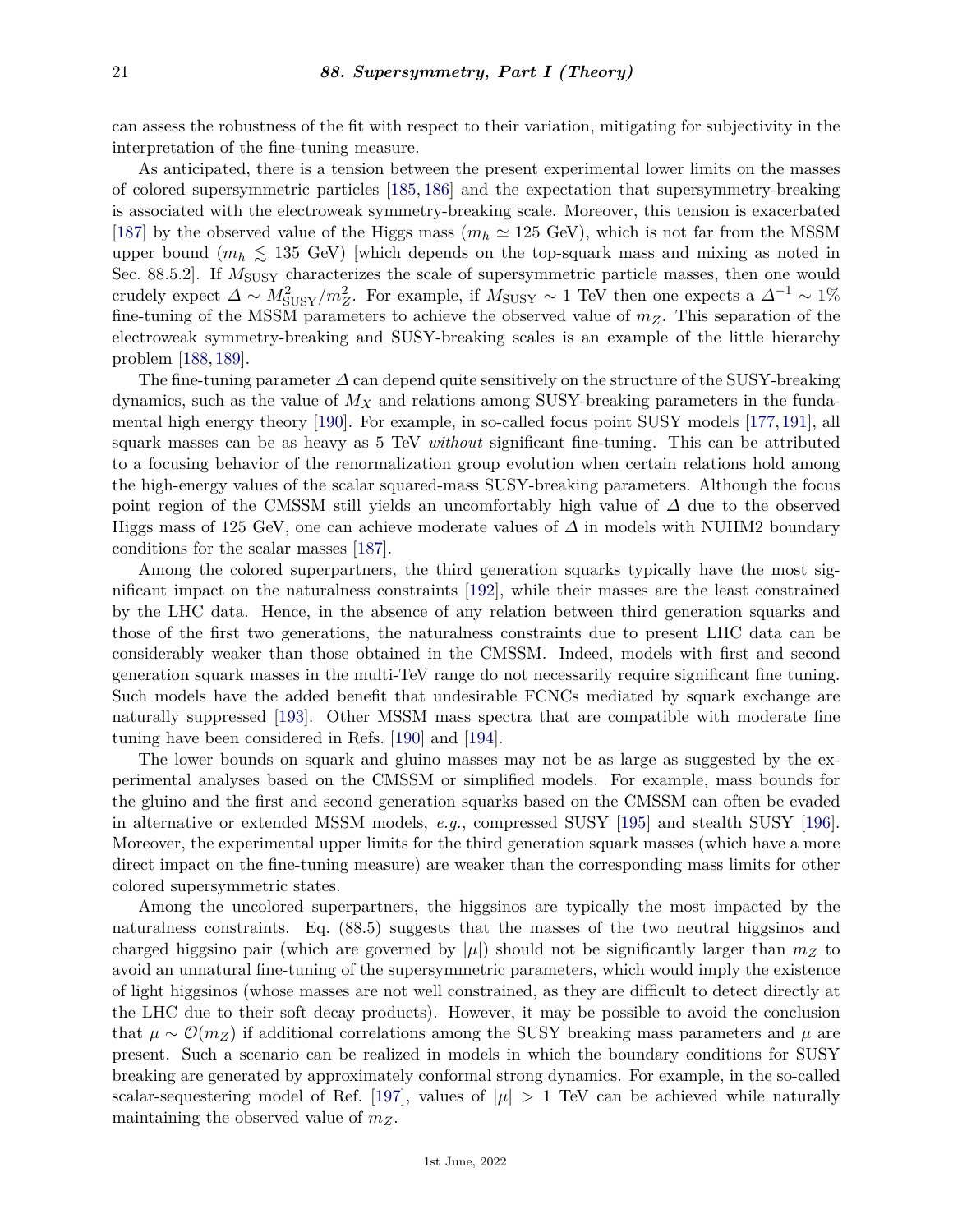Finally, one can also consider extensions of the MSSM in which the degree of fine-tuning is relaxed. For example, it has already been noted in Sec. 88.5 that it is possible to accommodate the observed Higgs mass more easily in the NMSSM due to contributions to  $m_h^2$  proportional to the parameter  $\lambda^2$ . This means that we do not have to rely on a large contribution from the radiative corrections to boost the Higgs mass sufficiently above its tree-level bound. This allows for smaller top squark masses, which are more consistent with the demands of naturalness. The reduction of the fine-tuning in various NMSSM models was initially advocated in Ref. [\[198\]](#page-34-16), and subsequently treated in more detail in Refs. [\[111,](#page-30-25)[199\]](#page-34-17). Naturalness can also be relaxed in extended supersymmetric models with vector-like quarks [\[200\]](#page-34-18) and in gauge extensions of the MSSM [\[201\]](#page-34-19).

The experimental absence of any new physics beyond the Standard Model at the LHC suggests that the principle of naturalness is presently under significant stress [\[202\]](#page-34-20). Nevertheless, one must be very cautious when drawing conclusions about the viability of weak-scale SUSY to explain the origin of electroweak symmetry breaking, since different measures of fine-tuning noted above can lead to different assessments [\[179,](#page-33-17) [180\]](#page-33-18). Moreover, the maximal value of  $\Delta$  that determines whether weak-scale SUSY is a fine-tuned model (should it be  $\Delta \sim 10$ ? 1000?) is ultimately subjective. Thus, it is premature to conclude that weak-scale SUSY is on the verge of exclusion. It might be possible to sharpen the upper bounds on superpartner masses based on naturalness arguments, which ultimately will either confirm or refute the weak scale SUSY hypothesis [\[203\]](#page-34-21). Of course, if evidence for supersymmetric phenomena in the multi-TeV regime were to be established at a future collider facility (with an energy reach beyond the LHC [\[204\]](#page-35-0)), it would be viewed as a spectacularly successful explanation of the large gauge hierarchy between the (multi-)TeV scale and Planck scale. In this case, the remaining little hierarchy, characterized by the somewhat large value of the fine-tuning parameter *∆* discussed above, would be regarded as a less pressing issue.

#### <span id="page-21-0"></span>**88.7.2** *Indirect constraints on supersymmetric models*

While direct empirical searches for supersymmetric particles provide various limits on their properties, indirect constraints can depend more sensitively on details of the whole model. The cold dark matter relic density inferred from cosmological fits to observational data is one such example of an indirect constraint. In supersymmetric models where the LSP is a dark matter candidate, its thermally-produced relic density depends upon the scattering of various supersymmetric particles into dark matter particles and SM particles. The resulting relic density can depend sensitively on masses of the non-LSP supersymmetric particle masses. In a typical model, an appreciable region of the parameter space is ruled out because it yields an overabundance of dark matter (see for example Ref. [\[205\]](#page-35-1) for a fit to a seven parameter version of the pMSSM). However, subsequent model tweaks such as the introduction of R-parity violating effects can mean that the relic density constraint no longer applies to the LSP because it is unstable.

There are a number of indirect constraints based on low-energy measurements that are sensitive to the effects of new physics via supersymmetric loop effects. For example, the virtual exchange of supersymmetric particles can contribute to the muon anomalous magnetic moment,  $a_{\mu} \equiv \frac{1}{2}$  $rac{1}{2}(g-2)_{\mu}$ , as reviewed in Ref. [\[206\]](#page-35-2). The SM prediction for  $a_{\mu}$ , which employs dispersion relations and low energy *e* +*e* <sup>−</sup> scattering data to determine the hadronic corrections, exhibits a deviation of 4.2*σ* from the experimentally observed value [\[207,](#page-35-3) [208\]](#page-35-4). A recent lattice determination [\[209\]](#page-35-5) of the leading hadronic contribution to the muon magnetic moment yields a smaller deviation from the SM prediction within 1.7 $\sigma$  of the experimental value, although this result has not yet been confirmed by an independent analysis. The 4.2*σ* deviation is difficult to accommodate in the constrained SUSY models of Sec. 88.6.2 and 88.6.3 given the present sparticle mass bounds [\[186\]](#page-34-4). Nevertheless, there are regions of the more general pMSSM parameter space that are consistent with the observed deviation [\[210\]](#page-35-6).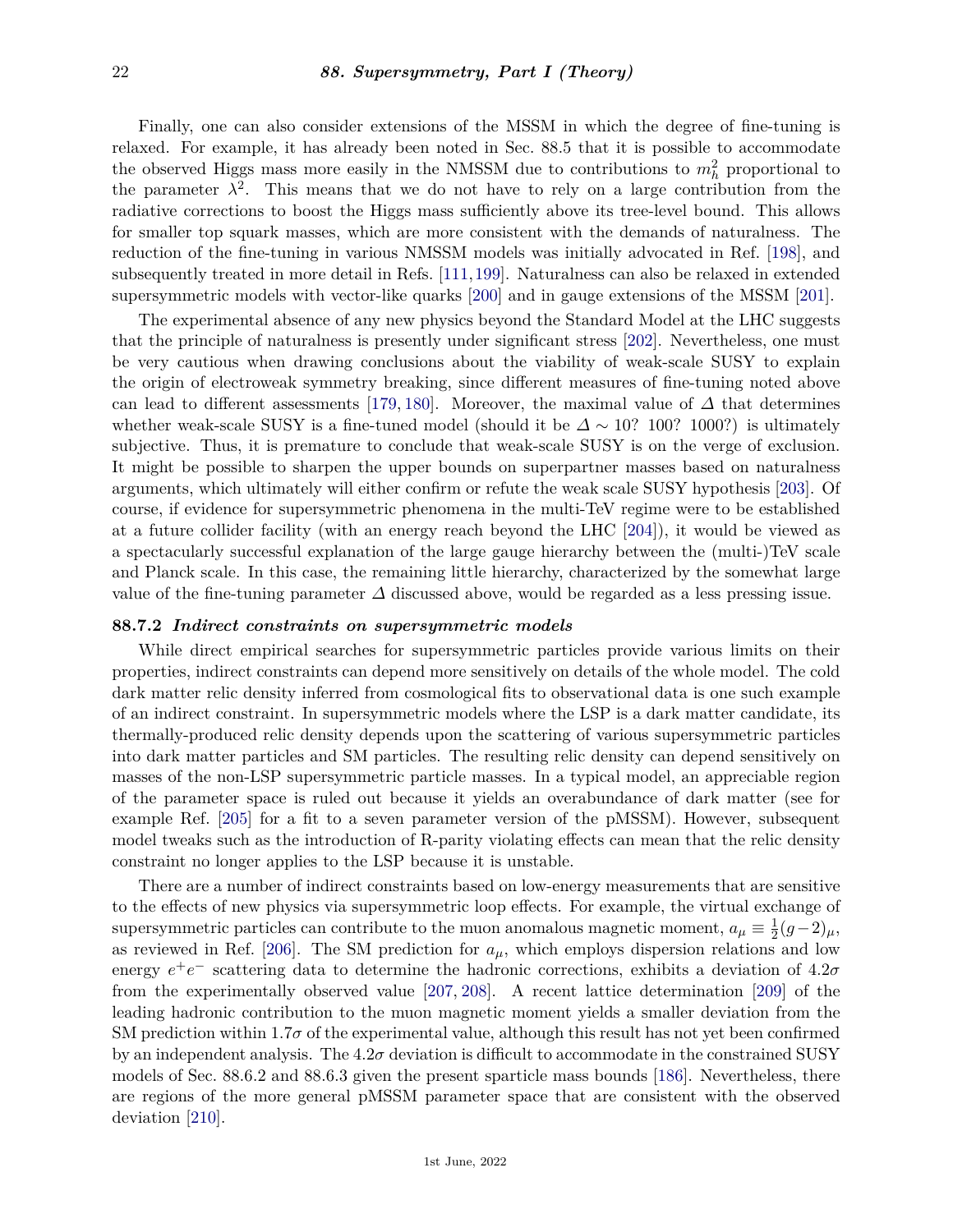The precision of the measured value of  $a<sub>\mu</sub>$  is not sensitive to the experimental error associated with the measured value of the fine structure constant, *α*. In contrast, the comparison of the SM prediction with the experimental measurement of the anomalous magnetic moment of the electron,  $a_e$ , depends critically on the value of *α*. Using the experimentally determined value of *α* given in Ref. [\[211\]](#page-35-7) yields a SM prediction for  $a_e$  that is 2.4 $\sigma$  above its measured value [\[212\]](#page-35-8). However, this previous determination of  $\alpha$  is in tension at the  $5\sigma$  level with a more recent measurement of the fine structure constant [\[213\]](#page-35-9). The latter yields a SM prediction for  $a_e$  that is 1.6 $\sigma$  below its measured value [\[213\]](#page-35-9).

Measurements of the fine structure constant, *a<sup>e</sup>* and *a<sup>µ</sup>* jointly constrain the pMSSM parameter space [\[214\]](#page-35-10) due to shifts originating from supersymmetric loop effects. In particular, if the supersymmetric interpretation of the deviation in the measured value of  $a_{\mu}$  from its SM prediction is combined with the experimental limits on the electron electric dipole moment [\[125\]](#page-31-12), then the resulting upper bounds on MSSM CP-violating phases are even more constraining [\[215\]](#page-35-11) than previously noted at the beginning of Sec. 88.6.

Flavor anomalies in radiative, leptonic and semi-leptonic *b* quark decays [\[216\]](#page-35-12) provide a fertile ground for physics beyond the SM. For example, the rare inclusive decay  $b \to s\gamma$  is a sensitive probe of the virtual effects of new physics beyond the SM. The experimental measurements of  $B \to X_s + \gamma$  [\[217\]](#page-35-13) are in agreement with the theoretical SM predictions of Ref. [\[218\]](#page-35-14). Since supersymmetric loop corrections can contribute an observable shift from the SM predictions, the absence of any significant deviation places useful constraints on the MSSM parameter space [\[219\]](#page-35-15).

The rare decays  $B_s \to \mu^+\mu^-$  and  $B_d \to \mu^+\mu^-$  are especially sensitive to supersymmetric loop effects, with some loop contributions scaling as  $\tan^6 \beta$  when  $\tan \beta \gg 1$  [\[220\]](#page-35-16). At present, a combination [\[221\]](#page-35-17) of the measurements of these rare decay modes [\[222\]](#page-35-18) are in slight tension at the 2*σ* level [\[223\]](#page-36-0) with the predicted SM rates [\[224\]](#page-36-1). Such a tension can be resolved by the aforementioned supersymmetric loop effects [\[220\]](#page-35-16).

Several tensions exist between SM predictions and measurements of some other experimental observables that probe the  $b \to s\mu^+\mu^-$  transitions. For example, the ratio of branching ratios  $R_K = BR(B \to K\mu^+\mu^-)/BR(B \to Ke^+e^-)$  exhibits a 3.1*σ* discrepancy in the bin of di-lepton invariant squared mass between 1 GeV<sup>2</sup> and 6 GeV<sup>2</sup> [\[225\]](#page-36-2) and in the same invariant mass bin,  $R_{K^*}$ displays a 2.5 $\sigma$  discrepancy. In addition, a certain angular distribution parameter (denoted by  $P_5'$ ) extracted from  $B^0 \to K^{*0} \mu^+ \mu^-$  decays [\[226\]](#page-36-3) deviates from SM predictions by about  $4\sigma$ . Finally, a 3.6 $\sigma$  deviation is seen in  $BR(B_s \to \phi \mu^+ \mu^-)$  [\[227\]](#page-36-4).

The decays  $B^{\pm} \to \tau^{\pm} \nu_{\tau}$  and  $B \to D^{(*)} \tau^- \overline{\nu}_{\tau}$  are noteworthy, since in models with extended Higgs sectors such as the MSSM, these processes possess tree-level charged Higgs exchange contributions that can compete with the dominant *W*-exchange. As Section 72 shows, experimental measurements of  $B^{\pm} \to \tau^{\pm} \nu_{\tau}$  are currently consistent with SM expectations [\[228\]](#page-36-5). The BaBar Collaboration measured values of the rates for  $\overline{B}$   $\to$   $D\tau^-\overline{\nu}_{\tau}$  and  $\overline{B}$   $\to$   $D^*\tau^-\overline{\nu}_{\tau}$  [\[229\]](#page-36-6) exhibited a combined  $3.4\sigma$  discrepancy from the SM predictions, which was also not compatible with the Type-II Higgs Yukawa couplings employed by the MSSM. Subsequent measurements of the LHCb and Belle Collaborations [\[230\]](#page-36-7) were consistent with the BaBar measurements, although more recent Belle measurements using a semi-leptonic tag are more consistent with SM expectations [\[231\]](#page-36-8). The combined difference between the measured and expected values of the  $\overline{B}$   $\rightarrow$   $D\tau^-\overline{\nu}_{\tau}$  and  $\overline{B} \to D^* \tau^- \overline{\nu}_{\tau}$  decay rates relative to the corresponding SM values has a significance of about three standard deviations [\[232\]](#page-36-9). There are a number of additional anomalies in *B* decay data that have recently attracted some attention, although at present the observed deviations from SM expectations are mostly at the level of about two to three standard deviations (see, *e.g.*, Ref. [\[223\]](#page-36-0)).

In summary, although there are a few hints of possible deviations from the SM in *B* decays, none of the discrepancies by themselves are significant enough to conclusively imply the existence of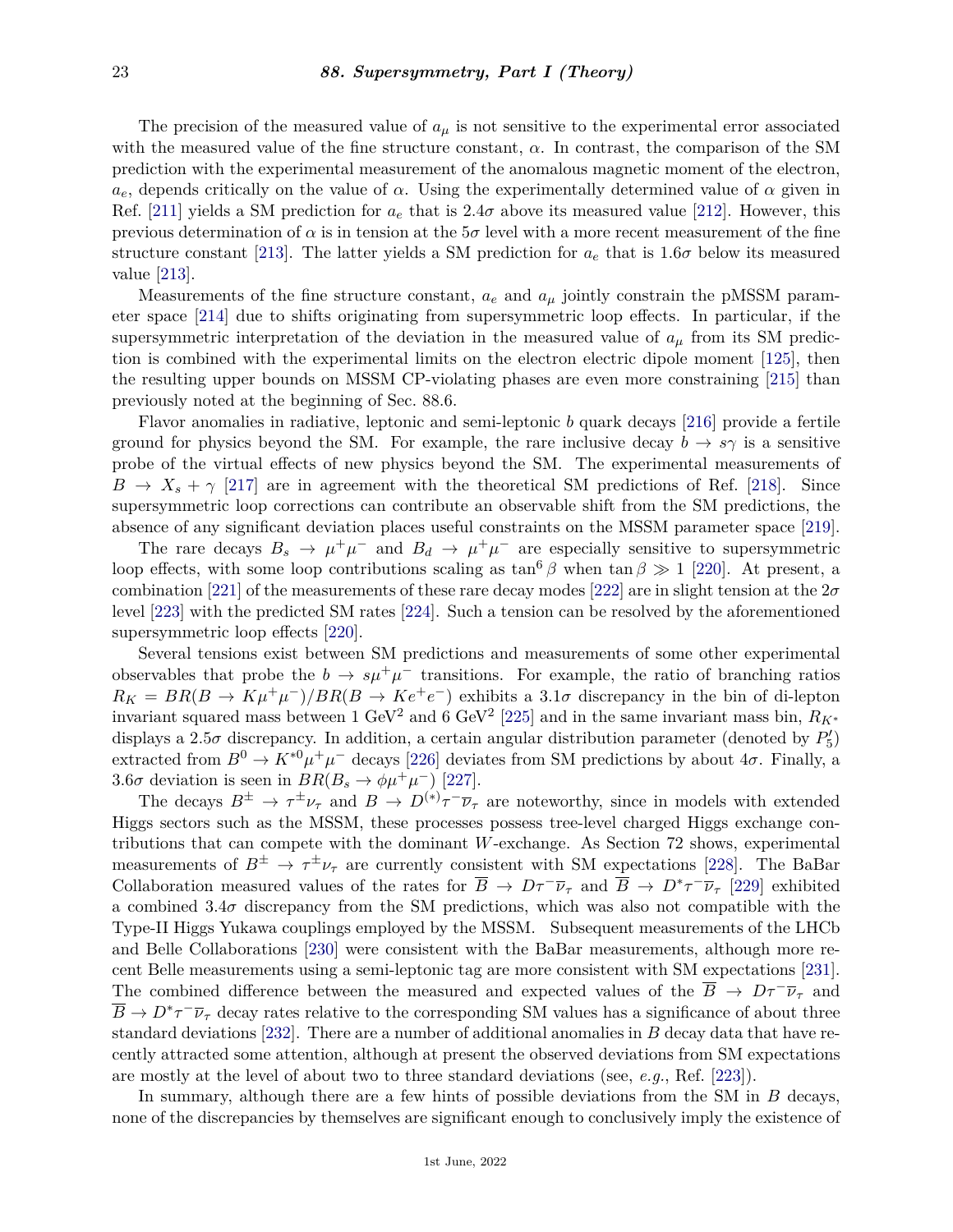new physics beyond the SM. Moreover, the absence of evidence for deviations in various *B*-physics observables from their SM predictions can place useful constraints on the MSSM parameter space [\[128,](#page-31-14)[185,](#page-34-3)[233,](#page-36-10)[234\]](#page-36-11). On the other hand, if these deviations were eventually confirmed, then it would be possible to accommodate them in a supersymmetric framework with R-parity violation [\[235\]](#page-36-12). If R-parity invariance is maintained (for example, in order to preserve the stability of a LSP dark matter candidate), then a supersymmetric explanation of the *B* physics anomalies would require significant modifications to the SUSY models treated in this review.

Finally, we note that the constraints from precision electroweak observables (see Sec. 10) and measurements of the  $\epsilon'/\epsilon$  anomaly [\[236\]](#page-36-13), if it persists [\[237\]](#page-36-14), in the Kaon system are easily accommodated in models of TeV-scale SUSY [\[168,](#page-33-9) [238,](#page-36-15) [239\]](#page-36-16).

#### <span id="page-23-0"></span>**88.8 Massive neutrinos in weak-scale SUSY**

In the minimal version of the SM and its supersymmetric extension, there are no right-handed neutrinos, and Majorana mass terms for the left-handed neutrinos are absent. However, given the overwhelming evidence for neutrino masses and mixing (see Sec. 14 and [\[240\]](#page-36-17)), any viable model of the fundamental particles must provide a mechanism for generating neutrino masses [\[241\]](#page-36-18). In extended supersymmetric models, various mechanisms exist for producing massive neutrinos [\[242\]](#page-36-19). Although one can devise models for generating massive Dirac neutrinos [\[243\]](#page-36-20), the most common approaches for incorporating neutrino masses are based on *L*-violating supersymmetric extensions of the MSSM, which generate massive Majorana neutrinos. Two classes of *L*-violating supersymmetric models will now be considered.

#### <span id="page-23-1"></span>**88.8.1** *The supersymmetric seesaw*

Neutrino masses can be incorporated into the SM by introducing  $SU(3)\times SU(2)\times U(1)$  singlet right-handed neutrinos  $(\nu_R)$  whose mass parameters are very large, typically near the grand unification scale. In addition, one must also include a standard Yukawa couplings between the lepton doublets, the Higgs doublet, and *νR*. The Higgs vacuum expectation value then induces an offdiagonal  $\nu_L-\nu_R$  mass on the order of the electroweak scale. Diagonalizing the neutrino mass matrix (in the three-generation model) yields three superheavy neutrino states, and three very light neutrino states that are identified with the light neutrinos observed in nature. This is the seesaw mechanism [\[244\]](#page-37-0).

It is straightforward to construct a supersymmetric generalization of the seesaw model of neu-trino masses [\[245,](#page-37-1)[246\]](#page-37-2) by promoting the right-handed neutrino field to a superfield  $\dot{N}^c = (\tilde{\nu}_R; \nu_R)$ . Integrating out the heavy right-handed neutrino supermultiplet yields a new term in the superpotential [cf. Eq. (88.1)] of the form

$$
W_{\text{seesaw}} = \frac{f}{M_R} (\hat{H}_U \hat{L}) (\hat{H}_U \hat{L}), \qquad (88.25)
$$

where *M<sup>R</sup>* is the mass scale of the right-handed neutrino sector and *f* is a dimensionless constant. Note that lepton number is broken by two units by Eq. (88.25), which implies that R-parity invariance is preserved. The supersymmetric analogue of the Majorana neutrino mass term in the sneutrino sector leads to sneutrino–antisneutrino mixing phenomena [\[246,](#page-37-2) [247\]](#page-37-3). The right-handed sneutrino that resides in *L* also provides an intriguing dark matter candidate [\[248\]](#page-37-4).

The SUSY Les Houches Accord [\[76,](#page-29-13) [94\]](#page-30-8), mentioned at the end of the introduction to Sec. 88.4, has been extended to the supersymmetric seesaw (and other extensions of the MSSM) in Ref. [\[249\]](#page-37-5).

#### <span id="page-23-2"></span>**88.8.2** *R-parity-violating SUSY*

It is possible to incorporate massive neutrinos in renormalizable supersymmetric models while retaining the minimal particle content of the MSSM by relaxing the assumption of R-parity invariance. The most general R-parity-violating model involving the MSSM spectrum introduces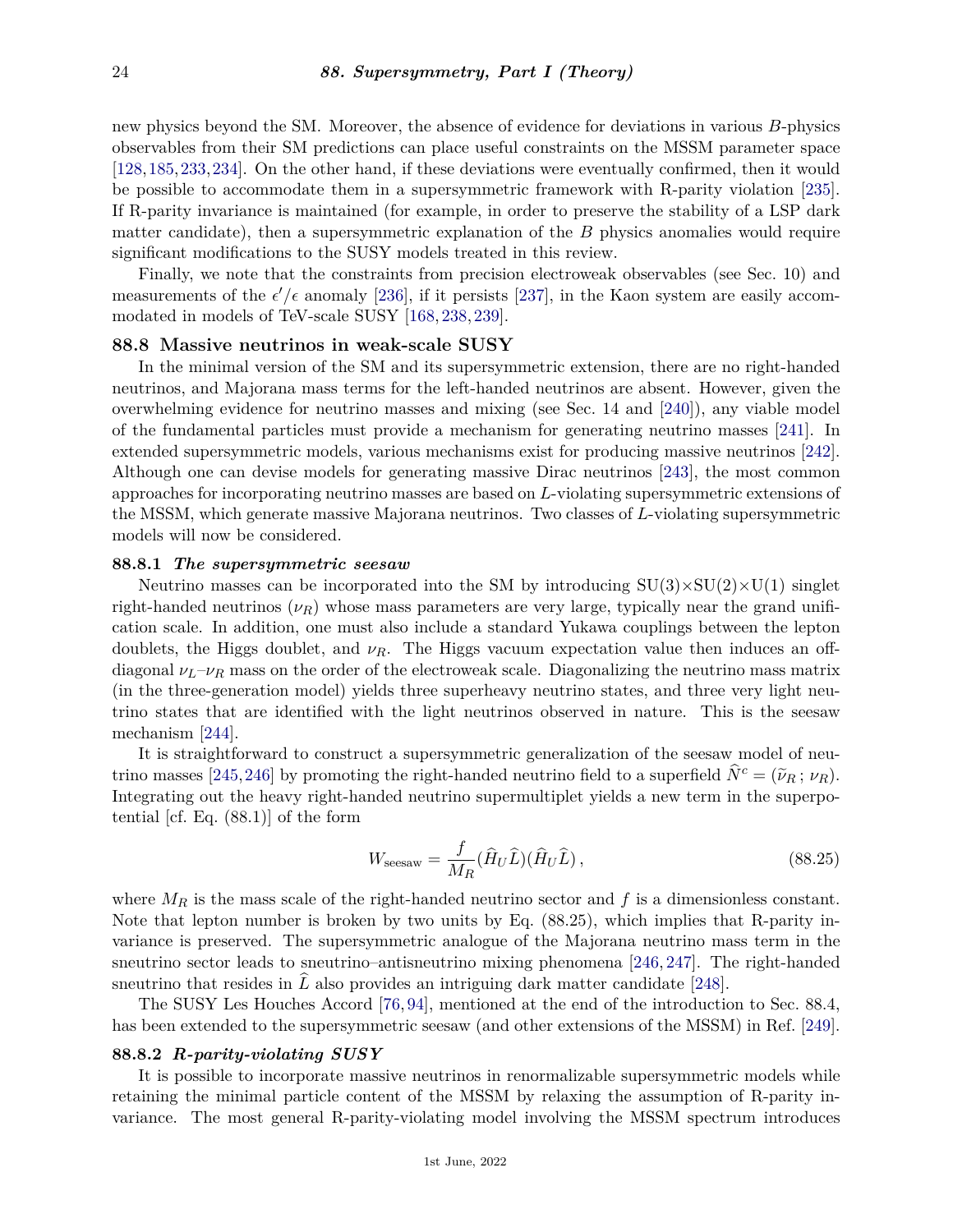many new parameters to both the SUSY-conserving and the SUSY-breaking sectors [\[76,](#page-29-13)[250\]](#page-37-6). Each new interaction term violates either *B* or *L* conservation. For example, starting from the MSSM superpotential given in Eq. (88.1) [suitably generalized to three generations of quarks, leptons and their superpartners], consider the effect of adding the following new terms:

$$
W_{\rm RPV} = (\lambda_L)_{pmn} \hat{L}_p \hat{L}_m \hat{E}_n^c + (\lambda_L')_{pmn} \hat{L}_p \hat{Q}_m \hat{D}_n^c + (\lambda_B)_{pmn} \hat{U}_p^c \hat{D}_m^c \hat{D}_n^c + (\mu_L)_p \hat{H}_u \hat{L}_p, \qquad (88.26)
$$

where *p*, *m*, and *n* are generation indices, and gauge group indices are suppressed. Eq. (88.26) yields new scalar-fermion Yukawa couplings consisting of all possible combinations involving two SM fermions and one scalar superpartner.

Note that the term in Eq. (88.26) proportional to  $\lambda_B$  violates *B*, while the other three terms violate *L*. The *L*-violating term in Eq. (88.26) proportional to  $\mu_L$  is the RPV analog of the  $\mu H_u H_d$ term of the MSSM superpotential, in which the  $Y = -1$  Higgs/higgsino supermultiplet  $H_d$  is replaced by the slepton/lepton supermultiplet  $L_p$ .

Phenomenological constraints derived from data on various low-energy *B*- and *L*-violating processes can be used to establish limits on each of the coefficients  $(\lambda_L)_{pmn}$ ,  $(\lambda_L')_{pmn}$ , and  $(\lambda_B)_{pmn}$ taken one at a time [\[250,](#page-37-6) [251\]](#page-37-7). If more than one coefficient is simultaneously non-zero, then the limits are in general more complicated [\[252\]](#page-37-8). All possible RPV terms cannot be simultaneously present and unsuppressed; otherwise the proton decay rate would be many orders of magnitude larger than the present experimental bound. One way to avoid proton decay is to impose *B* or *L* invariance (either one alone would suffice). Otherwise, one must accept the requirement that certain RPV coefficients must be extremely suppressed.

One particularly interesting class of RPV models is one in which *B* is conserved, but *L* is violated. It is possible to enforce baryon number conservation (and the stability of the proton), while allowing for lepton-number-violating interactions by imposing a discrete  $\mathbb{Z}_3$  baryon triality symmetry on the low-energy theory [\[253\]](#page-37-9), in place of the standard  $\mathbb{Z}_2$  R-parity. Since the distinction between the Higgs and matter supermultiplets is lost in RPV models where *L* is violated, the mixing of sleptons and Higgs bosons, the mixing of neutrinos and neutralinos, and the mixing of charged leptons and charginos are now possible, leading to more complicated mass matrices and mass eigenstates than in the MSSM. The treatment of neutrino masses and mixing in this framework can be found, *e.g.*, in Ref. [\[254\]](#page-37-10).

Alternatively, one can consider imposing a lepton parity such that all lepton superfields are odd [\[253,](#page-37-9) [255\]](#page-37-11). In this case, only the *B*-violating term in Eq. (88.26) survives, and *L* is conserved. Models of this type have been considered in Ref. [\[256\]](#page-37-12). Since *L* is conserved in these models, the mixing of the lepton and Higgs superfields is forbidden. Moreover, neutrino masses (and mixing) are not generated if lepton parity is an exact symmetry. However, one expects that lepton parity cannot be exact due to quantum gravity effects. Remarkably, the standard  $\mathbb{Z}_2$  R-parity and the  $\mathbb{Z}_3$  baryon triality are stable with respect to quantum gravity effects, as they can be identified as residual discrete symmetries that arise from spontaneously broken non-anomalous gauge symmetries [\[253\]](#page-37-9).

The symmetries employed above to either remove or suppress R-parity violating operators were flavor independent. In contrast, there exist a number of motivated scenarios based on flavor symmetries that can also yield the suppression as required by the experimental data (e.g., see Ref. [\[257\]](#page-37-13)).

The supersymmetric phenomenology of the RPV models exhibits features that are distinct from that of the MSSM [\[250\]](#page-37-6). The LSP is no longer stable, which implies that not all supersymmetric decay chains must yield missing-energy events at colliders. A comprehensive examination of the phenomenology of the MSSM extended by a single R-parity violating coupling at the unification scale and its implications for LHC searches has been given in Ref. [\[258\]](#page-37-14). As an example, the sparticle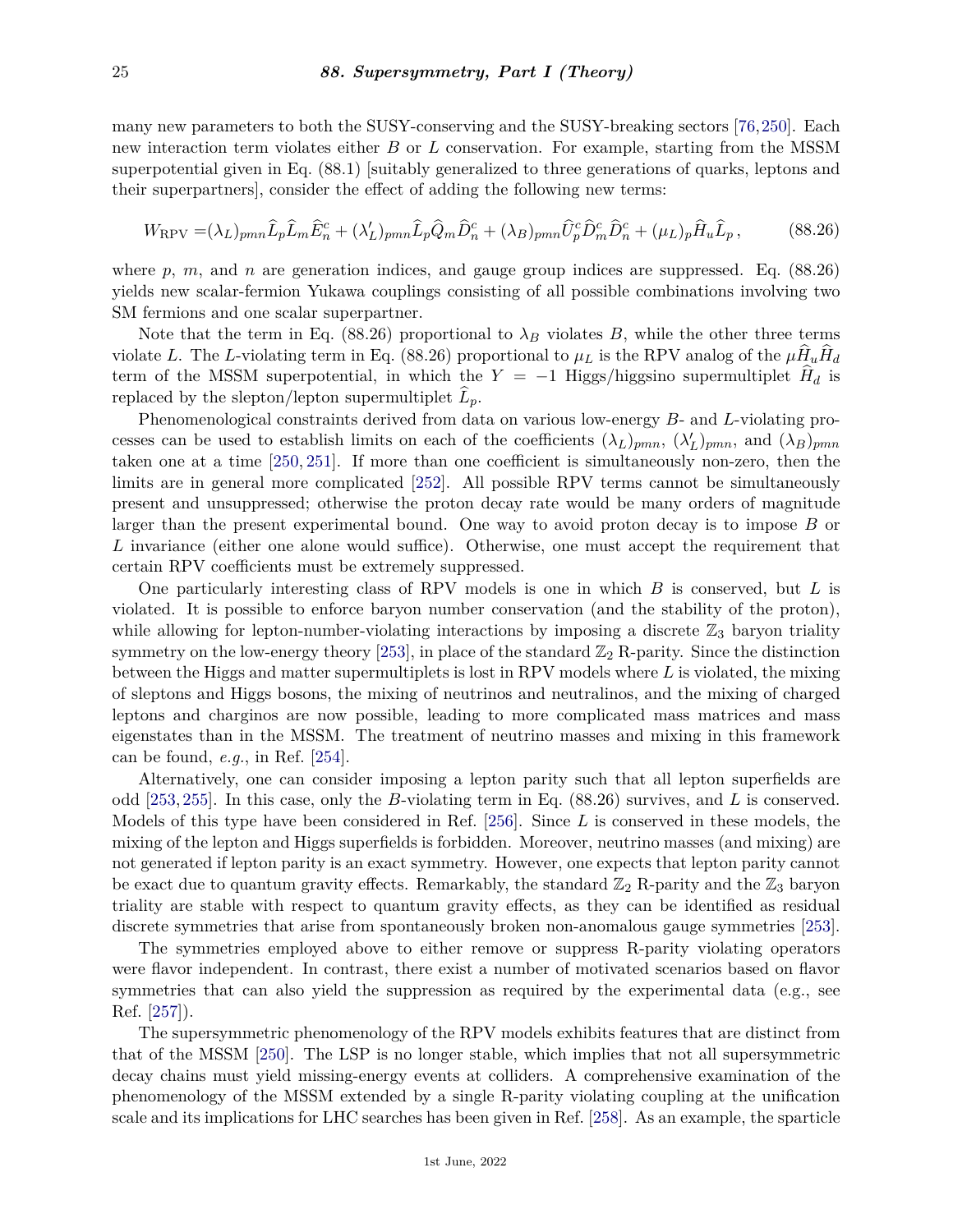mass bounds obtained in searches for R-parity-conserving SUSY can be considerably relaxed in certain RPV models due to the absence of large missing transverse momentum signatures [\[259\]](#page-37-15). This can alleviate some of the tension with naturalness (introduced in Sec. 88.7.1).

Nevertheless, the loss of the missing-energy signature is often compensated by other striking signals (which depend on which R-parity-violating parameters are dominant). For example, supersymmetric particles in RPV models can be singly produced (in contrast to R-parity-conserving models where supersymmetric particles must be produced in pairs). The phenomenology of pairproduced supersymmetric particles is also modified in RPV models due to new decay chains not present in R-parity-conserving SUSY models [\[250\]](#page-37-6).

In RPV models with lepton number violation (these include weak-scale SUSY models with baryon triality mentioned above), both *∆L* = 1 and *∆L* = 2 phenomena are allowed, leading to neutrino masses and mixing [\[260\]](#page-37-16), neutrinoless double-beta decay [\[261\]](#page-38-0), sneutrino-antisneutrino mixing [\[262\]](#page-38-1), and resonant *s*-channel production of sneutrinos in  $e^+e^-$  collisions [\[263\]](#page-38-2) and in charged sleptons in  $p\bar{p}$  and  $pp$  collisions [\[264\]](#page-38-3), respectively.

# <span id="page-25-0"></span>**88.9 Extensions beyond the MSSM**

Extensions of the MSSM have been proposed to solve a variety of theoretical problems. One such problem involves the  $\mu$  parameter of the MSSM. Although  $\mu$  is a SUSY-*preserving* parameter, it must be of order the effective SUSY-breaking scale of the MSSM to yield a consistent supersymmetric phenomenology  $[265]$ . Any natural solution to the so-called  $\mu$ -problem must incorporate a symmetry that enforces  $\mu = 0$  and a small symmetry-breaking parameter that generates a value of  $\mu$  that is not parametrically larger than the effective SUSY-breaking scale [\[266\]](#page-38-5). A number of proposed mechanisms in the literature (*e.g.*, see Refs. [\[265–](#page-38-4)[267\]](#page-38-6)) provide concrete examples of a natural solution to the *µ*-problem of the MSSM.

In extensions of the MSSM, new compelling solutions to the  $\mu$ -problem are possible. For example, one can replace  $\mu$  by the vacuum expectation value of a new  $SU(3)\times SU(2)\times U(1)$  singlet scalar field, as noted below Eq. 88.15. This is the NMSSM, which yields phenomena that were briefly discussed in Sections 88.4–88.7. The NMSSM superpotential consists only of trilinear terms whose coefficients are dimensionless. There are some advantages to extending the NMSSM further to the 'USSM' [\[102\]](#page-30-16) by adding a new broken U(1) gauge symmetry [\[268\]](#page-38-7), under which the singlet field is charged.

Alternatively, one can consider a generalized version of the NMSSM (called the GNMSSM in Ref. [\[199\]](#page-34-17)), where all possible renormalizable terms in the superpotential are allowed, which yield new supersymmetric mass terms (analogous to the  $\mu$  term of the MSSM). A discussion of the parameters of the GNMSSM can be found in Ref. [\[76\]](#page-29-13). Although the GNMSSM does not solve the  $\mu$ -problem, it does exhibit regions of parameter space in which the degree of fine-tuning is relaxed, as discussed in Sec. 88.7.1.

The generation of the  $\mu$  term may be connected with the solution to the strong CP problem [\[269\]](#page-38-8). Models of this type, which include new gauge singlet fields that are charged under the Peccei-Quinn (PQ) symmetry [\[270\]](#page-38-9), were first proposed in Ref. [\[265\]](#page-38-4). The breaking of the PQ symmetry is thus intimately tied to SUSY breaking, while naturally yielding a value of  $\mu$  that is of order the electroweak symmetry breaking scale [\[271\]](#page-38-10).

All supersymmetric models discussed so far in this review possess self-conjugate fermions the Majorana gluinos and neutralinos. However, it is possible to add additional chiral superfields in the adjoint representation. The spin- $1/2$  components of these new superfields can pair up with the gauginos to form Dirac gauginos [\[272,](#page-38-11) [273\]](#page-38-12). Such states appear in models of so-called supersoft SUSY breaking [\[274\]](#page-38-13), in some generalized GMSB models [\[275\]](#page-38-14), and in R-symmetric SUSY models [\[276,](#page-38-15) [277\]](#page-38-16). Such approaches often lead to improved naturalness and/or significantly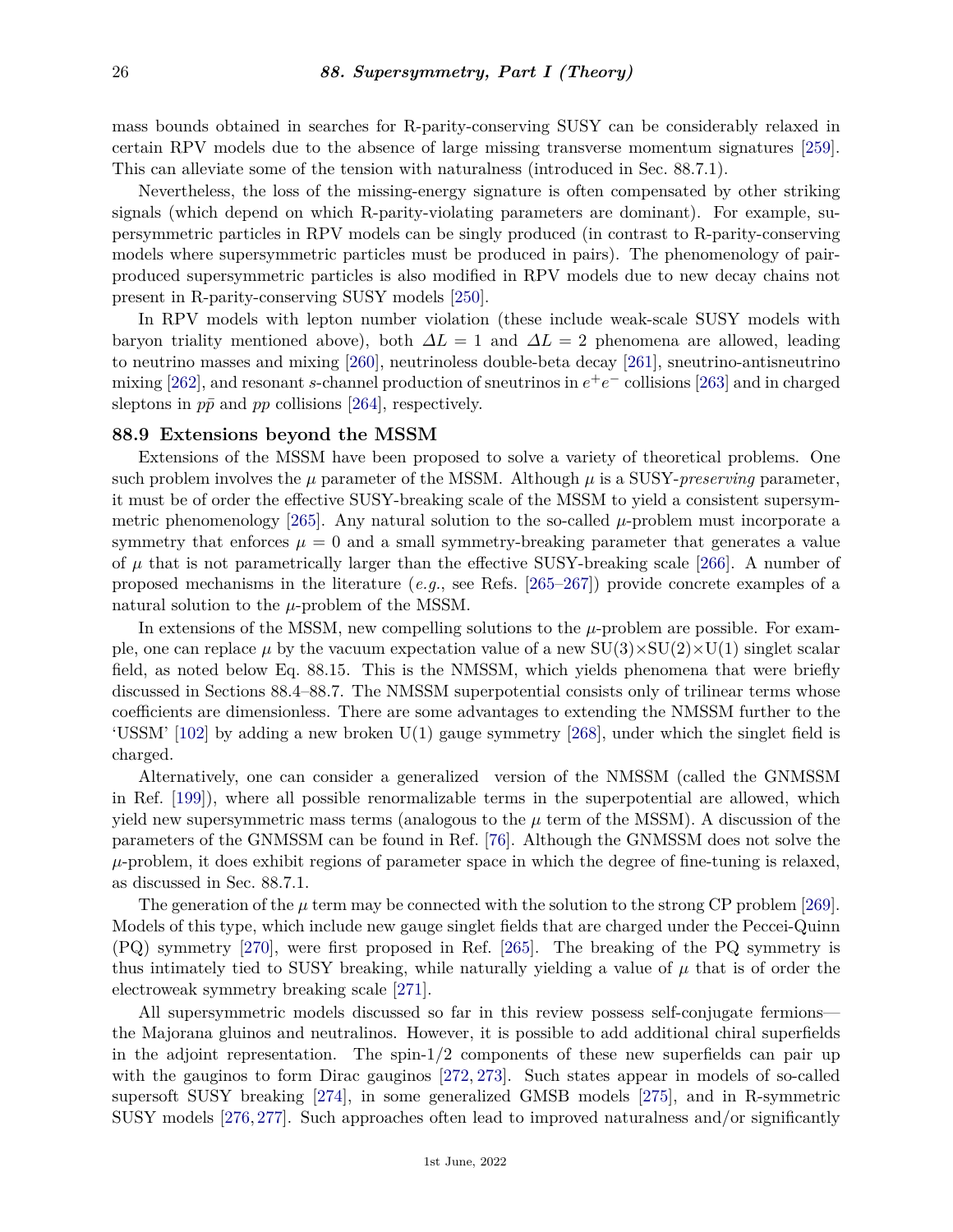relaxed flavor constraints. The implications of models of Dirac gauginos on the observed Higgs boson mass and its properties are addressed in Ref. [\[278\]](#page-38-17).

For completeness, we briefly note other MSSM extensions considered in the literature. These include an enlarged electroweak gauge group beyond  $SU(2) \times U(1)$  [\[279\]](#page-38-18); the addition of new Higgs supermultiplets beyond the doublets and singlets of the MSSM/NMSSM [\[280\]](#page-38-19); and/or the addition of new (possibly exotic) matter supermultiplets [\[200,](#page-34-18)[281,](#page-38-20)[282\]](#page-38-21) such as vector-like fermions and their superpartners.

## <span id="page-26-0"></span>*References*

- [1] *The Supersymmetric World—The Beginnings of the Theory*, World Scientific, Singapore (2000), edited by G. Kane and M. Shifman, contains an early history of supersymmetry and a guide to the original literature.
- <span id="page-26-1"></span>[2] R. Haag, J. T. Lopuszanski and M. Sohnius, [Nucl. Phys.](http://doi.org/10.1016/0550-3213(75)90279-5) **B88**[, 257](http://doi.org/10.1016/0550-3213(75)90279-5) (1975); S. R. Coleman and J. Mandula, [Phys. Rev.](http://doi.org/10.1103/PhysRev.159.1251) **159**[, 1251](http://doi.org/10.1103/PhysRev.159.1251) (1967).
- <span id="page-26-2"></span>[3] H. P. Nilles, [Phys. Rept.](http://doi.org/10.1016/0370-1573(84)90008-5) **[110](http://doi.org/10.1016/0370-1573(84)90008-5)**, 1 (1984).
- <span id="page-26-16"></span>[4] S. Weinberg, *The Quantum Theory of Fields, Volume III: Supersymmetry* (Cambridge University Press, Cambridge, UK, 2000).
- <span id="page-26-19"></span>[5] P. Nath, *Supersymmetry, Supergravity, and Unification* (Cambridge University Press, Cambridge, UK, 2017).
- <span id="page-26-3"></span>[6] S. P. Martin *A Supersymmetry Primer*, [\[hep-ph/9709356\].](https://arxiv.org/abs/hep-ph/9709356)
- <span id="page-26-4"></span>[7] E. Witten, [Nucl. Phys.](http://doi.org/10.1016/0550-3213(81)90006-7) **[B188](http://doi.org/10.1016/0550-3213(81)90006-7)**, 513 (1981).
- <span id="page-26-20"></span>[8] S. Dimopoulos and H. Georgi, [Nucl. Phys.](http://doi.org/10.1016/0550-3213(81)90522-8) **[B193](http://doi.org/10.1016/0550-3213(81)90522-8)**, 150 (1981).
- [9] N. Sakai, [Z. Phys.](http://doi.org/10.1007/BF01573998) **C11**[, 153](http://doi.org/10.1007/BF01573998) (1981).
- <span id="page-26-5"></span>[10] L. Susskind, [Phys. Rept.](http://doi.org/10.1016/0370-1573(84)90208-4) **104**[, 181](http://doi.org/10.1016/0370-1573(84)90208-4) (1984).
- <span id="page-26-6"></span>[11] L. Girardello and M. T. Grisaru, [Nucl. Phys.](http://doi.org/10.1016/0550-3213(82)90512-0) **[B194](http://doi.org/10.1016/0550-3213(82)90512-0)**, 65 (1982).
- <span id="page-26-7"></span>[12] L. J. Hall and L. Randall, [Phys. Rev. Lett.](http://doi.org/10.1103/PhysRevLett.65.2939) **65**[, 2939](http://doi.org/10.1103/PhysRevLett.65.2939) (1990); I. Jack and D. R. T. Jones, [Phys.](http://doi.org/10.1016/S0370-2693(99)00530-4) [Lett.](http://doi.org/10.1016/S0370-2693(99)00530-4) **[B457](http://doi.org/10.1016/S0370-2693(99)00530-4)**, 101 (1999), [\[hep-ph/9903365\].](https://arxiv.org/abs/hep-ph/9903365)
- <span id="page-26-8"></span>[13] V. F. Weisskopf, [Phys. Rev.](http://doi.org/10.1103/PhysRev.56.72) **56**[, 72](http://doi.org/10.1103/PhysRev.56.72) (1939).
- <span id="page-26-9"></span>[14] See *e.g.*, N. Polonsky, *Supersymmetry: Structure and phenomena. Extensions of the standard model*, Lect. Notes Phys. **M68**, 1 (2001).
- <span id="page-26-10"></span>[15] G. Bertone, D. Hooper and J. Silk, [Phys. Rept.](http://doi.org/10.1016/j.physrep.2004.08.031) **405**[, 279](http://doi.org/10.1016/j.physrep.2004.08.031) (2005), [\[hep-ph/0404175\].](https://arxiv.org/abs/hep-ph/0404175)
- <span id="page-26-11"></span>[16] D. Hooper, "TASI 2008 Lectures on Dark Matter," in *The Dawn of the LHC Era, Proceedings of the 2008 Theoretical and Advanced Study Institute in Elementary Particle Physics,* Boulder, Colorado, 2–27 June 2008, edited by Tao Han (World Scientific, Singapore, 2009).
- <span id="page-26-12"></span>[17] H. Pagels and J. R. Primack, [Phys. Rev. Lett.](http://doi.org/10.1103/PhysRevLett.48.223) **48**[, 223](http://doi.org/10.1103/PhysRevLett.48.223) (1982).
- <span id="page-26-17"></span>[18] H. Goldberg, [Phys. Rev. Lett.](http://doi.org/10.1103/PhysRevLett.103.099905) **50**[, 1419](http://doi.org/10.1103/PhysRevLett.103.099905) (1983).
- <span id="page-26-18"></span>[19] J. R. Ellis *et al.*, [Nucl. Phys.](http://doi.org/10.1016/0550-3213(84)90461-9) **[B238](http://doi.org/10.1016/0550-3213(84)90461-9)**, 453 (1984).
- [20] G. Jungman, M. Kamionkowski, and K. Griest, Phys. Reports **267**, 195 (1996).
- <span id="page-26-14"></span><span id="page-26-13"></span>[21] F. D. Steffen, [Eur. Phys. J.](http://doi.org/10.1140/epjc/s10052-008-0830-0) **C59**[, 557](http://doi.org/10.1140/epjc/s10052-008-0830-0) (2009), [\[arXiv:0811.3347\].](https://arxiv.org/abs/0811.3347)
- <span id="page-26-15"></span>[22] H. E. Haber and G. L. Kane, [Phys. Rept.](http://doi.org/10.1016/0370-1573(85)90051-1) **[117](http://doi.org/10.1016/0370-1573(85)90051-1)**, 75 (1985).
- [23] M. Drees, R. Godbole, and P. Roy, *Theory and Phenomenology of Sparticles* (World Scientific, Singapore, 2005); H. Baer and X. Tata, *Weak Scale Supersymmetry: from Superfields to Scattering Events* (Cambridge University Press, Cambridge, UK, 2006); I.J.R. Aitchison,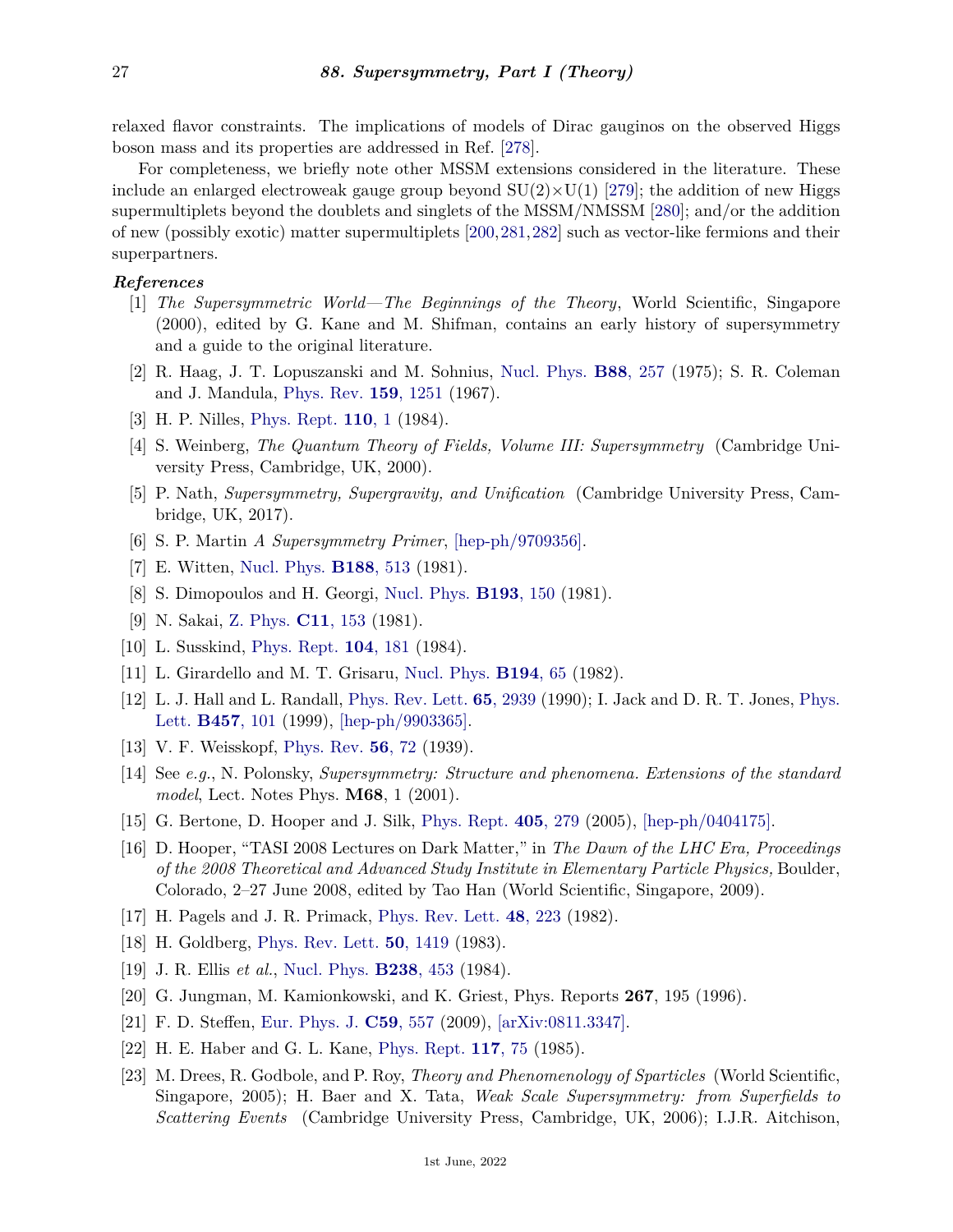*Supersymmetry in Particle Physics: an elementary introduction* (Cambridge University Press, Cambridge, UK, 2007).

- <span id="page-27-0"></span>[24] Our notation for the charge-conjugated fields follows the notation of P. Langacker, *The Standard Model and Beyond*, 2nd edition (CRC Press, Boca Raton, FL, 2017).
- <span id="page-27-1"></span>[25] H. Georgi and S. L. Glashow, [Phys. Rev.](http://doi.org/10.1103/PhysRevD.6.429) **D6**[, 429](http://doi.org/10.1103/PhysRevD.6.429) (1972).
- <span id="page-27-2"></span>[26] P. Fayet, [Nucl. Phys.](http://doi.org/10.1016/0550-3213(75)90636-7) **B90**[, 104](http://doi.org/10.1016/0550-3213(75)90636-7) (1975).
- <span id="page-27-18"></span>[27] K. Inoue *et al.*, [Prog. Theor. Phys.](http://doi.org/10.1143/PTP.67.1889) **67**[, 1889](http://doi.org/10.1143/PTP.67.1889) (1982).
- <span id="page-27-3"></span>[28] J. F. Gunion and H. E. Haber, [Nucl. Phys.](http://doi.org/10.1016/0550-3213(86)90340-8) **[B272](http://doi.org/10.1016/0550-3213(86)90340-8)**, 1 (1986), [Erratum: **B402**, 567 (1993)].
- <span id="page-27-4"></span>[29] A. Salam and J. A. Strathdee, [Nucl. Phys.](http://doi.org/10.1016/0550-3213(74)90537-9) **B76**[, 477](http://doi.org/10.1016/0550-3213(74)90537-9) (1974).
- <span id="page-27-5"></span>[30] J. Wess and J. Bagger, *Supersymmetry and Supergravity* (Princeton University Press, Princeton, NJ, 1992).
- <span id="page-27-6"></span>[31] I. L. Buchbinder, S. Kuzenko and Z. Yarevskaya, [Nucl. Phys.](http://doi.org/10.1016/0550-3213(94)90466-9) **[B411](http://doi.org/10.1016/0550-3213(94)90466-9)**, 665 (1994); I. Antoniadis, E. Dudas and D. M. Ghilencea, [JHEP](http://doi.org/10.1088/1126-6708/2008/03/045) **03**[, 045](http://doi.org/10.1088/1126-6708/2008/03/045) (2008), [\[arXiv:0708.0383\].](https://arxiv.org/abs/0708.0383)
- <span id="page-27-7"></span>[32] D. J. H. Chung *et al.*, [Phys. Rept.](http://doi.org/10.1016/j.physrep.2004.08.032) **[407](http://doi.org/10.1016/j.physrep.2004.08.032)**, 1 (2005), [\[hep-ph/0312378\].](https://arxiv.org/abs/hep-ph/0312378)
- <span id="page-27-8"></span>[33] J. R. Ellis *et al.*, [Phys. Rev.](http://doi.org/10.1103/PhysRevD.39.844) **D39**[, 844](http://doi.org/10.1103/PhysRevD.39.844) (1989); U. Ellwanger and C. Hugonie, [Eur. Phys.](http://doi.org/10.1007/s10052-002-0980-4) [J.](http://doi.org/10.1007/s10052-002-0980-4) **C25**[, 297](http://doi.org/10.1007/s10052-002-0980-4) (2002), [\[hep-ph/9909260\];](https://arxiv.org/abs/hep-ph/9909260) U. Ellwanger, C. Hugonie and A. M. Teixeira, [Phys.](http://doi.org/10.1016/j.physrep.2010.07.001) [Rept.](http://doi.org/10.1016/j.physrep.2010.07.001) **[496](http://doi.org/10.1016/j.physrep.2010.07.001)**, 1 (2010), [\[arXiv:0910.1785\];](https://arxiv.org/abs/0910.1785) M. Maniatis, [Int. J. Mod. Phys.](http://doi.org/10.1142/S0217751X10049827) **A25**[, 3505](http://doi.org/10.1142/S0217751X10049827) (2010), [\[arXiv:0906.0777\].](https://arxiv.org/abs/0906.0777)
- <span id="page-27-9"></span>[34] S. Weinberg, [Phys. Rev. Lett.](http://doi.org/10.1103/PhysRevLett.43.1566) **43**[, 1566](http://doi.org/10.1103/PhysRevLett.43.1566) (1979); S. Weinberg, [Phys. Rev.](http://doi.org/10.1103/PhysRevD.22.1694) **D22**[, 1694](http://doi.org/10.1103/PhysRevD.22.1694) (1980); F. Wilczek and A. Zee, [Phys. Rev. Lett.](http://doi.org/10.1103/PhysRevLett.43.1571) **43**[, 1571](http://doi.org/10.1103/PhysRevLett.43.1571) (1979); H. A. Weldon and A. Zee, [Nucl.](http://doi.org/10.1016/0550-3213(80)90218-7) [Phys.](http://doi.org/10.1016/0550-3213(80)90218-7) **[B173](http://doi.org/10.1016/0550-3213(80)90218-7)**, 269 (1980).
- <span id="page-27-10"></span>[35] P. Fayet, [Phys. Lett.](http://doi.org/10.1016/0370-2693(77)90852-8) **69B**[, 489](http://doi.org/10.1016/0370-2693(77)90852-8) (1977); G. R. Farrar and P. Fayet, [Phys. Lett.](http://doi.org/10.1016/0370-2693(78)90858-4) **76B**[, 575](http://doi.org/10.1016/0370-2693(78)90858-4) (1978).
- <span id="page-27-11"></span>[36] P. Fayet, [Phys. Lett.](http://doi.org/10.1016/0370-2693(79)91230-9) **84B**[, 421](http://doi.org/10.1016/0370-2693(79)91230-9) (1979); P. Fayet, [Phys. Lett.](http://doi.org/10.1016/0370-2693(79)90836-0) **86B**[, 272](http://doi.org/10.1016/0370-2693(79)90836-0) (1979).
- <span id="page-27-12"></span>[37] D.Z. Freedman and A. Van Proeyen, *Supergravity* (Cambridge University Press, Cambridge, UK, 2012); M. Rausch de Traubenberg and M. Valenzuela, *A Supergravity Primer* (World Scientific, Singapore, 2020).
- <span id="page-27-13"></span>[38] S. Deser and B. Zumino, [Phys. Rev. Lett.](http://doi.org/10.1103/PhysRevLett.38.1433) **38**[, 1433](http://doi.org/10.1103/PhysRevLett.38.1433) (1977); E. Cremmer *et al.*, [Phys. Lett.](http://doi.org/10.1016/0370-2693(78)90230-7) **79B**[, 231](http://doi.org/10.1016/0370-2693(78)90230-7) (1978).
- <span id="page-27-14"></span>[39] R. Casalbuoni *et al.*, [Phys. Lett.](http://doi.org/10.1016/0370-2693(88)91439-6) **[B215](http://doi.org/10.1016/0370-2693(88)91439-6)**, 313 (1988); R. Casalbuoni *et al.*, [Phys. Rev.](http://doi.org/10.1103/PhysRevD.39.2281) **D39**[, 2281](http://doi.org/10.1103/PhysRevD.39.2281) (1989); A. L. Maroto and J. R. Pelaez, [Phys. Rev.](http://doi.org/10.1103/PhysRevD.62.023518) **D62**[, 023518](http://doi.org/10.1103/PhysRevD.62.023518) (2000), [\[hep](https://arxiv.org/abs/hep-ph/9912212)[ph/9912212\].](https://arxiv.org/abs/hep-ph/9912212)
- <span id="page-27-15"></span>[40] Z. Komargodski and N. Seiberg, [JHEP](http://doi.org/10.1088/1126-6708/2009/09/066) **09**[, 066](http://doi.org/10.1088/1126-6708/2009/09/066) (2009), [\[arXiv:0907.2441\];](https://arxiv.org/abs/0907.2441) I. Antoniadis *et al.*, [Theor. Math. Phys.](http://doi.org/10.1007/s11232-012-0004-y) **[170](http://doi.org/10.1007/s11232-012-0004-y)**, 26 (2012), [Teor. Mat. Fiz. **170**, 34 (2012)].
- <span id="page-27-16"></span>[41] A.H. Chamseddine, R. Arnowitt, and P. Nath, Phys. Rev. Lett. **49**, 970 (1982); R. Barbieri, S. Ferrara and C. A. Savoy, [Phys. Lett.](http://doi.org/10.1016/0370-2693(82)90685-2) **[119B](http://doi.org/10.1016/0370-2693(82)90685-2)**, 343 (1982); L. E. Ibanez, [Nucl. Phys.](http://doi.org/10.1016/0550-3213(83)90378-4) **[B218](http://doi.org/10.1016/0550-3213(83)90378-4)**, [514](http://doi.org/10.1016/0550-3213(83)90378-4) (1983); H. P. Nilles, M. Srednicki and D. Wyler, [Phys. Lett.](http://doi.org/10.1016/0370-2693(83)90460-4) **[120B](http://doi.org/10.1016/0370-2693(83)90460-4)**, 346 (1983); H. P. Nilles, M. Srednicki and D. Wyler, [Phys. Lett.](http://doi.org/10.1016/0370-2693(83)91467-3) **[124B](http://doi.org/10.1016/0370-2693(83)91467-3)**, 337 (1983); E. Cremmer, P. Fayet and L. Girardello, [Phys. Lett.](http://doi.org/10.1016/0370-2693(83)91165-6) **[122B](http://doi.org/10.1016/0370-2693(83)91165-6)**, 41 (1983); N. Ohta, [Prog. Theor. Phys.](http://doi.org/10.1143/PTP.70.542) **70**[, 542](http://doi.org/10.1143/PTP.70.542) (1983).
- <span id="page-27-17"></span>[42] L. Alvarez-Gaumé, J. Polchinski, and M.B. Wise, Nucl. Phys. **B221**, 495 (1983).
- <span id="page-27-19"></span>[43] L. J. Hall, J. D. Lykken and S. Weinberg, [Phys. Rev.](http://doi.org/10.1103/PhysRevD.27.2359) **D27**[, 2359](http://doi.org/10.1103/PhysRevD.27.2359) (1983).
- [44] S. K. Soni and H. A. Weldon, [Phys. Lett.](http://doi.org/10.1016/0370-2693(83)90593-2) **[126B](http://doi.org/10.1016/0370-2693(83)90593-2)**, 215 (1983); Y. Kawamura, H. Murayama and M. Yamaguchi, [Phys. Rev.](http://doi.org/10.1103/PhysRevD.51.1337) **D51**[, 1337](http://doi.org/10.1103/PhysRevD.51.1337) (1995), [\[hep-ph/9406245\].](https://arxiv.org/abs/hep-ph/9406245)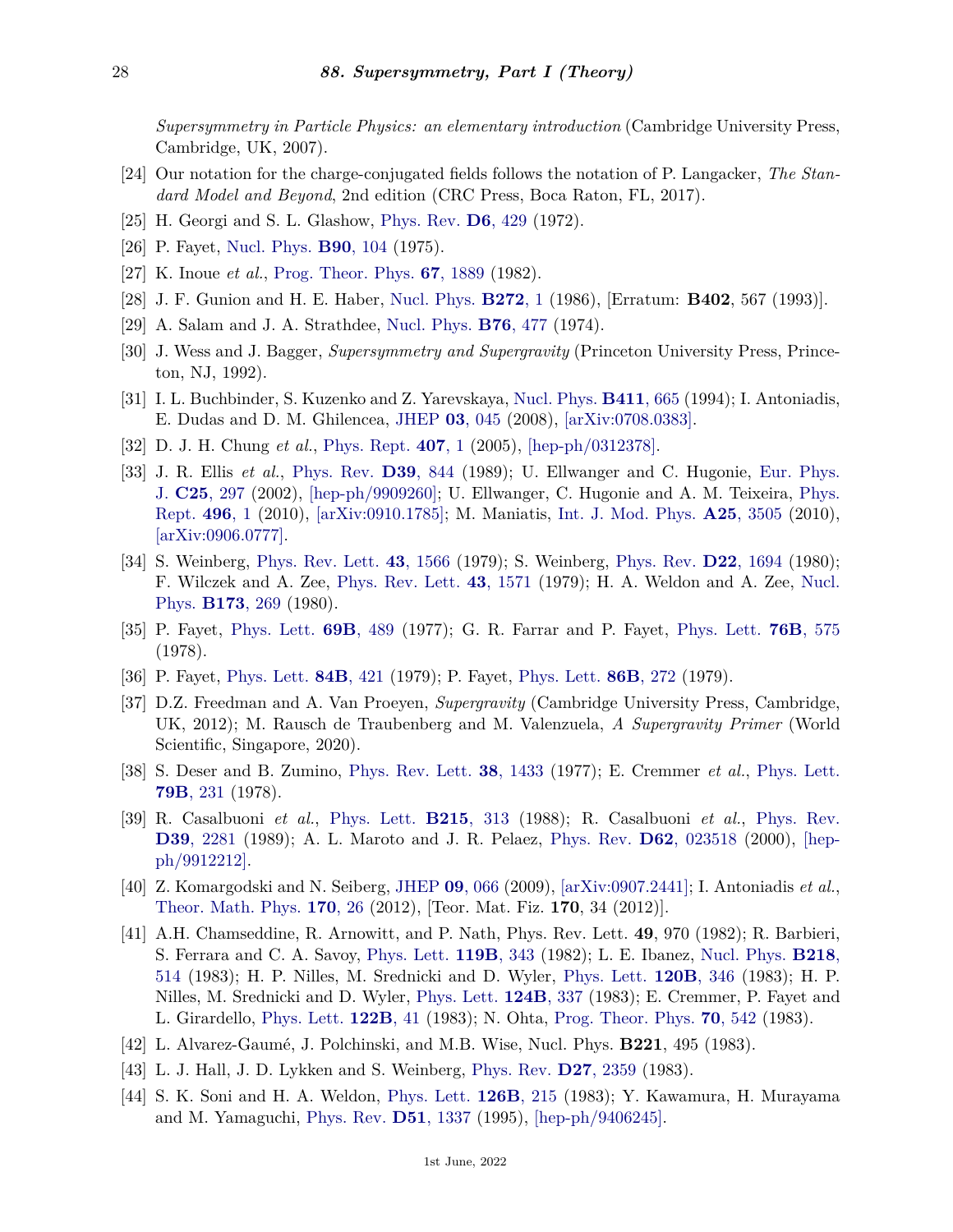- <span id="page-28-0"></span>[45] See, *e.g.*, A. Brignole, L.E. Ibáñez, and C. Munoz, in *Perspectives on Supersymmetry II*, edited by G.L. Kane (World Scientific, Singapore, 2010) pp. 244–268.
- <span id="page-28-1"></span>[46] A. B. Lahanas and D. V. Nanopoulos, [Phys. Rept.](http://doi.org/10.1016/0370-1573(87)90034-2) **[145](http://doi.org/10.1016/0370-1573(87)90034-2)**, 1 (1987).
- <span id="page-28-3"></span>[47] J. L. Feng, A. Rajaraman and F. Takayama, [Phys. Rev. Lett.](http://doi.org/10.1103/PhysRevLett.91.011302) **91**[, 011302](http://doi.org/10.1103/PhysRevLett.91.011302) (2003), [\[hep](https://arxiv.org/abs/hep-ph/0302215)[ph/0302215\];](https://arxiv.org/abs/hep-ph/0302215) J. L. Feng, A. Rajaraman and F. Takayama, [Phys. Rev.](http://doi.org/10.1103/PhysRevD.68.063504) **D68**[, 063504](http://doi.org/10.1103/PhysRevD.68.063504) (2003), [\[hep-ph/0306024\];](https://arxiv.org/abs/hep-ph/0306024) J. L. Feng, A. Rajaraman and F. Takayama, [Int. J. Mod. Phys.](http://doi.org/10.1142/S0218271804006474) **D13**[, 2355](http://doi.org/10.1142/S0218271804006474) (2004), [\[hep-th/0405248\].](https://arxiv.org/abs/hep-th/0405248)
- <span id="page-28-2"></span>[48] L. Randall and R. Sundrum, [Nucl. Phys.](http://doi.org/10.1016/S0550-3213(99)00359-4) **[B557](http://doi.org/10.1016/S0550-3213(99)00359-4)**, 79 (1999), [\[hep-th/9810155\].](https://arxiv.org/abs/hep-th/9810155)
- <span id="page-28-4"></span>[49] F. D'Eramo, J. Thaler and Z. Thomas, [JHEP](http://doi.org/10.1007/JHEP06(2012)151) **06**[, 151](http://doi.org/10.1007/JHEP06(2012)151) (2012), [\[arXiv:1202.1280\];](https://arxiv.org/abs/1202.1280) F. D'Eramo, J. Thaler and Z. Thomas, [JHEP](http://doi.org/10.1007/JHEP09(2013)125) **09**[, 125](http://doi.org/10.1007/JHEP09(2013)125) (2013), [\[arXiv:1307.3251\];](https://arxiv.org/abs/1307.3251) S. P. de Alwis, [Phys. Rev.](http://doi.org/10.1103/PhysRevD.77.105020) **D77**[, 105020](http://doi.org/10.1103/PhysRevD.77.105020) (2008), [\[arXiv:0801.0578\];](https://arxiv.org/abs/0801.0578) S. P. de Alwis, [JHEP](http://doi.org/10.1007/JHEP01(2013)006) **01**[, 006](http://doi.org/10.1007/JHEP01(2013)006) (2013), [\[arXiv:1206.6775\];](https://arxiv.org/abs/1206.6775) K. Harigaya and M. Ibe, [Phys. Rev.](http://doi.org/10.1103/PhysRevD.90.085028) **D90**[, 085028](http://doi.org/10.1103/PhysRevD.90.085028) (2014), [\[arXiv:1409.5029\].](https://arxiv.org/abs/1409.5029)
- <span id="page-28-5"></span>[50] I. Jack, D. R. T. Jones and R. Wild, [Phys. Lett.](http://doi.org/10.1016/S0370-2693(02)01775-6) **[B535](http://doi.org/10.1016/S0370-2693(02)01775-6)**, 193 (2002), [\[hep-ph/0202101\];](https://arxiv.org/abs/hep-ph/0202101) B. Murakami and J. D. Wells, [Phys. Rev.](http://doi.org/10.1103/PhysRevD.68.035006) **D68**[, 035006](http://doi.org/10.1103/PhysRevD.68.035006) (2003), [\[hep-ph/0302209\];](https://arxiv.org/abs/hep-ph/0302209) R. Kitano, G. D. Kribs and H. Murayama, [Phys. Rev.](http://doi.org/10.1103/PhysRevD.70.035001) **D70**[, 035001](http://doi.org/10.1103/PhysRevD.70.035001) (2004), [\[hep-ph/0402215\];](https://arxiv.org/abs/hep-ph/0402215) R. Hodgson *et al.*, [Nucl. Phys.](http://doi.org/10.1016/j.nuclphysb.2005.09.013) **[B728](http://doi.org/10.1016/j.nuclphysb.2005.09.013)**, 192 (2005), [\[hep-ph/0507193\];](https://arxiv.org/abs/hep-ph/0507193) D. R. T. Jones and G. G. Ross, [Phys. Lett.](http://doi.org/10.1016/j.physletb.2006.10.010) **[B642](http://doi.org/10.1016/j.physletb.2006.10.010)**, 540 (2006), [\[hep-ph/0609210\].](https://arxiv.org/abs/hep-ph/0609210)
- <span id="page-28-6"></span>[51] S. Asai *et al.*, [Phys. Lett.](http://doi.org/10.1016/j.physletb.2007.06.080) **[B653](http://doi.org/10.1016/j.physletb.2007.06.080)**, 81 (2007), [\[arXiv:0705.3086\].](https://arxiv.org/abs/0705.3086)
- <span id="page-28-7"></span>[52] M. Dine, W. Fischler and M. Srednicki, [Nucl. Phys.](http://doi.org/10.1016/0550-3213(81)90582-4) **[B189](http://doi.org/10.1016/0550-3213(81)90582-4)**, 575 (1981); S. Dimopoulos and S. Raby, [Nucl. Phys.](http://doi.org/10.1016/0550-3213(81)90430-2) **[B192](http://doi.org/10.1016/0550-3213(81)90430-2)**, 353 (1981); S. Dimopoulos and S. Raby, [Nucl. Phys.](http://doi.org/10.1016/0550-3213(83)90652-1) **[B219](http://doi.org/10.1016/0550-3213(83)90652-1)**, 479 (1983); M. Dine and W. Fischler, [Phys. Lett.](http://doi.org/10.1016/0370-2693(82)91241-2) **[110B](http://doi.org/10.1016/0370-2693(82)91241-2)**, 227 (1982); C. R. Nappi and B. A. Ovrut, [Phys. Lett.](http://doi.org/10.1016/0370-2693(82)90418-X) **[113B](http://doi.org/10.1016/0370-2693(82)90418-X)**, 175 (1982); L. Alvarez-Gaume, M. Claudson and M. B. Wise, [Nucl. Phys.](http://doi.org/10.1016/0550-3213(82)90138-9) **[B207](http://doi.org/10.1016/0550-3213(82)90138-9)**, 96 (1982).
- <span id="page-28-15"></span>[53] M. Dine and A. E. Nelson, [Phys. Rev.](http://doi.org/10.1103/PhysRevD.48.1277) **D48**[, 1277](http://doi.org/10.1103/PhysRevD.48.1277) (1993), [\[hep-ph/9303230\];](https://arxiv.org/abs/hep-ph/9303230) M. Dine, A. E. Nelson and Y. Shirman, [Phys. Rev.](http://doi.org/10.1103/PhysRevD.51.1362) **D51**[, 1362](http://doi.org/10.1103/PhysRevD.51.1362) (1995), [\[hep-ph/9408384\].](https://arxiv.org/abs/hep-ph/9408384)
- [54] M. Dine *et al.*, [Phys. Rev.](http://doi.org/10.1103/PhysRevD.53.2658) **D53**[, 2658](http://doi.org/10.1103/PhysRevD.53.2658) (1996), [\[hep-ph/9507378\].](https://arxiv.org/abs/hep-ph/9507378)
- <span id="page-28-8"></span>[55] G. F. Giudice and R. Rattazzi, [Phys. Rept.](http://doi.org/10.1016/S0370-1573(99)00042-3) **322**[, 419](http://doi.org/10.1016/S0370-1573(99)00042-3) (1999), [\[hep-ph/9801271\].](https://arxiv.org/abs/hep-ph/9801271)
- <span id="page-28-9"></span>[56] E. Poppitz and S. P. Trivedi, [Phys. Rev.](http://doi.org/10.1103/PhysRevD.55.5508) **D55**[, 5508](http://doi.org/10.1103/PhysRevD.55.5508) (1997), [\[hep-ph/9609529\];](https://arxiv.org/abs/hep-ph/9609529) H. Murayama, [Phys. Rev. Lett.](http://doi.org/10.1103/PhysRevLett.79.18) **79**[, 18](http://doi.org/10.1103/PhysRevLett.79.18) (1997), [\[hep-ph/9705271\];](https://arxiv.org/abs/hep-ph/9705271) M. A. Luty and J. Terning, [Phys. Rev.](http://doi.org/10.1103/PhysRevD.57.6799) **[D57](http://doi.org/10.1103/PhysRevD.57.6799)**, [6799](http://doi.org/10.1103/PhysRevD.57.6799) (1998), [\[hep-ph/9709306\];](https://arxiv.org/abs/hep-ph/9709306) K. Agashe, [Phys. Lett.](http://doi.org/10.1016/S0370-2693(98)00779-5) **[B435](http://doi.org/10.1016/S0370-2693(98)00779-5)**, 83 (1998), [\[hep-ph/9804450\];](https://arxiv.org/abs/hep-ph/9804450) N. Arkani-Hamed, J. March-Russell and H. Murayama, [Nucl. Phys.](http://doi.org/10.1016/S0550-3213(97)00573-7) **[B509](http://doi.org/10.1016/S0550-3213(97)00573-7)**, 3 (1998), [\[hep](https://arxiv.org/abs/hep-ph/9701286)[ph/9701286\];](https://arxiv.org/abs/hep-ph/9701286) C. Csaki, Y. Shirman and J. Terning, [JHEP](http://doi.org/10.1088/1126-6708/2007/05/099) **05**[, 099](http://doi.org/10.1088/1126-6708/2007/05/099) (2007), [\[hep-ph/0612241\];](https://arxiv.org/abs/hep-ph/0612241) M. Ibe and R. Kitano, [Phys. Rev.](http://doi.org/10.1103/PhysRevD.77.075003) **D77**[, 075003](http://doi.org/10.1103/PhysRevD.77.075003) (2008), [\[arXiv:0711.0416\].](https://arxiv.org/abs/0711.0416)
- <span id="page-28-10"></span>[57] S. Weinberg, [Phys. Rev. Lett.](http://doi.org/10.1103/PhysRevLett.48.1303) **48**[, 1303](http://doi.org/10.1103/PhysRevLett.48.1303) (1982); M. Kawasaki, F. Takahashi and T. T. Yanagida, [Phys. Rev. D](http://doi.org/10.1103/PhysRevD.74.043519) **74**[, 043519](http://doi.org/10.1103/PhysRevD.74.043519) (2006), [\[hep-ph/0605297\].](https://arxiv.org/abs/hep-ph/0605297)
- <span id="page-28-11"></span>[58] M. Kawasaki *et al.*, [Phys. Rev.](http://doi.org/10.1103/PhysRevD.78.065011) **D78**[, 065011](http://doi.org/10.1103/PhysRevD.78.065011) (2008), [\[arXiv:0804.3745\].](https://arxiv.org/abs/0804.3745)
- <span id="page-28-12"></span>[59] M. J. Strassler and K. M. Zurek, [Phys. Lett.](http://doi.org/10.1016/j.physletb.2007.06.055) **[B651](http://doi.org/10.1016/j.physletb.2007.06.055)**, 374 (2007), [\[hep-ph/0604261\];](https://arxiv.org/abs/hep-ph/0604261) T. Han *et al.*, [JHEP](http://doi.org/10.1088/1126-6708/2008/07/008) **07**[, 008](http://doi.org/10.1088/1126-6708/2008/07/008) (2008), [\[arXiv:0712.2041\].](https://arxiv.org/abs/0712.2041)
- <span id="page-28-13"></span>[60] M. J. Strassler [\[hep-ph/0607160\];](https://arxiv.org/abs/hep-ph/0607160) K. M. Zurek, [Phys. Rev.](http://doi.org/10.1103/PhysRevD.79.115002) **D79**[, 115002](http://doi.org/10.1103/PhysRevD.79.115002) (2009), [\[arXiv:0811.4429\].](https://arxiv.org/abs/0811.4429)
- <span id="page-28-14"></span>[61] See *e.g.*, M. Quiros, in *Particle Physics and Cosmology: The Quest for Physics Beyond the Standard Model(s), Proceedings of the 2002 Theoretical Advanced Study Institute in Elementary Particle Physics (TASI 2002),* edited by H.E. Haber and A.E. Nelson (World Scientific, Singapore, 2004) pp. 549–601; C. Csaki, in *ibid.*, pp. 605–698.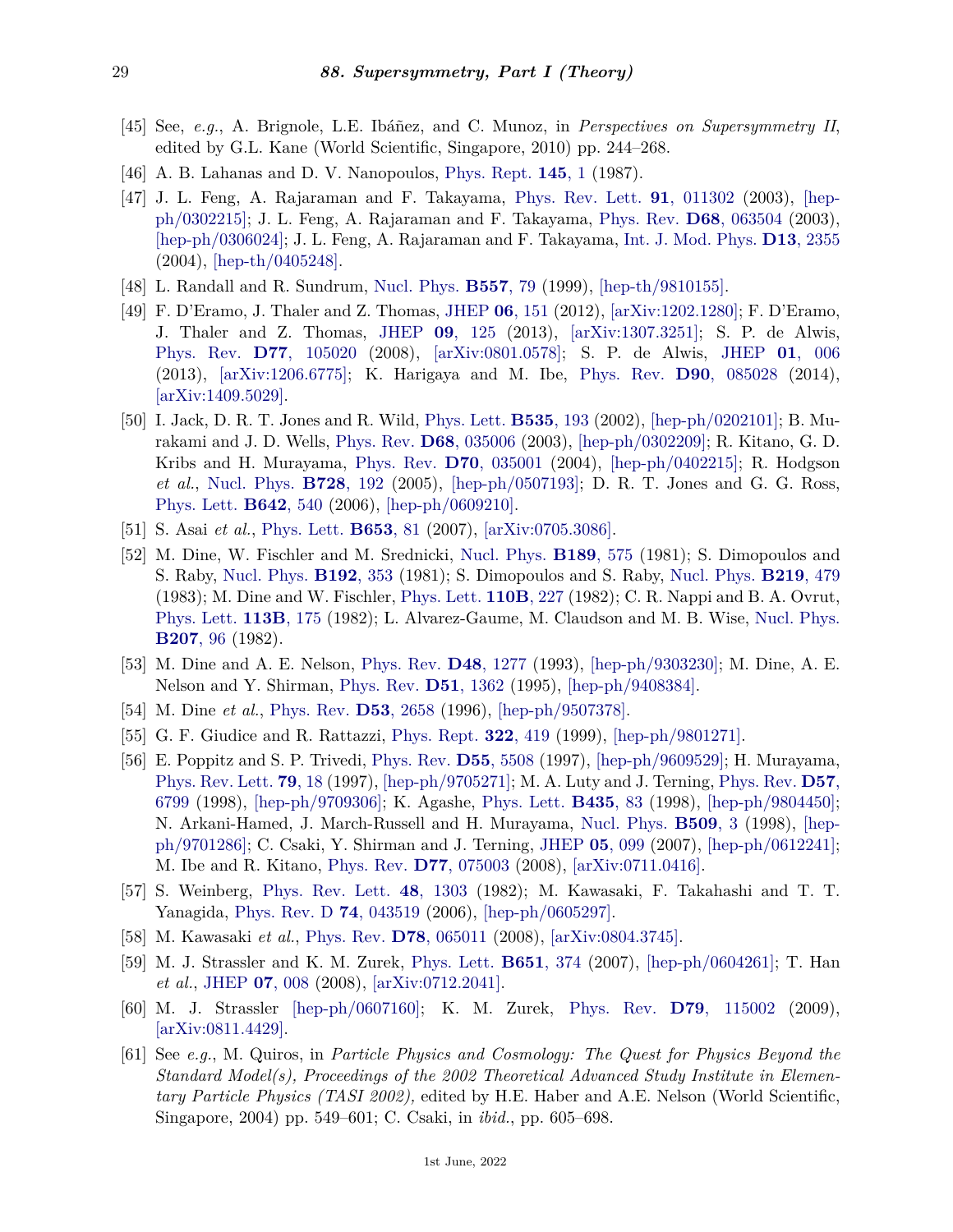- <span id="page-29-0"></span>[62] V.A. Rubakov, Sov. Phys. Usp. **44**, 871 (2001); J. L. Hewett and M. Spiropulu, [Ann. Rev.](http://doi.org/10.1146/annurev.nucl.52.050102.090706) [Nucl. Part. Sci.](http://doi.org/10.1146/annurev.nucl.52.050102.090706) **52**[, 397](http://doi.org/10.1146/annurev.nucl.52.050102.090706) (2002), [\[hep-ph/0205106\].](https://arxiv.org/abs/hep-ph/0205106)
- <span id="page-29-1"></span>[63] Z. Chacko, M. A. Luty and E. Ponton, [JHEP](http://doi.org/10.1088/1126-6708/2000/07/036) **07**[, 036](http://doi.org/10.1088/1126-6708/2000/07/036) (2000), [\[hep-ph/9909248\];](https://arxiv.org/abs/hep-ph/9909248) D. E. Kaplan, G. D. Kribs and M. Schmaltz, [Phys. Rev.](http://doi.org/10.1103/PhysRevD.62.035010) **D62**[, 035010](http://doi.org/10.1103/PhysRevD.62.035010) (2000), [\[hep-ph/9911293\];](https://arxiv.org/abs/hep-ph/9911293) Z. Chacko *et al.*, [JHEP](http://doi.org/10.1088/1126-6708/2000/01/003) **01**[, 003](http://doi.org/10.1088/1126-6708/2000/01/003) (2000), [\[hep-ph/9911323\].](https://arxiv.org/abs/hep-ph/9911323)
- <span id="page-29-2"></span>[64] J. Scherk and J. H. Schwarz, [Phys. Lett.](http://doi.org/10.1016/0370-2693(79)90425-8) **[82B](http://doi.org/10.1016/0370-2693(79)90425-8)**, 60 (1979); J. Scherk and J. H. Schwarz, [Nucl.](http://doi.org/10.1016/0550-3213(79)90592-3) [Phys.](http://doi.org/10.1016/0550-3213(79)90592-3) **[B153](http://doi.org/10.1016/0550-3213(79)90592-3)**, 61 (1979).
- <span id="page-29-3"></span>[65] R. Barbieri, L. J. Hall and Y. Nomura, [Phys. Rev.](http://doi.org/10.1103/PhysRevD.66.045025) **D66**[, 045025](http://doi.org/10.1103/PhysRevD.66.045025) (2002), [\[hep-ph/0106190\];](https://arxiv.org/abs/hep-ph/0106190) R. Barbieri, L. J. Hall and Y. Nomura, [Nucl. Phys.](http://doi.org/10.1016/S0550-3213(01)00649-6) **[B624](http://doi.org/10.1016/S0550-3213(01)00649-6)**, 63 (2002), [\[hep-th/0107004\];](https://arxiv.org/abs/hep-th/0107004) I. Garcia Garcia, K. Howe and J. March-Russell, [JHEP](http://doi.org/10.1007/JHEP12(2015)005) **12**[, 005](http://doi.org/10.1007/JHEP12(2015)005) (2015), [\[arXiv:1510.07045\].](https://arxiv.org/abs/1510.07045)
- <span id="page-29-4"></span>[66] J. D. Wells, in "11th International Conference on Supersymmetry and the Unification of Fundamental Interactions (SUSY 2003) Tucson, Arizona, June 5-10, 2003," (2003), [\[hep](https://arxiv.org/abs/hep-ph/0306127)[ph/0306127\];](https://arxiv.org/abs/hep-ph/0306127) J. D. Wells, [Phys. Rev.](http://doi.org/10.1103/PhysRevD.71.015013) **D71**[, 015013](http://doi.org/10.1103/PhysRevD.71.015013) (2005), [\[hep-ph/0411041\].](https://arxiv.org/abs/hep-ph/0411041)
- <span id="page-29-5"></span>[67] N. Arkani-Hamed and S. Dimopoulos, [JHEP](http://doi.org/10.1088/1126-6708/2005/06/073) **06**[, 073](http://doi.org/10.1088/1126-6708/2005/06/073) (2005), [\[hep-th/0405159\];](https://arxiv.org/abs/hep-th/0405159) G. F. Giudice and A. Romanino, [Nucl. Phys.](http://doi.org/10.1016/j.nuclphysb.2004.11.048) **[B699](http://doi.org/10.1016/j.nuclphysb.2004.11.048)**, 65 (2004), [Erratum: **B706**, 487 (2005)], [\[hep](https://arxiv.org/abs/hep-ph/0406088)[ph/0406088\].](https://arxiv.org/abs/hep-ph/0406088)
- <span id="page-29-7"></span><span id="page-29-6"></span>[68] G. F. Giudice and A. Strumia, [Nucl. Phys.](http://doi.org/10.1016/j.nuclphysb.2012.01.001) **[B858](http://doi.org/10.1016/j.nuclphysb.2012.01.001)**, 63 (2012), [\[arXiv:1108.6077\].](https://arxiv.org/abs/1108.6077)
- [69] A. Arvanitaki *et al.*, [JHEP](http://doi.org/10.1007/JHEP02(2013)126) **02**[, 126](http://doi.org/10.1007/JHEP02(2013)126) (2013), [\[arXiv:1210.0555\];](https://arxiv.org/abs/1210.0555) N. Arkani-Hamed *et al.* (2012), [\[arXiv:1212.6971\].](https://arxiv.org/abs/1212.6971)
- <span id="page-29-8"></span>[70] E. Bagnaschi *et al.*, [JHEP](http://doi.org/10.1007/JHEP09(2014)092) **09**[, 092](http://doi.org/10.1007/JHEP09(2014)092) (2014), [\[arXiv:1407.4081\].](https://arxiv.org/abs/1407.4081)
- [71] J. Pardo Vega and G. Villadoro, [JHEP](http://doi.org/10.1007/JHEP07(2015)159) **07**[, 159](http://doi.org/10.1007/JHEP07(2015)159) (2015), [\[arXiv:1504.05200\].](https://arxiv.org/abs/1504.05200)
- <span id="page-29-9"></span>[72] B. C. Allanach and A. Voigt, [Eur. Phys. J.](http://doi.org/10.1140/epjc/s10052-018-6046-z) **C78**[, 573](http://doi.org/10.1140/epjc/s10052-018-6046-z) (2018), [\[arXiv:1804.09410\].](https://arxiv.org/abs/1804.09410)
- <span id="page-29-10"></span>[73] Y. Kahn, M. McCullough and J. Thaler, [JHEP](http://doi.org/10.1007/JHEP11(2013)161) **11**[, 161](http://doi.org/10.1007/JHEP11(2013)161) (2013), [\[arXiv:1308.3490\].](https://arxiv.org/abs/1308.3490)
- <span id="page-29-11"></span>[74] L. J. Hall and Y. Nomura, [JHEP](http://doi.org/10.1007/JHEP01(2012)082) **01**[, 082](http://doi.org/10.1007/JHEP01(2012)082) (2012), [\[arXiv:1111.4519\];](https://arxiv.org/abs/1111.4519) M. Ibe and T. T. Yanagida, [Phys. Lett.](http://doi.org/10.1016/j.physletb.2012.02.034) **[B709](http://doi.org/10.1016/j.physletb.2012.02.034)**, 374 (2012), [\[arXiv:1112.2462\].](https://arxiv.org/abs/1112.2462)
- <span id="page-29-12"></span>[75] H. E. Haber and L. Stephenson Haskins (2018), *Supersymmetric Theory and Models*, in *Anticipating the Next Discoveries in Particle Physics*, Proceedings of the 2016 Theoretical Advanced Study Institute in Elementary Particle Physics, edited by Rouven Essig and Ian Low (World Scientific, Singapore, 2018) pp. 355-499, [\[arXiv:1712.05926\].](https://arxiv.org/abs/1712.05926)
- <span id="page-29-13"></span>[76] B. C. Allanach *et al.*, [Comput. Phys. Commun.](http://doi.org/10.1016/j.cpc.2008.08.004) **[180](http://doi.org/10.1016/j.cpc.2008.08.004)**, 8 (2009), [\[arXiv:0801.0045\].](https://arxiv.org/abs/0801.0045)
- <span id="page-29-14"></span>[77] J. M. Frere, D. R. T. Jones and S. Raby, [Nucl. Phys.](http://doi.org/10.1016/0550-3213(83)90606-5) **[B222](http://doi.org/10.1016/0550-3213(83)90606-5)**, 11 (1983); J. P. Derendinger and C. A. Savoy, [Nucl. Phys.](http://doi.org/10.1016/0550-3213(84)90162-7) **[B237](http://doi.org/10.1016/0550-3213(84)90162-7)**, 307 (1984); J. F. Gunion, H. E. Haber and M. Sher, [Nucl. Phys.](http://doi.org/10.1016/0550-3213(88)90168-X) **[B306](http://doi.org/10.1016/0550-3213(88)90168-X)**, 1 (1988); D. Chowdhury *et al.*, [JHEP](http://doi.org/10.1007/JHEP03(2018)149) **02**[, 110](http://doi.org/10.1007/JHEP03(2018)149) (2014), [Erratum: **03**, 149 (2018)], [\[arXiv:1310.1932\];](https://arxiv.org/abs/1310.1932) W. G. Hollik, [JHEP](http://doi.org/10.1007/JHEP08(2016)126) **08**[, 126](http://doi.org/10.1007/JHEP08(2016)126) (2016), [\[arXiv:1606.08356\].](https://arxiv.org/abs/1606.08356)
- <span id="page-29-16"></span><span id="page-29-15"></span>[78] J. A. Casas, A. Lleyda and C. Munoz, [Nucl. Phys.](http://doi.org/10.1016/0550-3213(96)00194-0) **[B471](http://doi.org/10.1016/0550-3213(96)00194-0)**, 3 (1996), [\[hep-ph/9507294\].](https://arxiv.org/abs/hep-ph/9507294)
- <span id="page-29-17"></span>[79] J. E. Camargo-Molina *et al.*, [Eur. Phys. J. C](http://doi.org/10.1140/epjc/s10052-013-2588-2) **73**[, 10, 2588](http://doi.org/10.1140/epjc/s10052-013-2588-2) (2013), [\[arXiv:1307.1477\].](https://arxiv.org/abs/1307.1477)
- <span id="page-29-18"></span>[80] N. Blinov and D. E. Morrissey, [JHEP](http://doi.org/10.1007/JHEP03(2014)106) **03**[, 106](http://doi.org/10.1007/JHEP03(2014)106) (2014), [\[arXiv:1310.4174\].](https://arxiv.org/abs/1310.4174)
- [81] C. S. Ün *et al.*, [Phys. Rev.](http://doi.org/10.1103/PhysRevD.91.105033) **D91**[, 105033](http://doi.org/10.1103/PhysRevD.91.105033) (2015), [\[arXiv:1412.1440\].](https://arxiv.org/abs/1412.1440)
- [82] G. G. Ross, K. Schmidt-Hoberg and F. Staub, [Phys. Lett.](http://doi.org/10.1016/j.physletb.2016.05.053) **B759**[, 110](http://doi.org/10.1016/j.physletb.2016.05.053) (2016), [\[arXiv:1603.09347\].](https://arxiv.org/abs/1603.09347)
- <span id="page-29-20"></span><span id="page-29-19"></span>[83] G. G. Ross, K. Schmidt-Hoberg and F. Staub, [JHEP](http://doi.org/10.1007/JHEP03(2017)021) **03**[, 021](http://doi.org/10.1007/JHEP03(2017)021) (2017), [\[arXiv:1701.03480\].](https://arxiv.org/abs/1701.03480)
- [84] S. P. Martin, [Phys. Rev.](http://doi.org/10.1103/PhysRevD.61.035004) **D61**[, 035004](http://doi.org/10.1103/PhysRevD.61.035004) (2000), [\[hep-ph/9907550\].](https://arxiv.org/abs/hep-ph/9907550)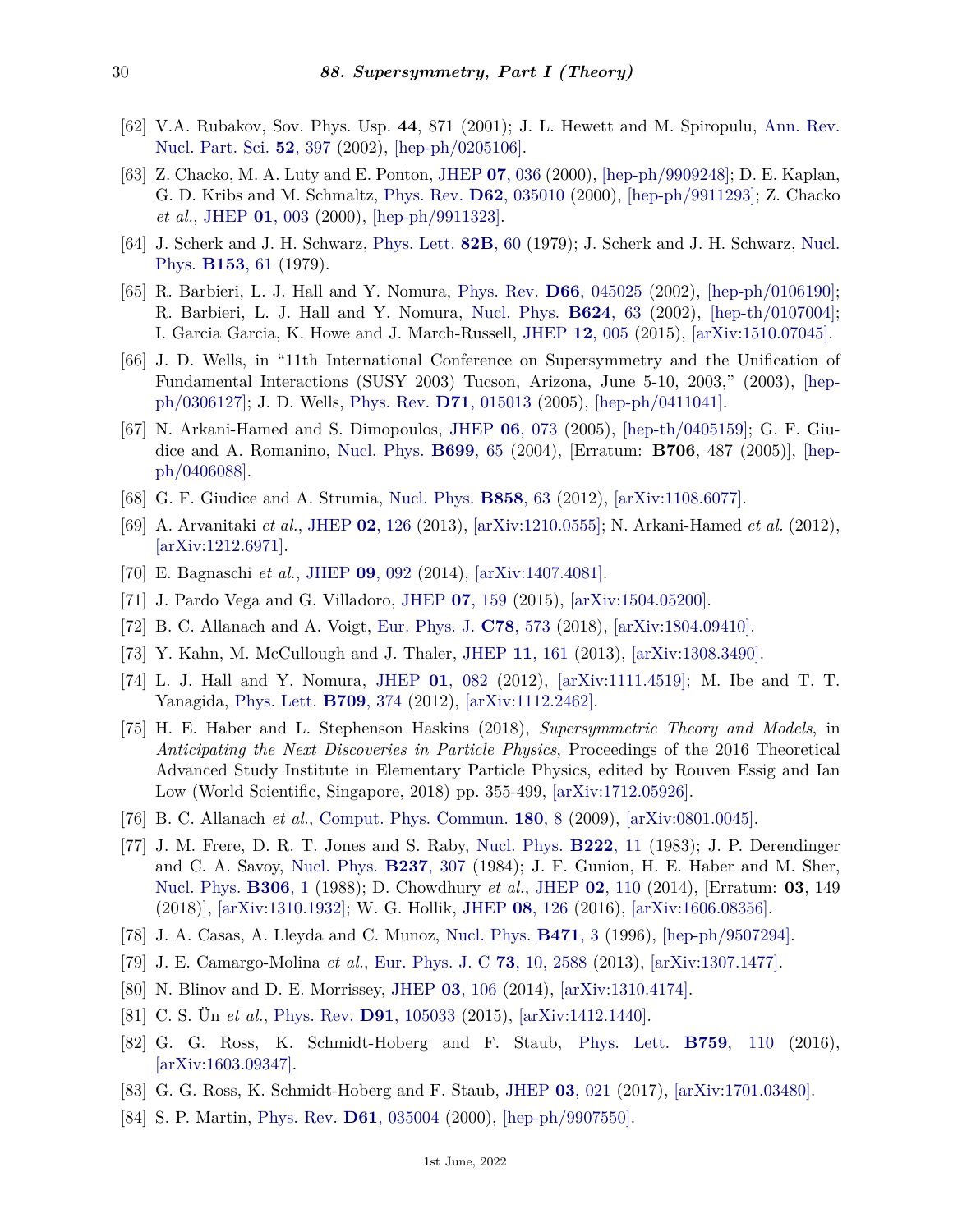- <span id="page-30-0"></span>[85] S. Dimopoulos and D. W. Sutter, [Nucl. Phys.](http://doi.org/10.1016/0550-3213(95)00421-N) **[B452](http://doi.org/10.1016/0550-3213(95)00421-N)**, 496 (1995), [\[hep-ph/9504415\];](https://arxiv.org/abs/hep-ph/9504415) D.W. Sutter, Stanford Ph. D. thesis, arXiv:hep-ph/9704390.
- <span id="page-30-1"></span>[86] H.E. Haber, Nucl. Phys. B (Proc. Suppl.) **62A-C**, 469 (1998).
- <span id="page-30-2"></span>[87] R. M. Barnett, J. F. Gunion and H. E. Haber, [Phys. Lett.](http://doi.org/10.1016/0370-2693(93)91623-U) **[B315](http://doi.org/10.1016/0370-2693(93)91623-U)**, 349 (1993), [\[hep](https://arxiv.org/abs/hep-ph/9306204)[ph/9306204\];](https://arxiv.org/abs/hep-ph/9306204) H. Baer, X. Tata and J. Woodside, [Phys. Rev.](http://doi.org/10.1103/PhysRevD.41.906) **D41**[, 906](http://doi.org/10.1103/PhysRevD.41.906) (1990).
- <span id="page-30-3"></span>[88] S. M. Bilenky, N. P. Nedelcheva and E. K. Khristova, [Phys. Lett.](http://doi.org/10.1016/0370-2693(85)90786-5) **[161B](http://doi.org/10.1016/0370-2693(85)90786-5)**, 397 (1985); S. M. Bilenky, E. K. Khristova and N. P. Nedelcheva, Bulg. J. Phys. **13**, 283 (1986).
- <span id="page-30-4"></span>[89] J. Rosiek, [Phys. Rev.](http://doi.org/10.1103/PhysRevD.41.3464) **D41**[, 3464](http://doi.org/10.1103/PhysRevD.41.3464) (1990).
- <span id="page-30-5"></span>[90] J. Alwall *et al.*, [JHEP](http://doi.org/10.1088/1126-6708/2007/09/028) **09**[, 028](http://doi.org/10.1088/1126-6708/2007/09/028) (2007), [\[arXiv:0706.2334\].](https://arxiv.org/abs/0706.2334)
- [91] T. Hahn, [Comput. Phys. Commun.](http://doi.org/10.1016/S0010-4655(01)00290-9) **140**[, 418](http://doi.org/10.1016/S0010-4655(01)00290-9) (2001), [\[hep-ph/0012260\].](https://arxiv.org/abs/hep-ph/0012260)
- <span id="page-30-6"></span>[92] A. Pukhov *et al.*, INP MSU report 98-41/542 (arXiv:hep-ph/9908288); E. Boos *et al.* [CompHEP Collab.], Nucl. Instrum. Methods **A534**, 50 (2004); CompHEP webpage, [https:](https://theory.sinp.msu.ru/dokuwiki/doku.php/comphep/news) [//theory.sinp.msu.ru/dokuwiki/doku.php/comphep/news](https://theory.sinp.msu.ru/dokuwiki/doku.php/comphep/news).
- <span id="page-30-8"></span><span id="page-30-7"></span>[93] D. M. Pierce *et al.*, [Nucl. Phys.](http://doi.org/10.1016/S0550-3213(96)00683-9) **[B491](http://doi.org/10.1016/S0550-3213(96)00683-9)**, 3 (1997), [\[hep-ph/9606211\].](https://arxiv.org/abs/hep-ph/9606211)
- [94] P. Z. Skands *et al.*, [JHEP](http://doi.org/10.1088/1126-6708/2004/07/036) **07**[, 036](http://doi.org/10.1088/1126-6708/2004/07/036) (2004), [\[hep-ph/0311123\].](https://arxiv.org/abs/hep-ph/0311123)
- <span id="page-30-9"></span>[95] For further details, see *e.g.*, Appendix C of Ref. [\[22\]](#page-26-14) and Appendix A of Ref. [\[28\]](#page-27-3).
- <span id="page-30-10"></span>[96] J. L. Kneur and G. Moultaka, [Phys. Rev.](http://doi.org/10.1103/PhysRevD.59.015005) **D59**[, 015005](http://doi.org/10.1103/PhysRevD.59.015005) (1999), [\[hep-ph/9807336\].](https://arxiv.org/abs/hep-ph/9807336)
- <span id="page-30-11"></span>[97] R.A. Horn and C.R. Johnson, *Matrix Analysis*, 2nd Edition (Cambridge University Press, Cambridge, UK, 2003).
- <span id="page-30-12"></span>[98] H. K. Dreiner, H. E. Haber and S. P. Martin, [Phys. Rept.](http://doi.org/10.1016/j.physrep.2010.05.002) **[494](http://doi.org/10.1016/j.physrep.2010.05.002)**, 1 (2010), [\[arXiv:0812.1594\].](https://arxiv.org/abs/0812.1594)
- <span id="page-30-13"></span>[99] H. E. Haber, [Int. J. Mod. Phys. A](http://doi.org/10.1142/S0217751X21300027) **36**[, 04, 2130003](http://doi.org/10.1142/S0217751X21300027) (2021), [\[arXiv:2009.03990\].](https://arxiv.org/abs/2009.03990)
- <span id="page-30-14"></span>[100] S. Pokorski, J. Rosiek and C. A. Savoy, [Nucl. Phys. B](http://doi.org/10.1016/S0550-3213(99)00628-8) **[570](http://doi.org/10.1016/S0550-3213(99)00628-8)**, 81 (2000), [\[hep-ph/9906206\].](https://arxiv.org/abs/hep-ph/9906206)
- <span id="page-30-15"></span>[101] L. Autonne, Annals de l'Université de Lyon, Nouvelle Série I, Fasc. **38**, 1 (1915); T. Takagi, Japan J. Math. **1**, 83 (1925).
- <span id="page-30-16"></span>[102] S. Y. Choi *et al.*, [Nucl. Phys.](http://doi.org/10.1016/j.nuclphysb.2007.04.019) **[B778](http://doi.org/10.1016/j.nuclphysb.2007.04.019)**, 85 (2007), [\[hep-ph/0612218\].](https://arxiv.org/abs/hep-ph/0612218)
- <span id="page-30-17"></span>[103] S. Y. Choi *et al.*, [Eur. Phys. J.](http://doi.org/10.1007/s100520100808) **C22**[, 563](http://doi.org/10.1007/s100520100808) (2001), [Addendum: Eur. Phys. J. **C23**, 769 (2002)], [\[hep-ph/0108117\].](https://arxiv.org/abs/hep-ph/0108117)
- <span id="page-30-18"></span>[104] M. M. El Kheishen, A. A. Aboshousha and A. A. Shafik, [Phys. Rev.](http://doi.org/10.1103/PhysRevD.45.4345) **D45**[, 4345](http://doi.org/10.1103/PhysRevD.45.4345) (1992).
- <span id="page-30-19"></span>[105] T. Hahn (2006), [\[arXiv:physics/0607103\].](https://arxiv.org/abs/physics/0607103)
- <span id="page-30-20"></span>[106] K.-i. Hikasa and M. Kobayashi, [Phys. Rev.](http://doi.org/10.1103/PhysRevD.36.724) **D36**[, 724](http://doi.org/10.1103/PhysRevD.36.724) (1987); F. Gabbiani and A. Masiero, [Nucl. Phys.](http://doi.org/10.1016/0550-3213(89)90492-6) **[B322](http://doi.org/10.1016/0550-3213(89)90492-6)**, 235 (1989); P. Brax and C. A. Savoy, [Nucl. Phys.](http://doi.org/10.1016/0550-3213(95)00216-F) **[B447](http://doi.org/10.1016/0550-3213(95)00216-F)**, 227 (1995), [\[hep-ph/9503306\].](https://arxiv.org/abs/hep-ph/9503306)
- <span id="page-30-21"></span>[107] J. R. Ellis and S. Rudaz, [Phys. Lett.](http://doi.org/10.1016/0370-2693(83)90402-1) **[128B](http://doi.org/10.1016/0370-2693(83)90402-1)**, 248 (1983); F. Browning, D. Chang and W.- Y. Keung, [Phys. Rev.](http://doi.org/10.1103/PhysRevD.64.015010) **D64**[, 015010](http://doi.org/10.1103/PhysRevD.64.015010) (2001), [\[hep-ph/0012258\];](https://arxiv.org/abs/hep-ph/0012258) A. Bartl *et al.*, [Phys. Lett.](http://doi.org/10.1016/j.physletb.2003.08.047) **[B573](http://doi.org/10.1016/j.physletb.2003.08.047)**, 153 (2003), [\[hep-ph/0307317\];](https://arxiv.org/abs/hep-ph/0307317) A. Bartl *et al.*, [Phys. Rev.](http://doi.org/10.1103/PhysRevD.70.035003) **D70**[, 035003](http://doi.org/10.1103/PhysRevD.70.035003) (2004), [\[hep](https://arxiv.org/abs/hep-ph/0311338)[ph/0311338\].](https://arxiv.org/abs/hep-ph/0311338)
- <span id="page-30-22"></span>[108] J.F. Gunion *et al.*, *The Higgs Hunter's Guide* (Westview Press, Boulder, CO, 2000); M. Carena and H. E. Haber, [Prog. Part. Nucl. Phys.](http://doi.org/10.1016/S0146-6410(02)00177-1) **50**[, 63](http://doi.org/10.1016/S0146-6410(02)00177-1) (2003), [\[hep-ph/0208209\];](https://arxiv.org/abs/hep-ph/0208209) A. Djouadi, [Phys. Rept.](http://doi.org/10.1016/j.physrep.2007.10.005) **[459](http://doi.org/10.1016/j.physrep.2007.10.005)**, 1 (2008), [\[hep-ph/0503173\].](https://arxiv.org/abs/hep-ph/0503173)
- <span id="page-30-23"></span>[109] E. Bagnaschi *et al.*, [Eur. Phys. J.](http://doi.org/10.1140/epjc/s10052-019-7114-8) **C79**[, 617](http://doi.org/10.1140/epjc/s10052-019-7114-8) (2019), [\[arXiv:1808.07542\].](https://arxiv.org/abs/1808.07542)
- <span id="page-30-24"></span>[110] H. E. Haber and M. Sher, [Phys. Rev.](http://doi.org/10.1103/PhysRevD.35.2206) **D35**[, 2206](http://doi.org/10.1103/PhysRevD.35.2206) (1987).
- <span id="page-30-25"></span>[111] L. J. Hall, D. Pinner and J. T. Ruderman, [JHEP](http://doi.org/10.1007/JHEP04(2012)131) **04**[, 131](http://doi.org/10.1007/JHEP04(2012)131) (2012), [\[arXiv:1112.2703\].](https://arxiv.org/abs/1112.2703)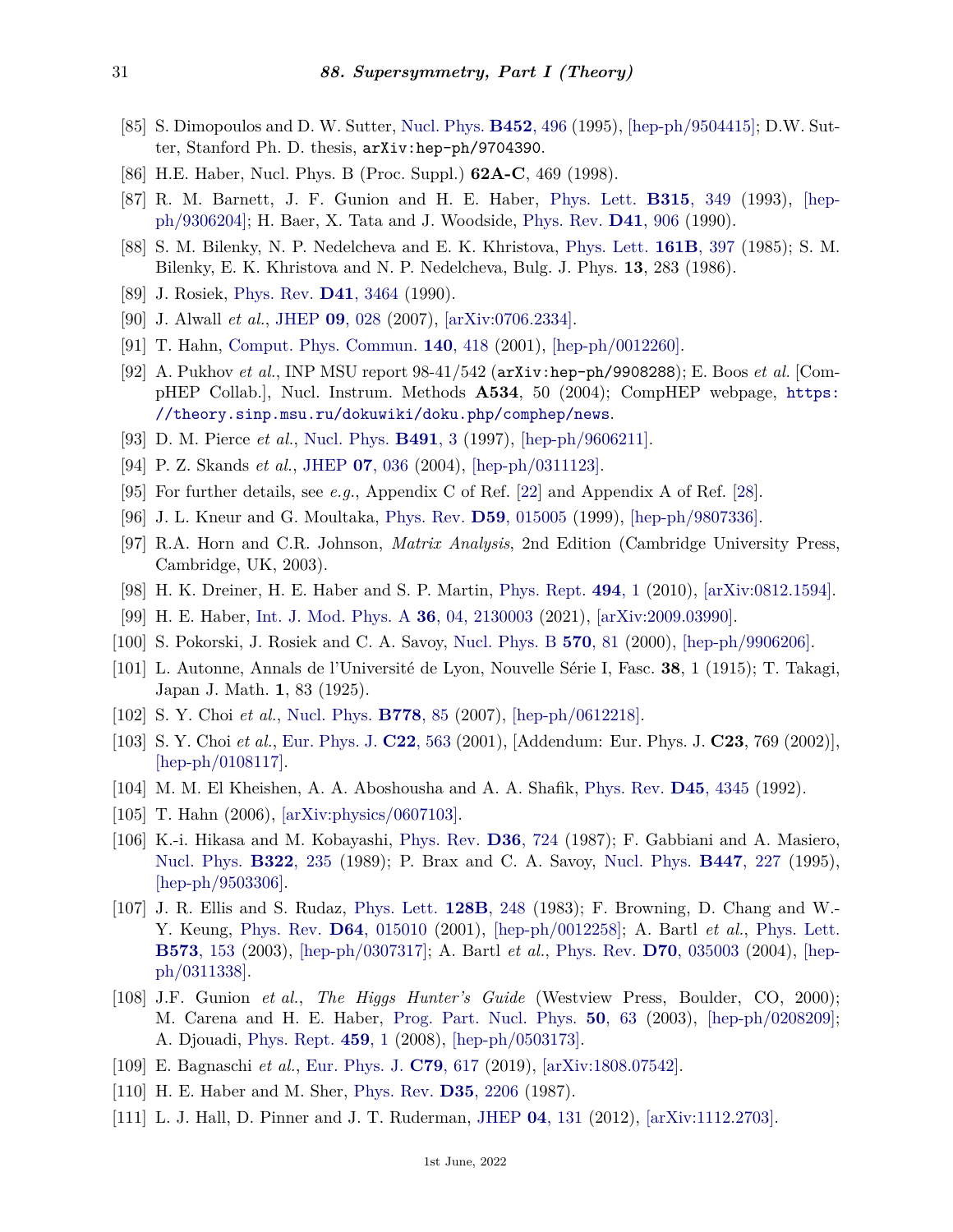- <span id="page-31-0"></span>[112] L. J. Hall and M. B. Wise, [Nucl. Phys.](http://doi.org/10.1016/0550-3213(81)90469-7) **[B187](http://doi.org/10.1016/0550-3213(81)90469-7)**, 397 (1981).
- <span id="page-31-1"></span>[113] H. E. Haber and R. Hempfling, [Phys. Rev. Lett.](http://doi.org/10.1103/PhysRevLett.66.1815) **66**[, 1815](http://doi.org/10.1103/PhysRevLett.66.1815) (1991); Y. Okada, M. Yamaguchi and T. Yanagida, [Prog. Theor. Phys.](http://doi.org/10.1143/ptp/85.1.1) **85**[, 1](http://doi.org/10.1143/ptp/85.1.1) (1991); J. R. Ellis, G. Ridolfi and F. Zwirner, [Phys. Lett.](http://doi.org/10.1016/0370-2693(91)90863-L) **[B257](http://doi.org/10.1016/0370-2693(91)90863-L)**, 83 (1991).
- <span id="page-31-2"></span>[114] H. E. Haber, R. Hempfling and A. H. Hoang, [Z. Phys. C](http://doi.org/10.1007/s002880050498) **75**[, 539](http://doi.org/10.1007/s002880050498) (1997), [\[hep-ph/9609331\].](https://arxiv.org/abs/hep-ph/9609331)
- <span id="page-31-3"></span>[115] P. Draper and H. Rzehak, [Phys. Rept.](http://doi.org/10.1016/j.physrep.2016.01.001) **[619](http://doi.org/10.1016/j.physrep.2016.01.001)**, 1 (2016), [\[arXiv:1601.01890\].](https://arxiv.org/abs/1601.01890)
- <span id="page-31-4"></span>[116] P. Slavich *et al.*, [Eur. Phys. J. C](http://doi.org/10.1140/epjc/s10052-021-09198-2) **81**[, 5, 450](http://doi.org/10.1140/epjc/s10052-021-09198-2) (2021), [\[arXiv:2012.15629\].](https://arxiv.org/abs/2012.15629)
- <span id="page-31-5"></span>[117] A. Pilaftsis and C. E. M. Wagner, [Nucl. Phys.](http://doi.org/10.1016/S0550-3213(99)00261-8) **[B553](http://doi.org/10.1016/S0550-3213(99)00261-8)**, 3 (1999), [\[hep-ph/9902371\];](https://arxiv.org/abs/hep-ph/9902371) D. A. Demir, [Phys. Rev.](http://doi.org/10.1103/PhysRevD.60.055006) **D60**[, 055006](http://doi.org/10.1103/PhysRevD.60.055006) (1999), [\[hep-ph/9901389\];](https://arxiv.org/abs/hep-ph/9901389) S. Y. Choi, M. Drees and J. S. Lee, [Phys.](http://doi.org/10.1016/S0370-2693(00)00421-4) [Lett.](http://doi.org/10.1016/S0370-2693(00)00421-4) **[B481](http://doi.org/10.1016/S0370-2693(00)00421-4)**, 57 (2000), [\[hep-ph/0002287\];](https://arxiv.org/abs/hep-ph/0002287) M. Carena *et al.*, [Nucl. Phys.](http://doi.org/10.1016/S0550-3213(00)00358-8) **[B586](http://doi.org/10.1016/S0550-3213(00)00358-8)**, 92 (2000), [\[hep](https://arxiv.org/abs/hep-ph/0003180)[ph/0003180\];](https://arxiv.org/abs/hep-ph/0003180) M. Carena *et al.*, [Phys. Lett.](http://doi.org/10.1016/S0370-2693(00)01215-6) **[B495](http://doi.org/10.1016/S0370-2693(00)01215-6)**, 155 (2000), [\[hep-ph/0009212\];](https://arxiv.org/abs/hep-ph/0009212) M. Carena *et al.*, [Nucl. Phys.](http://doi.org/10.1016/S0550-3213(02)00014-7) **[B625](http://doi.org/10.1016/S0550-3213(02)00014-7)**, 345 (2002), [\[hep-ph/0111245\];](https://arxiv.org/abs/hep-ph/0111245) M. Frank *et al.*, [JHEP](http://doi.org/10.1088/1126-6708/2007/02/047) **02**[, 047](http://doi.org/10.1088/1126-6708/2007/02/047) (2007), [\[hep-ph/0611326\];](https://arxiv.org/abs/hep-ph/0611326) S. Heinemeyer *et al.*, [Phys. Lett.](http://doi.org/10.1016/j.physletb.2007.07.030) **[B652](http://doi.org/10.1016/j.physletb.2007.07.030)**, 300 (2007), [\[arXiv:0705.0746\].](https://arxiv.org/abs/0705.0746)
- <span id="page-31-6"></span>[118] H. E. Haber and J. D. Mason, [Phys. Rev.](http://doi.org/10.1103/PhysRevD.77.115011) **D77**[, 115011](http://doi.org/10.1103/PhysRevD.77.115011) (2008), [\[arXiv:0711.2890\].](https://arxiv.org/abs/0711.2890)
- <span id="page-31-7"></span>[119] M. Carena *et al.*, [Phys. Rev.](http://doi.org/10.1103/PhysRevD.93.035013) **D93**[, 035013](http://doi.org/10.1103/PhysRevD.93.035013) (2016), [\[arXiv:1510.09137\].](https://arxiv.org/abs/1510.09137)
- <span id="page-31-8"></span>[120] S. Khalil, [Int. J. Mod. Phys.](http://doi.org/10.1142/S0217751X03013570) **A18**[, 1697](http://doi.org/10.1142/S0217751X03013570) (2003), [\[hep-ph/0212050\].](https://arxiv.org/abs/hep-ph/0212050)
- <span id="page-31-9"></span>[121] W. Fischler, S. Paban and S. D. Thomas, [Phys. Lett.](http://doi.org/10.1016/0370-2693(92)91234-Z) **[B289](http://doi.org/10.1016/0370-2693(92)91234-Z)**, 373 (1992), [\[hep-ph/9205233\].](https://arxiv.org/abs/hep-ph/9205233)
- [122] A. Masiero and L. Silvestrini, in *Perspectives on Supersymmetry*, edited by G.L. Kane (World Scientific, Singapore, 1998) pp. 423–441.
- <span id="page-31-10"></span>[123] M. Pospelov and A. Ritz, [Annals Phys.](http://doi.org/10.1016/j.aop.2005.04.002) **318**[, 119](http://doi.org/10.1016/j.aop.2005.04.002) (2005), [\[hep-ph/0504231\].](https://arxiv.org/abs/hep-ph/0504231)
- <span id="page-31-11"></span>[124] J. M. Pendlebury *et al.*, [Phys. Rev.](http://doi.org/10.1103/PhysRevD.92.092003) **D92**[, 092003](http://doi.org/10.1103/PhysRevD.92.092003) (2015), [\[arXiv:1509.04411\].](https://arxiv.org/abs/1509.04411)
- <span id="page-31-12"></span>[125] V. Andreev *et al.* (ACME Collaboration), [Nature](http://doi.org/10.1038/s41586-018-0599-8) **562**[, 355](http://doi.org/10.1038/s41586-018-0599-8) (2018).
- <span id="page-31-13"></span>[126] F. Gabbiani *et al.*, [Nucl. Phys.](http://doi.org/10.1016/0550-3213(96)00390-2) **[B477](http://doi.org/10.1016/0550-3213(96)00390-2)**, 321 (1996), [\[hep-ph/9604387\].](https://arxiv.org/abs/hep-ph/9604387)
- [127] M. J. Ramsey-Musolf and S. Su, [Phys. Rept.](http://doi.org/10.1016/j.physrep.2007.10.001) **[456](http://doi.org/10.1016/j.physrep.2007.10.001)**, 1 (2008), [\[hep-ph/0612057\].](https://arxiv.org/abs/hep-ph/0612057)
- <span id="page-31-14"></span>[128] M. Carena, A. Menon and C. E. M. Wagner, [Phys. Rev.](http://doi.org/10.1103/PhysRevD.79.075025) **D79**[, 075025](http://doi.org/10.1103/PhysRevD.79.075025) (2009), [\[arXiv:0812.3594\].](https://arxiv.org/abs/0812.3594)
- <span id="page-31-15"></span>[129] M. B. Einhorn and D. R. T. Jones, [Nucl. Phys.](http://doi.org/10.1016/0550-3213(82)90502-8) **[B196](http://doi.org/10.1016/0550-3213(82)90502-8)**, 475 (1982).
- [130] W. J. Marciano and G. Senjanovic, [Phys. Rev.](http://doi.org/10.1103/PhysRevD.25.3092) **D25**[, 3092](http://doi.org/10.1103/PhysRevD.25.3092) (1982).
- <span id="page-31-16"></span>[131] R.N. Mohapatra, *Unification and Supersymmetry*, Third Edition (Springer Science, New York, 2003).
- <span id="page-31-17"></span>[132] S. P. Martin and M. T. Vaughn, [Phys. Rev.](http://doi.org/10.1103/PhysRevD.50.2282) **D50**[, 2282](http://doi.org/10.1103/PhysRevD.50.2282) (1994), [Erratum: Phys. Rev. **D78**, 039903 (2008)], [\[hep-ph/9311340\];](https://arxiv.org/abs/hep-ph/9311340) R. M. Fonseca *et al.*, [Nucl. Phys.](http://doi.org/10.1016/j.nuclphysb.2011.08.017) **[B854](http://doi.org/10.1016/j.nuclphysb.2011.08.017)**, 28 (2012), [\[arXiv:1107.2670\];](https://arxiv.org/abs/1107.2670) F. Staub, [Comput. Phys. Commun.](http://doi.org/10.1016/j.cpc.2010.11.030) **182**[, 808](http://doi.org/10.1016/j.cpc.2010.11.030) (2011), [\[arXiv:1002.0840\].](https://arxiv.org/abs/1002.0840)
- <span id="page-31-18"></span>[133] F. Staub, [Comput. Phys. Commun.](http://doi.org/10.1016/j.cpc.2014.02.018) **185**[, 1773](http://doi.org/10.1016/j.cpc.2014.02.018) (2014), [\[arXiv:1309.7223\];](https://arxiv.org/abs/1309.7223) F. Staub, [Adv.](http://doi.org/10.1155/2015/840780) [High Energy Phys.](http://doi.org/10.1155/2015/840780) **2015**[, 840780](http://doi.org/10.1155/2015/840780) (2015), [\[arXiv:1503.04200\];](https://arxiv.org/abs/1503.04200) The SARAH homepage is https://sarah.hepforge.org/; R. M. Fonseca, [Comput. Phys. Commun.](http://doi.org/10.1016/j.cpc.2012.05.017) **183**[, 2298](http://doi.org/10.1016/j.cpc.2012.05.017) (2012), [\[arXiv:1106.5016\];](https://arxiv.org/abs/1106.5016) The Susyno homepage is https://renatofonseca.net/susyno.
- <span id="page-31-19"></span>[134] B. C. Allanach, [Comput. Phys. Commun.](http://doi.org/10.1016/S0010-4655(01)00460-X) **143**[, 305](http://doi.org/10.1016/S0010-4655(01)00460-X) (2002), [\[hep-ph/0104145\];](https://arxiv.org/abs/hep-ph/0104145) The SOFTSUSY homepage is http://softsusy.hepforge.org/; A. Djouadi, J.-L. Kneur and G. Moultaka, [Comput. Phys. Commun.](http://doi.org/10.1016/j.cpc.2006.11.009) **176**[, 426](http://doi.org/10.1016/j.cpc.2006.11.009) (2007), [\[hep-ph/0211331\];](https://arxiv.org/abs/hep-ph/0211331) The Suspect homepage is http://suspect.in2p3.fr/; F. E. Paige *et al.* (2003), [\[hep-ph/0312045\];](https://arxiv.org/abs/hep-ph/0312045) Isajet may be obtained from <http://www.nhn.ou.edu/~isajet/>; W. Porod, [Comput. Phys. Commun.](http://doi.org/10.1016/S0010-4655(03)00222-4) **153**[, 275](http://doi.org/10.1016/S0010-4655(03)00222-4) (2003), [\[hep-ph/0301101\];](https://arxiv.org/abs/hep-ph/0301101) Spheno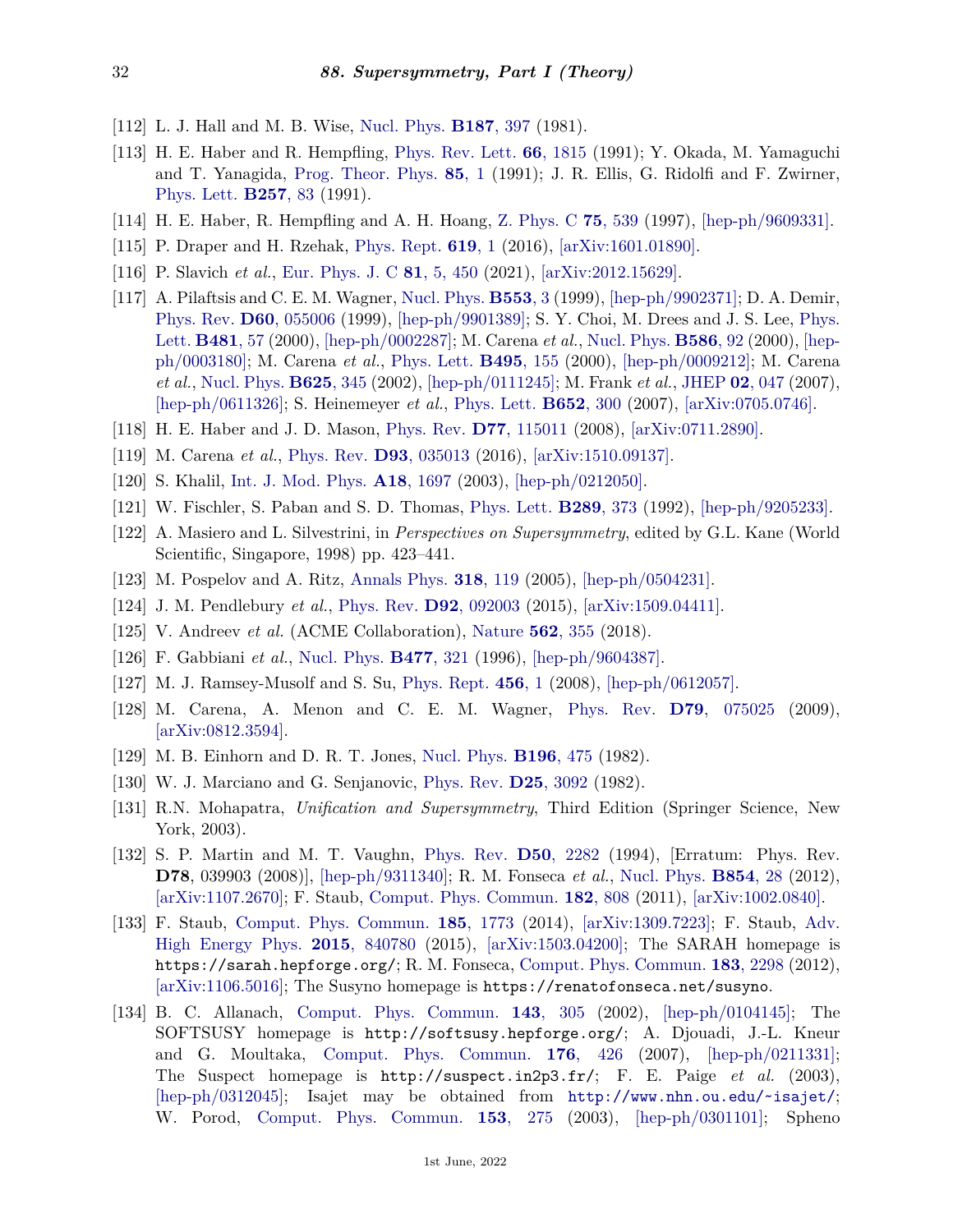may be obtained from https://spheno.hepforge.org/; P. Athron *et al.*, [Comput.](http://doi.org/10.1016/j.cpc.2014.12.020) [Phys. Commun.](http://doi.org/10.1016/j.cpc.2014.12.020) **190**[, 139](http://doi.org/10.1016/j.cpc.2014.12.020) (2015), [\[arXiv:1406.2319\];](https://arxiv.org/abs/1406.2319) The FlexibleSUSY homepage is https://flexiblesusy.hepforge.org/.

- <span id="page-32-4"></span><span id="page-32-0"></span>[135] L. E. Ibanez and G. G. Ross, [Phys. Lett.](http://doi.org/10.1016/0370-2693(82)91239-4) **[110B](http://doi.org/10.1016/0370-2693(82)91239-4)**, 215 (1982).
- [136] M. Drees, [Phys. Lett. B](http://doi.org/10.1016/0370-2693(85)90442-3) **158**[, 409](http://doi.org/10.1016/0370-2693(85)90442-3) (1985); J. R. Ellis *et al.*, [Phys. Lett. B](http://doi.org/10.1016/0370-2693(85)91591-6) **155**[, 381](http://doi.org/10.1016/0370-2693(85)91591-6) (1985); S. P. Martin, [Phys. Rev. D](http://doi.org/10.1103/PhysRevD.79.095019) **79**[, 095019](http://doi.org/10.1103/PhysRevD.79.095019) (2009), [\[arXiv:0903.3568\].](https://arxiv.org/abs/0903.3568)
- <span id="page-32-1"></span>[137] J. Abdallah *et al.* (DELPHI Collaboration), [Eur. Phys. J.](http://doi.org/10.1140/epjc/s2003-01355-5) **C31**[, 421](http://doi.org/10.1140/epjc/s2003-01355-5) (2003), [\[hep-ex/0311019\].](https://arxiv.org/abs/hep-ex/0311019)
- <span id="page-32-2"></span>[138] H. K. Dreiner *et al.*, [Eur. Phys. J.](http://doi.org/10.1140/epjc/s10052-009-1042-y) **C62**[, 547](http://doi.org/10.1140/epjc/s10052-009-1042-y) (2009), [\[arXiv:0901.3485\].](https://arxiv.org/abs/0901.3485)
- <span id="page-32-3"></span>[139] G. F. Giudice *et al.*, [JHEP](http://doi.org/10.1088/1126-6708/1998/12/027) **12**[, 027](http://doi.org/10.1088/1126-6708/1998/12/027) (1998), [\[hep-ph/9810442\];](https://arxiv.org/abs/hep-ph/9810442) A. Pomarol and R. Rattazzi, [JHEP](http://doi.org/10.1088/1126-6708/1999/05/013) **05**[, 013](http://doi.org/10.1088/1126-6708/1999/05/013) (1999), [\[hep-ph/9903448\];](https://arxiv.org/abs/hep-ph/9903448) D.-W. Jung and J. Y. Lee, [JHEP](http://doi.org/10.1088/1126-6708/2009/03/123) **03**[, 123](http://doi.org/10.1088/1126-6708/2009/03/123) (2009), [\[arXiv:0902.0464\].](https://arxiv.org/abs/0902.0464)
- <span id="page-32-5"></span>[140] J. F. Gunion and H. E. Haber, [Phys. Rev.](http://doi.org/10.1103/PhysRevD.37.2515) **D37**[, 2515](http://doi.org/10.1103/PhysRevD.37.2515) (1988); S. Y. Choi, M. Drees and B. Gaissmaier, [Phys. Rev.](http://doi.org/10.1103/PhysRevD.70.014010) **D70**[, 014010](http://doi.org/10.1103/PhysRevD.70.014010) (2004), [\[hep-ph/0403054\].](https://arxiv.org/abs/hep-ph/0403054)
- <span id="page-32-7"></span><span id="page-32-6"></span>[141] H. Baer, V. Barger and D. Sengupta, [Phys. Rev.](http://doi.org/10.1103/PhysRevD.98.015039) **D98**[, 015039](http://doi.org/10.1103/PhysRevD.98.015039) (2018), [\[arXiv:1801.09730\].](https://arxiv.org/abs/1801.09730)
- [142] J. L. Feng *et al.*, [Phys. Rev. Lett.](http://doi.org/10.1103/PhysRevLett.83.1731) **83**[, 1731](http://doi.org/10.1103/PhysRevLett.83.1731) (1999), [\[hep-ph/9904250\];](https://arxiv.org/abs/hep-ph/9904250) J. F. Gunion and S. Mrenna, [Phys. Rev.](http://doi.org/10.1103/PhysRevD.62.015002) **D62**[, 015002](http://doi.org/10.1103/PhysRevD.62.015002) (2000), [\[hep-ph/9906270\].](https://arxiv.org/abs/hep-ph/9906270)
- <span id="page-32-8"></span>[143] T. Gherghetta, G. F. Giudice and J. D. Wells, [Nucl. Phys.](http://doi.org/10.1016/S0550-3213(99)00429-0) **[B559](http://doi.org/10.1016/S0550-3213(99)00429-0)**, 27 (1999), [\[hep-ph/9904378\].](https://arxiv.org/abs/hep-ph/9904378)
- <span id="page-32-9"></span>[144] M. Endo, M. Yamaguchi and K. Yoshioka, [Phys. Rev.](http://doi.org/10.1103/PhysRevD.72.015004) **D72**[, 015004](http://doi.org/10.1103/PhysRevD.72.015004) (2005), [\[hep-ph/0504036\];](https://arxiv.org/abs/hep-ph/0504036) K. Choi, K. S. Jeong and K.-i. Okumura, [JHEP](http://doi.org/10.1088/1126-6708/2005/09/039) **09**[, 039](http://doi.org/10.1088/1126-6708/2005/09/039) (2005), [\[hep-ph/0504037\];](https://arxiv.org/abs/hep-ph/0504037) O. Loaiza-Brito *et al.*, [AIP Conf. Proc.](http://doi.org/10.1063/1.2149698) **805**[, 198](http://doi.org/10.1063/1.2149698) (2005), [\[hep-th/0509158\].](https://arxiv.org/abs/hep-th/0509158)
- <span id="page-32-10"></span>[145] See *e.g.*, G. D'Ambrosio *et al.*, Nucl. Phys. **B645**, 155 (2002).
- <span id="page-32-11"></span>[146] C. Smith, Acta Phys. Polon. Supp. **3**, 53 (2010), [\[arXiv:0909.4444\].](https://arxiv.org/abs/0909.4444)
- <span id="page-32-12"></span>[147] M. Drees and S.P. Martin, in *Electroweak Symmetry Breaking and New Physics at the TeV Scale*, edited by T. Barklow *et al.* (World Scientific, Singapore, 1996) pp. 146–215.
- <span id="page-32-13"></span>[148] G. L. Kane *et al.*, [Phys. Rev.](http://doi.org/10.1103/PhysRevD.49.6173) **D49**[, 6173](http://doi.org/10.1103/PhysRevD.49.6173) (1994), [\[hep-ph/9312272\].](https://arxiv.org/abs/hep-ph/9312272)
- <span id="page-32-14"></span>[149] J. R. Ellis *et al.*, [Phys. Lett.](http://doi.org/10.1016/j.physletb.2003.08.056) **[B573](http://doi.org/10.1016/j.physletb.2003.08.056)**, 162 (2003), [\[hep-ph/0305212\];](https://arxiv.org/abs/hep-ph/0305212) J. R. Ellis *et al.*, [Phys.](http://doi.org/10.1103/PhysRevD.70.055005) [Rev.](http://doi.org/10.1103/PhysRevD.70.055005) **D70**[, 055005](http://doi.org/10.1103/PhysRevD.70.055005) (2004), [\[hep-ph/0405110\].](https://arxiv.org/abs/hep-ph/0405110)
- <span id="page-32-16"></span><span id="page-32-15"></span>[150] H. Baer *et al.*, [Phys. Rev.](http://doi.org/10.1103/PhysRevD.71.095008) **D71**[, 095008](http://doi.org/10.1103/PhysRevD.71.095008) (2005), [\[hep-ph/0412059\].](https://arxiv.org/abs/hep-ph/0412059)
- [151] V. Berezinsky *et al.*, [Astropart. Phys.](http://doi.org/10.1016/0927-6505(95)00048-8) **5**[, 1](http://doi.org/10.1016/0927-6505(95)00048-8) (1996), [\[hep-ph/9508249\];](https://arxiv.org/abs/hep-ph/9508249) J. R. Ellis *et al.*, [Nucl.](http://doi.org/10.1016/S0550-3213(02)01144-6) [Phys.](http://doi.org/10.1016/S0550-3213(02)01144-6) **[B652](http://doi.org/10.1016/S0550-3213(02)01144-6)**, 259 (2003), [\[hep-ph/0210205\].](https://arxiv.org/abs/hep-ph/0210205)
- <span id="page-32-17"></span>[152] L. E. Ibanez and D. Lust, [Nucl. Phys.](http://doi.org/10.1016/0550-3213(92)90189-I) **[B382](http://doi.org/10.1016/0550-3213(92)90189-I)**, 305 (1992), [\[hep-th/9202046\];](https://arxiv.org/abs/hep-th/9202046) B. de Carlos, J. A. Casas and C. Munoz, [Phys. Lett.](http://doi.org/10.1016/0370-2693(93)90254-F) **[B299](http://doi.org/10.1016/0370-2693(93)90254-F)**, 234 (1993), [\[hep-ph/9211266\];](https://arxiv.org/abs/hep-ph/9211266) V. S. Kaplunovsky and J. Louis, [Phys. Lett.](http://doi.org/10.1016/0370-2693(93)90078-V) **[B306](http://doi.org/10.1016/0370-2693(93)90078-V)**, 269 (1993), [\[hep-th/9303040\];](https://arxiv.org/abs/hep-th/9303040) A. Brignole, L. E. Ibanez and C. Munoz, [Nucl. Phys.](http://doi.org/10.1016/0550-3213(94)00600-J) **[B422](http://doi.org/10.1016/0550-3213(94)00600-J)**, 125 (1994), [Erratum: **B436**, 747 (1995)], [\[hep-ph/9308271\].](https://arxiv.org/abs/hep-ph/9308271)
- <span id="page-32-19"></span><span id="page-32-18"></span>[153] A. Arbey *et al.*, [Phys. Rev.](http://doi.org/10.1103/PhysRevD.87.115020) **D87**[, 115020](http://doi.org/10.1103/PhysRevD.87.115020) (2013), [\[arXiv:1304.0381\].](https://arxiv.org/abs/1304.0381)
- <span id="page-32-20"></span>[154] G. R. Dvali, G. F. Giudice and A. Pomarol, [Nucl. Phys.](http://doi.org/10.1016/0550-3213(96)00404-X) **[B478](http://doi.org/10.1016/0550-3213(96)00404-X)**, 31 (1996), [\[hep-ph/9603238\].](https://arxiv.org/abs/hep-ph/9603238)
- <span id="page-32-21"></span>[155] P. Draper *et al.*, [Phys. Rev.](http://doi.org/10.1103/PhysRevD.85.095007) **D85**[, 095007](http://doi.org/10.1103/PhysRevD.85.095007) (2012), [\[arXiv:1112.3068\].](https://arxiv.org/abs/1112.3068)
- [156] P. Meade, N. Seiberg and D. Shih, [Prog. Theor. Phys. Suppl.](http://doi.org/10.1143/PTPS.177.143) **177**[, 143](http://doi.org/10.1143/PTPS.177.143) (2009), [\[arXiv:0801.3278\];](https://arxiv.org/abs/0801.3278) M. Buican *et al.*, [JHEP](http://doi.org/10.1088/1126-6708/2009/03/016) **03**[, 016](http://doi.org/10.1088/1126-6708/2009/03/016) (2009), [\[arXiv:0812.3668\].](https://arxiv.org/abs/0812.3668)
- <span id="page-32-22"></span>[157] A. Rajaraman *et al.*, [Phys. Lett.](http://doi.org/10.1016/j.physletb.2009.06.047) **[B678](http://doi.org/10.1016/j.physletb.2009.06.047)**, 367 (2009), [\[arXiv:0903.0668\];](https://arxiv.org/abs/0903.0668) L. M. Carpenter *et al.*, [Phys. Rev.](http://doi.org/10.1103/PhysRevD.79.035002) **D79**[, 035002](http://doi.org/10.1103/PhysRevD.79.035002) (2009), [\[arXiv:0805.2944\].](https://arxiv.org/abs/0805.2944)
- <span id="page-32-23"></span>[158] S. Ambrosanio, G. D. Kribs and S. P. Martin, [Nucl. Phys.](http://doi.org/10.1016/S0550-3213(98)00041-8) **[B516](http://doi.org/10.1016/S0550-3213(98)00041-8)**, 55 (1998), [\[hep-ph/9710217\].](https://arxiv.org/abs/hep-ph/9710217)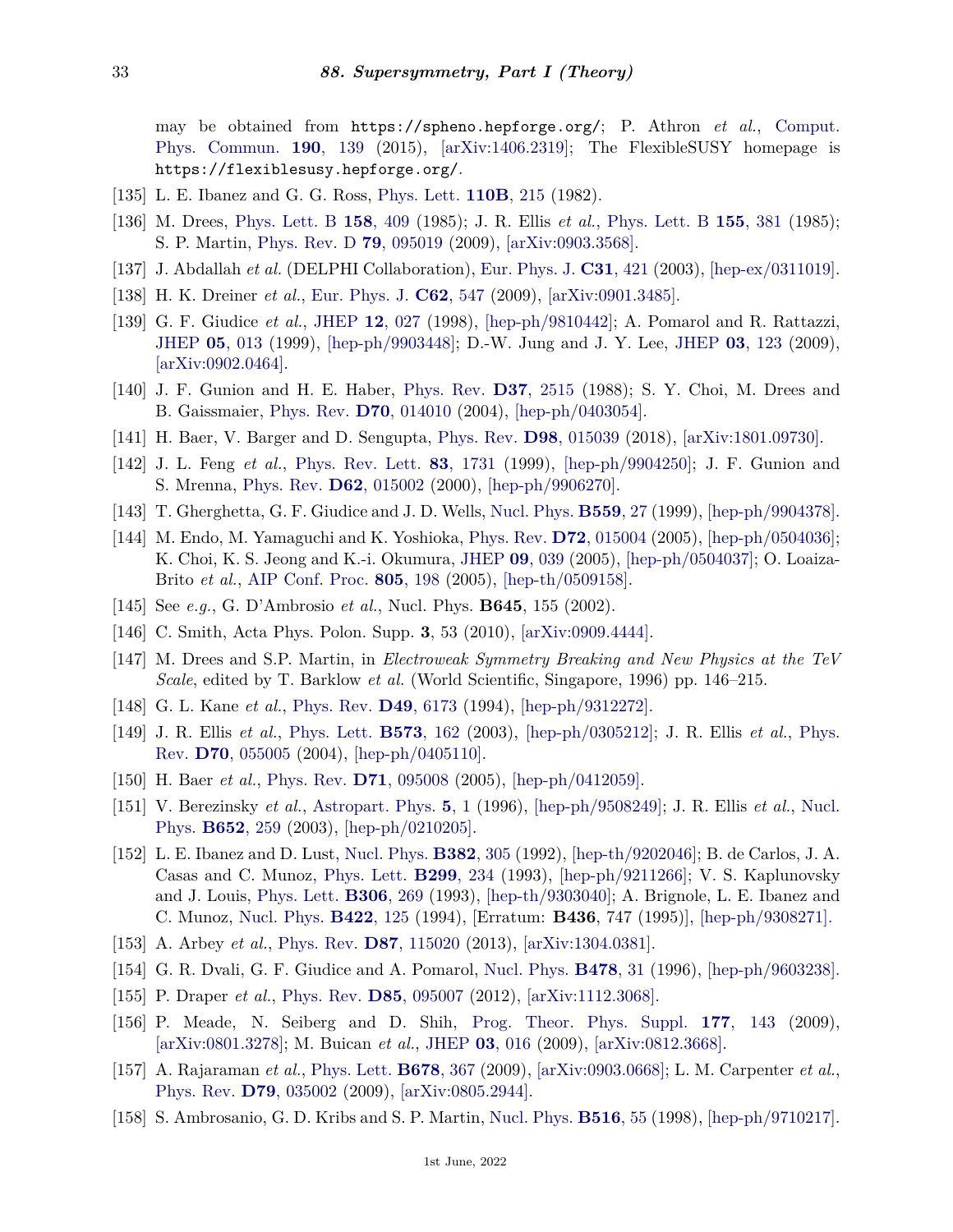- <span id="page-33-0"></span>[159] For a review and guide to the literature, see J.F. Gunion and H.E. Haber, in *Perspectives on Supersymmetry II*, edited by G.L. Kane (World Scientific, Singapore, 2010) pp. 420–445.
- <span id="page-33-1"></span>[160] T. S. Roy and M. Schmaltz, [Phys. Rev.](http://doi.org/10.1103/PhysRevD.77.095008) **D77**[, 095008](http://doi.org/10.1103/PhysRevD.77.095008) (2008), [\[arXiv:0708.3593\].](https://arxiv.org/abs/0708.3593)
- <span id="page-33-2"></span>[161] A. de Gouvea, A. Friedland and H. Murayama, [Phys. Rev.](http://doi.org/10.1103/PhysRevD.57.5676) **D57**[, 5676](http://doi.org/10.1103/PhysRevD.57.5676) (1998), [\[hep](https://arxiv.org/abs/hep-ph/9711264)[ph/9711264\].](https://arxiv.org/abs/hep-ph/9711264)
- <span id="page-33-3"></span>[162] T. Han, D. Marfatia and R.-J. Zhang, [Phys. Rev.](http://doi.org/10.1103/PhysRevD.61.013007) **D61**[, 013007](http://doi.org/10.1103/PhysRevD.61.013007) (2000), [\[hep-ph/9906508\];](https://arxiv.org/abs/hep-ph/9906508) Z. Chacko and E. Ponton, [Phys. Rev.](http://doi.org/10.1103/PhysRevD.66.095004) **D66**[, 095004](http://doi.org/10.1103/PhysRevD.66.095004) (2002), [\[hep-ph/0112190\];](https://arxiv.org/abs/hep-ph/0112190) A. Delgado, G. F. Giudice and P. Slavich, [Phys. Lett.](http://doi.org/10.1016/j.physletb.2007.07.057) **[B653](http://doi.org/10.1016/j.physletb.2007.07.057)**, 424 (2007), [\[arXiv:0706.3873\];](https://arxiv.org/abs/0706.3873) T. Liu and C. E. M. Wagner, [JHEP](http://doi.org/10.1088/1126-6708/2008/06/073) **06**[, 073](http://doi.org/10.1088/1126-6708/2008/06/073) (2008), [\[arXiv:0803.2895\].](https://arxiv.org/abs/0803.2895)
- <span id="page-33-4"></span>[163] A. Djouadi, J.L. Kneur, and G. Moultaka, Comp. Phys. Comm. **176**, 426 (2007); C. F. Berger *et al.*, [JHEP](http://doi.org/10.1088/1126-6708/2009/02/023) **02**[, 023](http://doi.org/10.1088/1126-6708/2009/02/023) (2009), [\[arXiv:0812.0980\];](https://arxiv.org/abs/0812.0980) B. Allanach *et al.*, [Phys. Rev.](http://doi.org/10.1103/PhysRevD.92.015006) **D92**[, 015006](http://doi.org/10.1103/PhysRevD.92.015006) (2015), [\[arXiv:1502.05836\].](https://arxiv.org/abs/1502.05836)
- <span id="page-33-5"></span>[164] S. P. Martin and J. D. Wells, [Phys. Rev.](http://doi.org/10.1103/PhysRevD.64.035003) **D64**[, 035003](http://doi.org/10.1103/PhysRevD.64.035003) (2001), [\[hep-ph/0103067\].](https://arxiv.org/abs/hep-ph/0103067)
- <span id="page-33-6"></span>[165] S. S. AbdusSalam *et al.*, [Phys. Rev. D](http://doi.org/10.1103/PhysRevD.81.095012) **81**[, 095012](http://doi.org/10.1103/PhysRevD.81.095012) (2010), [\[arXiv:0904.2548\].](https://arxiv.org/abs/0904.2548)
- <span id="page-33-7"></span>[166] J. Berger *et al.*, [Phys. Rev.](http://doi.org/10.1103/PhysRevD.93.035017) **D93**[, 035017](http://doi.org/10.1103/PhysRevD.93.035017) (2016), [\[arXiv:1510.08840\].](https://arxiv.org/abs/1510.08840)
- <span id="page-33-8"></span>[167] K. J. de Vries *et al.*, [Eur. Phys. J.](http://doi.org/10.1140/epjc/s10052-015-3599-y) **C75**[, 422](http://doi.org/10.1140/epjc/s10052-015-3599-y) (2015), [\[arXiv:1504.03260\].](https://arxiv.org/abs/1504.03260)
- <span id="page-33-9"></span>[168] E. Bagnaschi *et al.*, [Eur. Phys. J.](http://doi.org/10.1140/epjc/s10052-018-5697-0) **C78**[, 256](http://doi.org/10.1140/epjc/s10052-018-5697-0) (2018), [\[arXiv:1710.11091\].](https://arxiv.org/abs/1710.11091)
- <span id="page-33-10"></span>[169] M. Cahill-Rowley *et al.*, [Phys. Rev.](http://doi.org/10.1103/PhysRevD.90.095017) **D90**[, 095017](http://doi.org/10.1103/PhysRevD.90.095017) (2014), [\[arXiv:1407.7021\];](https://arxiv.org/abs/1407.7021) M. Cahill-Rowley *et al.*, [Phys. Rev.](http://doi.org/10.1103/PhysRevD.91.055011) **D91**[, 055011](http://doi.org/10.1103/PhysRevD.91.055011) (2015), [\[arXiv:1405.6716\].](https://arxiv.org/abs/1405.6716)
- <span id="page-33-11"></span>[170] G. Bertone *et al.*, [JCAP](http://doi.org/10.1088/1475-7516/2016/04/037) **[1604](http://doi.org/10.1088/1475-7516/2016/04/037)**, 037 (2016), [\[arXiv:1507.07008\].](https://arxiv.org/abs/1507.07008)
- <span id="page-33-12"></span>[171] N. Arkani-Hamed *et al.* (2007), [\[hep-ph/0703088\];](https://arxiv.org/abs/hep-ph/0703088) J. Alwall *et al.*, [Phys. Rev.](http://doi.org/10.1103/PhysRevD.79.015005) **D79**[, 015005](http://doi.org/10.1103/PhysRevD.79.015005) (2009), [\[arXiv:0809.3264\];](https://arxiv.org/abs/0809.3264) J. Alwall, P. Schuster and N. Toro, [Phys. Rev.](http://doi.org/10.1103/PhysRevD.79.075020) **D79**[, 075020](http://doi.org/10.1103/PhysRevD.79.075020) (2009), [\[arXiv:0810.3921\];](https://arxiv.org/abs/0810.3921) D. S. M. Alves, E. Izaguirre and J. G. Wacker, [Phys. Lett.](http://doi.org/10.1016/j.physletb.2011.06.067) **[B702](http://doi.org/10.1016/j.physletb.2011.06.067)**, 64 (2011), [\[arXiv:1008.0407\];](https://arxiv.org/abs/1008.0407) D. S. M. Alves, E. Izaguirre and J. G. Wacker, [JHEP](http://doi.org/10.1007/JHEP10(2011)012) **10**[, 012](http://doi.org/10.1007/JHEP10(2011)012) (2011), [\[arXiv:1102.5338\];](https://arxiv.org/abs/1102.5338) D. Alves (LHC New Physics Working Group), [J. Phys.](http://doi.org/10.1088/0954-3899/39/10/105005) **[G39](http://doi.org/10.1088/0954-3899/39/10/105005)**, [105005](http://doi.org/10.1088/0954-3899/39/10/105005) (2012), [\[arXiv:1105.2838\].](https://arxiv.org/abs/1105.2838)
- <span id="page-33-13"></span>[172] F. Ambrogi *et al.*, [Eur. Phys. J.](http://doi.org/10.1140/epjc/s10052-018-5660-0) **C78**[, 215](http://doi.org/10.1140/epjc/s10052-018-5660-0) (2018), [\[arXiv:1707.09036\].](https://arxiv.org/abs/1707.09036)
- <span id="page-33-14"></span>[173] R. Barbieri and G.F. Giudice, Nucl. Phys. **B305**, 63 (1988).
- <span id="page-33-16"></span>[174] J. R. Ellis *et al.*, [Mod. Phys. Lett.](http://doi.org/10.1142/S0217732386000105) **A1**[, 57](http://doi.org/10.1142/S0217732386000105) (1986).
- [175] G. W. Anderson and D. J. Castano, [Phys. Lett.](http://doi.org/10.1016/0370-2693(95)00051-L) **[B347](http://doi.org/10.1016/0370-2693(95)00051-L)**, 300 (1995), [\[hep-ph/9409419\];](https://arxiv.org/abs/hep-ph/9409419) G. W. Anderson and D. J. Castano, [Phys. Rev.](http://doi.org/10.1103/PhysRevD.52.1693) **D52**[, 1693](http://doi.org/10.1103/PhysRevD.52.1693) (1995), [\[hep-ph/9412322\];](https://arxiv.org/abs/hep-ph/9412322) G. W. Anderson and D. J. Castano, [Phys. Rev.](http://doi.org/10.1103/PhysRevD.53.2403) **D53**[, 2403](http://doi.org/10.1103/PhysRevD.53.2403) (1996), [\[hep-ph/9509212\];](https://arxiv.org/abs/hep-ph/9509212) P. Athron and D. J. Miller, [Phys. Rev.](http://doi.org/10.1103/PhysRevD.76.075010) **D76**[, 075010](http://doi.org/10.1103/PhysRevD.76.075010) (2007), [\[arXiv:0705.2241\].](https://arxiv.org/abs/0705.2241)
- <span id="page-33-20"></span>[176] M. E. Cabrera, J. A. Casas and R. Ruiz de Austri, [JHEP](http://doi.org/10.1088/1126-6708/2009/03/075) **03**[, 075](http://doi.org/10.1088/1126-6708/2009/03/075) (2009), [\[arXiv:0812.0536\];](https://arxiv.org/abs/0812.0536) H. Baer *et al.*, [Phys. Rev. Lett.](http://doi.org/10.1103/PhysRevLett.109.161802) **109**[, 161802](http://doi.org/10.1103/PhysRevLett.109.161802) (2012), [\[arXiv:1207.3343\].](https://arxiv.org/abs/1207.3343)
- <span id="page-33-21"></span>[177] J. L. Feng, K. T. Matchev and T. Moroi, [Phys. Rev.](http://doi.org/10.1103/PhysRevD.61.075005) **D61**[, 075005](http://doi.org/10.1103/PhysRevD.61.075005) (2000), [\[hep-ph/9909334\].](https://arxiv.org/abs/hep-ph/9909334)
- <span id="page-33-15"></span>[178] D. M. Ghilencea and G. G. Ross, [Nucl. Phys.](http://doi.org/10.1016/j.nuclphysb.2012.11.007) **[B868](http://doi.org/10.1016/j.nuclphysb.2012.11.007)**, 65 (2013), [\[arXiv:1208.0837\].](https://arxiv.org/abs/1208.0837)
- <span id="page-33-17"></span>[179] H. Baer, V. Barger and D. Mickelson, [Phys. Rev.](http://doi.org/10.1103/PhysRevD.88.095013) **D88**[, 095013](http://doi.org/10.1103/PhysRevD.88.095013) (2013), [\[arXiv:1309.2984\].](https://arxiv.org/abs/1309.2984)
- <span id="page-33-18"></span>[180] M. van Beekveld, S. Caron and R. Ruiz de Austri, [JHEP](http://doi.org/10.1007/JHEP01(2020)147) **01**[, 147](http://doi.org/10.1007/JHEP01(2020)147) (2020), [\[arXiv:1906.10706\].](https://arxiv.org/abs/1906.10706)
- <span id="page-33-19"></span>[181] G. L. Kane and S. F. King, [Phys. Lett.](http://doi.org/10.1016/S0370-2693(99)00190-2) **[B451](http://doi.org/10.1016/S0370-2693(99)00190-2)**, 113 (1999), [\[hep-ph/9810374\];](https://arxiv.org/abs/hep-ph/9810374) M. Bastero-Gil, G. L. Kane and S. F. King, [Phys. Lett.](http://doi.org/10.1016/S0370-2693(00)00002-2) **[B474](http://doi.org/10.1016/S0370-2693(00)00002-2)**, 103 (2000), [\[hep-ph/9910506\];](https://arxiv.org/abs/hep-ph/9910506) J. A. Casas, J. R. Espinosa and I. Hidalgo, [JHEP](http://doi.org/10.1088/1126-6708/2004/01/008) **01**[, 008](http://doi.org/10.1088/1126-6708/2004/01/008) (2004), [\[hep-ph/0310137\];](https://arxiv.org/abs/hep-ph/0310137) H. Abe, T. Kobayashi and Y. Omura, [Phys. Rev.](http://doi.org/10.1103/PhysRevD.76.015002) **D76**[, 015002](http://doi.org/10.1103/PhysRevD.76.015002) (2007), [\[hep-ph/0703044\];](https://arxiv.org/abs/hep-ph/0703044) R. Essig and J.-F. Fortin, [JHEP](http://doi.org/10.1088/1126-6708/2008/04/073) **04**[, 073](http://doi.org/10.1088/1126-6708/2008/04/073) (2008), [\[arXiv:0709.0980\].](https://arxiv.org/abs/0709.0980)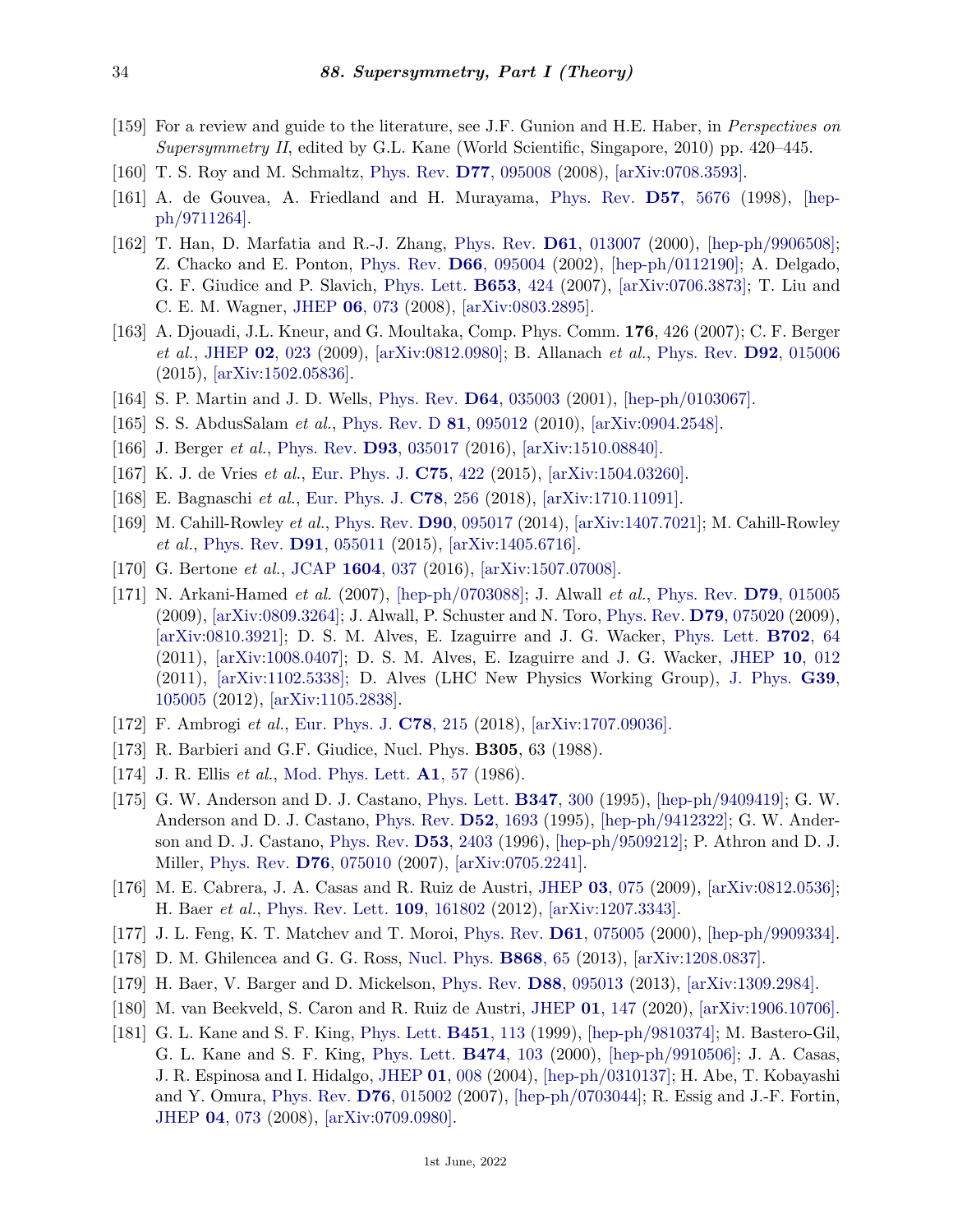- <span id="page-34-0"></span>[182] B. de Carlos and J. A. Casas, [Phys. Lett.](http://doi.org/10.1016/0370-2693(93)90940-J) **[B309](http://doi.org/10.1016/0370-2693(93)90940-J)**, 320 (1993), [\[hep-ph/9303291\];](https://arxiv.org/abs/hep-ph/9303291) S. Cassel, D. M. Ghilencea and G. G. Ross, [Nucl. Phys.](http://doi.org/10.1016/j.nuclphysb.2009.09.021) **[B825](http://doi.org/10.1016/j.nuclphysb.2009.09.021)**, 203 (2010), [\[arXiv:0903.1115\];](https://arxiv.org/abs/0903.1115) S. Cassel, D. M. Ghilencea and G. G. Ross, [Nucl. Phys.](http://doi.org/10.1016/j.nuclphysb.2010.03.031) **[B835](http://doi.org/10.1016/j.nuclphysb.2010.03.031)**, 110 (2010), [\[arXiv:1001.3884\].](https://arxiv.org/abs/1001.3884)
- <span id="page-34-1"></span>[183] B. C. Allanach, [Phys. Lett. B](http://doi.org/10.1016/j.physletb.2006.02.052) **635**[, 123](http://doi.org/10.1016/j.physletb.2006.02.052) (2006), [\[hep-ph/0601089\].](https://arxiv.org/abs/hep-ph/0601089)
- <span id="page-34-2"></span>[184] B. C. Allanach *et al.*, [JHEP](http://doi.org/10.1088/1126-6708/2007/08/023) **08**[, 023](http://doi.org/10.1088/1126-6708/2007/08/023) (2007), [\[arXiv:0705.0487\].](https://arxiv.org/abs/0705.0487)
- <span id="page-34-3"></span>[185] O. Buchmueller *et al.*, [Eur. Phys. J.](http://doi.org/10.1140/epjc/s10052-014-2922-3) **C74**[, 6, 2922](http://doi.org/10.1140/epjc/s10052-014-2922-3) (2014), [\[arXiv:1312.5250\].](https://arxiv.org/abs/1312.5250)
- <span id="page-34-4"></span>[186] P. Bechtle *et al.*, [Eur. Phys. J.](http://doi.org/10.1140/epjc/s10052-015-3864-0) **[C76](http://doi.org/10.1140/epjc/s10052-015-3864-0)**, 96 (2016), [\[arXiv:1508.05951\].](https://arxiv.org/abs/1508.05951)
- <span id="page-34-5"></span>[187] H. Baer *et al.*, [Phys. Rev.](http://doi.org/10.1103/PhysRevD.89.115019) **D89**[, 115019](http://doi.org/10.1103/PhysRevD.89.115019) (2014), [\[arXiv:1404.2277\].](https://arxiv.org/abs/1404.2277)
- <span id="page-34-6"></span>[188] R. Barbieri and A. Strumia, in "4th Rencontres du Vietnam: Physics at Extreme Energies (Particle Physics and Astrophysics) Hanoi, Vietnam, July 19-25, 2000," (2000), [\[hep](https://arxiv.org/abs/hep-ph/0007265)[ph/0007265\].](https://arxiv.org/abs/hep-ph/0007265)
- <span id="page-34-7"></span>[189] L. Giusti, A. Romanino and A. Strumia, [Nucl. Phys.](http://doi.org/10.1016/S0550-3213(99)00153-4) **[B550](http://doi.org/10.1016/S0550-3213(99)00153-4)**, 3 (1999), [\[hep-ph/9811386\];](https://arxiv.org/abs/hep-ph/9811386) H.-C. Cheng and I. Low, [JHEP](http://doi.org/10.1088/1126-6708/2003/09/051) **09**[, 051](http://doi.org/10.1088/1126-6708/2003/09/051) (2003), [\[hep-ph/0308199\];](https://arxiv.org/abs/hep-ph/0308199) H.-C. Cheng and I. Low, [JHEP](http://doi.org/10.1088/1126-6708/2004/08/061) **08**[, 061](http://doi.org/10.1088/1126-6708/2004/08/061) (2004), [\[hep-ph/0405243\];](https://arxiv.org/abs/hep-ph/0405243) R. Harnik *et al.*, [Phys. Rev.](http://doi.org/10.1103/PhysRevD.70.015002) **D70**[, 015002](http://doi.org/10.1103/PhysRevD.70.015002) (2004), [\[hep-ph/0311349\].](https://arxiv.org/abs/hep-ph/0311349)
- <span id="page-34-8"></span>[190] H. Baer *et al.*, [Phys. Rev.](http://doi.org/10.1103/PhysRevD.87.035017) **D87**[, 035017](http://doi.org/10.1103/PhysRevD.87.035017) (2013), [\[arXiv:1210.3019\];](https://arxiv.org/abs/1210.3019) H. Baer *et al.*, [Phys. Rev.](http://doi.org/10.1103/PhysRevD.87.115028) **D87**[, 115028](http://doi.org/10.1103/PhysRevD.87.115028) (2013), [\[arXiv:1212.2655\];](https://arxiv.org/abs/1212.2655) J. L. Feng, [Ann. Rev. Nucl. Part. Sci.](http://doi.org/10.1146/annurev-nucl-102010-130447) **63**[, 351](http://doi.org/10.1146/annurev-nucl-102010-130447) (2013), [\[arXiv:1302.6587\].](https://arxiv.org/abs/1302.6587)
- <span id="page-34-9"></span>[191] J. L. Feng, K. T. Matchev and T. Moroi, [Phys. Rev. Lett.](http://doi.org/10.1103/PhysRevLett.84.2322) **84**[, 2322](http://doi.org/10.1103/PhysRevLett.84.2322) (2000), [\[hep-ph/9908309\];](https://arxiv.org/abs/hep-ph/9908309) J. L. Feng and F. Wilczek, [Phys. Lett.](http://doi.org/10.1016/j.physletb.2005.10.007) **[B631](http://doi.org/10.1016/j.physletb.2005.10.007)**, 170 (2005), [\[hep-ph/0507032\];](https://arxiv.org/abs/hep-ph/0507032) D. Horton and G. G. Ross, [Nucl. Phys.](http://doi.org/10.1016/j.nuclphysb.2009.12.031) **[B830](http://doi.org/10.1016/j.nuclphysb.2009.12.031)**, 221 (2010), [\[arXiv:0908.0857\].](https://arxiv.org/abs/0908.0857)
- <span id="page-34-10"></span>[192] M. Drees, [Phys. Rev.](http://doi.org/10.1103/PhysRevD.33.1468) **D33**[, 1468](http://doi.org/10.1103/PhysRevD.33.1468) (1986); S. Dimopoulos and G. F. Giudice, [Phys. Lett.](http://doi.org/10.1016/0370-2693(95)00961-J) **[B357](http://doi.org/10.1016/0370-2693(95)00961-J)**, [573](http://doi.org/10.1016/0370-2693(95)00961-J) (1995), [\[hep-ph/9507282\];](https://arxiv.org/abs/hep-ph/9507282) A. Pomarol and D. Tommasini, [Nucl. Phys.](http://doi.org/10.1016/0550-3213(96)00074-0) **[B466](http://doi.org/10.1016/0550-3213(96)00074-0)**, 3 (1996), [\[hep-ph/9507462\].](https://arxiv.org/abs/hep-ph/9507462)
- <span id="page-34-11"></span>[193] M. Dine, A. Kagan and S. Samuel, [Phys. Lett.](http://doi.org/10.1016/0370-2693(90)90847-Y) **[B243](http://doi.org/10.1016/0370-2693(90)90847-Y)**, 250 (1990); A. G. Cohen, D. B. Kaplan and A. E. Nelson, [Phys. Lett.](http://doi.org/10.1016/S0370-2693(96)01183-5) **[B388](http://doi.org/10.1016/S0370-2693(96)01183-5)**, 588 (1996), [\[hep-ph/9607394\].](https://arxiv.org/abs/hep-ph/9607394)
- <span id="page-34-12"></span>[194] C. Brust *et al.*, [JHEP](http://doi.org/10.1007/JHEP03(2012)103) **03**[, 103](http://doi.org/10.1007/JHEP03(2012)103) (2012), [\[arXiv:1110.6670\].](https://arxiv.org/abs/1110.6670)
- <span id="page-34-13"></span>[195] S. P. Martin, [Phys. Rev.](http://doi.org/10.1103/PhysRevD.75.115005) **D75**[, 115005](http://doi.org/10.1103/PhysRevD.75.115005) (2007), [\[hep-ph/0703097\];](https://arxiv.org/abs/hep-ph/0703097) S. P. Martin, [Phys. Rev.](http://doi.org/10.1103/PhysRevD.78.055019) **D78**[, 055019](http://doi.org/10.1103/PhysRevD.78.055019) (2008), [\[arXiv:0807.2820\].](https://arxiv.org/abs/0807.2820)
- <span id="page-34-14"></span>[196] J. Fan, M. Reece and J. T. Ruderman, [JHEP](http://doi.org/10.1007/JHEP11(2011)012) **11**[, 012](http://doi.org/10.1007/JHEP11(2011)012) (2011), [\[arXiv:1105.5135\];](https://arxiv.org/abs/1105.5135) J. Fan, M. Reece and J. T. Ruderman, [JHEP](http://doi.org/10.1007/JHEP07(2012)196) **07**[, 196](http://doi.org/10.1007/JHEP07(2012)196) (2012), [\[arXiv:1201.4875\].](https://arxiv.org/abs/1201.4875)
- <span id="page-34-15"></span>[197] H. Murayama, Y. Nomura and D. Poland, [Phys. Rev.](http://doi.org/10.1103/PhysRevD.77.015005) **D77**[, 015005](http://doi.org/10.1103/PhysRevD.77.015005) (2008), [\[arXiv:0709.0775\];](https://arxiv.org/abs/0709.0775) G. Perez, T. S. Roy and M. Schmaltz, [Phys. Rev.](http://doi.org/10.1103/PhysRevD.79.095016) **D79**[, 095016](http://doi.org/10.1103/PhysRevD.79.095016) (2009), [\[arXiv:0811.3206\].](https://arxiv.org/abs/0811.3206)
- <span id="page-34-16"></span>[198] R. Dermisek and J. F. Gunion, [Phys. Rev. Lett.](http://doi.org/10.1103/PhysRevLett.95.041801) **95**[, 041801](http://doi.org/10.1103/PhysRevLett.95.041801) (2005), [\[hep-ph/0502105\];](https://arxiv.org/abs/hep-ph/0502105) Phys. Rev. **D75**, 095019 (2007); R. Dermisek and J. F. Gunion, [Phys. Rev.](http://doi.org/10.1103/PhysRevD.76.095006) **D76**[, 095006](http://doi.org/10.1103/PhysRevD.76.095006) (2007), [\[arXiv:0705.4387\].](https://arxiv.org/abs/0705.4387)
- <span id="page-34-17"></span>[199] G. G. Ross and K. Schmidt-Hoberg, [Nucl. Phys.](http://doi.org/10.1016/j.nuclphysb.2012.05.007) **[B862](http://doi.org/10.1016/j.nuclphysb.2012.05.007)**, 710 (2012), [\[arXiv:1108.1284\];](https://arxiv.org/abs/1108.1284) G. G. Ross, K. Schmidt-Hoberg and F. Staub, [JHEP](http://doi.org/10.1007/JHEP08(2012)074) **08**[, 074](http://doi.org/10.1007/JHEP08(2012)074) (2012), [\[arXiv:1205.1509\];](https://arxiv.org/abs/1205.1509) A. Kaminska, G. G. Ross and K. Schmidt-Hoberg, [JHEP](http://doi.org/10.1007/JHEP11(2013)209) **11**[, 209](http://doi.org/10.1007/JHEP11(2013)209) (2013), [\[arXiv:1308.4168\].](https://arxiv.org/abs/1308.4168)
- <span id="page-34-18"></span>[200] S. P. Martin and J. D. Wells, [Phys. Rev.](http://doi.org/10.1103/PhysRevD.86.035017) **D86**[, 035017](http://doi.org/10.1103/PhysRevD.86.035017) (2012), [\[arXiv:1206.2956\].](https://arxiv.org/abs/1206.2956)
- <span id="page-34-19"></span>[201] B. Bellazzini *et al.*, [Phys. Rev.](http://doi.org/10.1103/PhysRevD.79.095003) **D79**[, 095003](http://doi.org/10.1103/PhysRevD.79.095003) (2009), [\[arXiv:0902.0015\].](https://arxiv.org/abs/0902.0015)
- <span id="page-34-20"></span>[202] M. Dine, [Ann. Rev. Nucl. Part. Sci.](http://doi.org/10.1146/annurev-nucl-102014-022053) **65**[, 43](http://doi.org/10.1146/annurev-nucl-102014-022053) (2015), [\[arXiv:1501.01035\].](https://arxiv.org/abs/1501.01035)
- <span id="page-34-21"></span>[203] H. Baer, V. Barger and M. Savoy, [Phys. Rev.](http://doi.org/10.1103/PhysRevD.93.035016) **D93**[, 035016](http://doi.org/10.1103/PhysRevD.93.035016) (2016), [\[arXiv:1509.02929\].](https://arxiv.org/abs/1509.02929)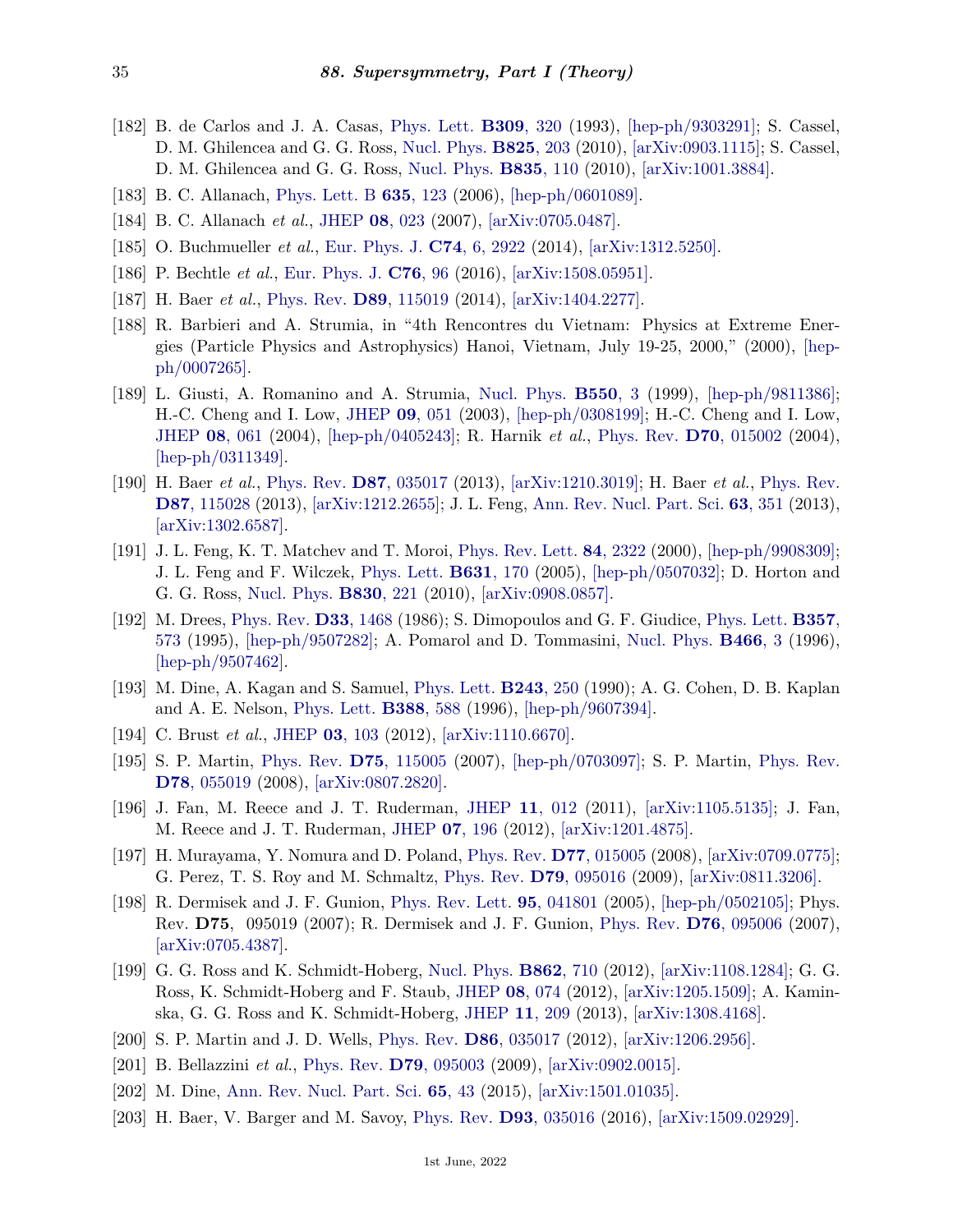- <span id="page-35-0"></span>[204] M.L. Mangano, editor, *Physics at the FCC-hh, a 100 TeV pp collider*, CERN Yellow Report, CERN-2017-003-M (2017).
- <span id="page-35-1"></span>[205] P. Athron *et al.* (GAMBIT), [Eur. Phys. J. C](http://doi.org/10.1140/epjc/s10052-017-5196-8) **77**[, 12, 879](http://doi.org/10.1140/epjc/s10052-017-5196-8) (2017), [\[arXiv:1705.07917\].](https://arxiv.org/abs/1705.07917)
- <span id="page-35-2"></span>[206] D. Stockinger, [J. Phys.](http://doi.org/10.1088/0954-3899/34/2/R01) **G34**[, R45](http://doi.org/10.1088/0954-3899/34/2/R01) (2007), [\[hep-ph/0609168\];](https://arxiv.org/abs/hep-ph/0609168) P. Athron *et al.*, [Eur. Phys. J.](http://doi.org/10.1140/epjc/s10052-015-3870-2) **[C76](http://doi.org/10.1140/epjc/s10052-015-3870-2)**, 62 (2016), [\[arXiv:1510.08071\].](https://arxiv.org/abs/1510.08071)
- <span id="page-35-3"></span>[207] F. Jegerlehner, [Acta Phys. Polon.](http://doi.org/10.5506/APhysPolB.49.1157) **B49**[, 1157](http://doi.org/10.5506/APhysPolB.49.1157) (2018), [\[arXiv:1804.07409\];](https://arxiv.org/abs/1804.07409) M. Davier *et al.*, [Eur. Phys. J.](http://doi.org/10.1140/epjc/s10052-020-7792-2) **C80**[, 3, 241](http://doi.org/10.1140/epjc/s10052-020-7792-2) (2020), [\[arXiv:1908.00921\].](https://arxiv.org/abs/1908.00921)
- <span id="page-35-4"></span>[208] B. Abi *et al.* (Muon *g* − 2 Collboration), [Phys. Rev. Lett.](http://doi.org/10.1103/PhysRevLett.126.141801) **126**[, 141801](http://doi.org/10.1103/PhysRevLett.126.141801) (2021), [\[arXiv:2104.03281\].](https://arxiv.org/abs/2104.03281)
- <span id="page-35-5"></span>[209] S. Borsanyi *et al.*, [Nature](http://doi.org/10.1038/s41586-021-03418-1) **[593](http://doi.org/10.1038/s41586-021-03418-1)**, 51 (2021), [\[arXiv:2002.12347\].](https://arxiv.org/abs/2002.12347)
- <span id="page-35-6"></span>[210] M. Ibe, T. T. Yanagida and N. Yokozaki, [JHEP](http://doi.org/10.1007/JHEP08(2013)067) **08**[, 067](http://doi.org/10.1007/JHEP08(2013)067) (2013), [\[arXiv:1303.6995\].](https://arxiv.org/abs/1303.6995)
- <span id="page-35-7"></span>[211] D. Hanneke, S. Fogwell and G. Gabrielse, [Phys. Rev. Lett.](http://doi.org/10.1103/PhysRevLett.100.120801) **100**[, 120801](http://doi.org/10.1103/PhysRevLett.100.120801) (2008), [\[arXiv:0801.1134\].](https://arxiv.org/abs/0801.1134)
- <span id="page-35-8"></span>[212] R. H. Parker *et al.*, [Science](http://doi.org/10.1126/science.aap7706) **360**[, 191](http://doi.org/10.1126/science.aap7706) (2018), [\[arXiv:1812.04130\].](https://arxiv.org/abs/1812.04130)
- <span id="page-35-9"></span>[213] L. Morel *et al.*, [Nature](http://doi.org/10.1038/s41586-020-2964-7) **[588](http://doi.org/10.1038/s41586-020-2964-7)**, 61 (2020).
- <span id="page-35-10"></span>[214] B. Dutta and Y. Mimura, [Phys. Lett.](http://doi.org/10.1016/j.physletb.2018.12.070) **[B790](http://doi.org/10.1016/j.physletb.2018.12.070)**, 563 (2019), [\[arXiv:1811.10209\];](https://arxiv.org/abs/1811.10209) M. Endo and W. Yin, JHEP **08**, 122 (2019), [\[arXiv:1906.08768\];](https://arxiv.org/abs/1906.08768) M. Badziak and K. Sakurai, [JHEP](http://doi.org/10.1007/JHEP10(2019)024) **[10](http://doi.org/10.1007/JHEP10(2019)024)**, [024](http://doi.org/10.1007/JHEP10(2019)024) (2019), [\[arXiv:1908.03607\];](https://arxiv.org/abs/1908.03607) S. Li, Y. Xiao and J. M. Yang, [Eur. Phys. J. C](http://doi.org/10.1140/epjc/s10052-022-10242-y) **82**[, 3, 276](http://doi.org/10.1140/epjc/s10052-022-10242-y) (2022), [\[arXiv:2107.04962\].](https://arxiv.org/abs/2107.04962)
- <span id="page-35-11"></span>[215] T. Ibrahim and P. Nath, [Phys. Rev. D](http://doi.org/10.1103/PhysRevD.62.015004) **62**[, 015004](http://doi.org/10.1103/PhysRevD.62.015004) (2000), [\[hep-ph/9908443\];](https://arxiv.org/abs/hep-ph/9908443) R. L. Arnowitt, B. Dutta and Y. Santoso, [Phys. Rev. D](http://doi.org/10.1103/PhysRevD.64.113010) **64**[, 113010](http://doi.org/10.1103/PhysRevD.64.113010) (2001), [\[hep-ph/0106089\];](https://arxiv.org/abs/hep-ph/0106089) C. Han (2021),  $\arXiv:2104.03292$ .
- <span id="page-35-12"></span>[216] J. Albrecht, D. van Dyk and C. Langenbruch, [Prog. Part. Nucl. Phys.](http://doi.org/10.1016/j.ppnp.2021.103885) **120**[, 103885](http://doi.org/10.1016/j.ppnp.2021.103885) (2021), [\[arXiv:2107.04822\].](https://arxiv.org/abs/2107.04822)
- <span id="page-35-13"></span>[217] A. Limosani *et al.* (Belle Collaboration), [Phys. Rev. Lett.](http://doi.org/10.1103/PhysRevLett.103.241801) **103**[, 241801](http://doi.org/10.1103/PhysRevLett.103.241801) (2009), [\[arXiv:0907.1384\];](https://arxiv.org/abs/0907.1384) J. P. Lees *et al.* (BaBar Collaboration), [Phys. Rev. Lett.](http://doi.org/10.1103/PhysRevLett.109.191801) **109**[, 191801](http://doi.org/10.1103/PhysRevLett.109.191801) (2012), [\[arXiv:1207.2690\];](https://arxiv.org/abs/1207.2690) J. P. Lees *et al.* (BaBar Collaboration), [Phys. Rev.](http://doi.org/10.1103/PhysRevD.86.112008) **D86**[, 112008](http://doi.org/10.1103/PhysRevD.86.112008) (2012), [\[arXiv:1207.5772\].](https://arxiv.org/abs/1207.5772)
- <span id="page-35-14"></span>[218] M. Misiak *et al.*, [Phys. Rev. Lett.](http://doi.org/10.1103/PhysRevLett.114.221801) **114**[, 221801](http://doi.org/10.1103/PhysRevLett.114.221801) (2015), [\[arXiv:1503.01789\];](https://arxiv.org/abs/1503.01789) M. Czakon *et al.*, [JHEP](http://doi.org/10.1007/JHEP04(2015)168) **04**[, 168](http://doi.org/10.1007/JHEP04(2015)168) (2015), [\[arXiv:1503.01791\];](https://arxiv.org/abs/1503.01791) M. Misiak, A. Rehman and M. Steinhauser, [JHEP](http://doi.org/10.1007/JHEP06(2020)175) **06**[, 175](http://doi.org/10.1007/JHEP06(2020)175) (2020), [\[arXiv:2002.01548\].](https://arxiv.org/abs/2002.01548)
- <span id="page-35-15"></span>[219] H. Baer and M. Brhlik, [Phys. Rev.](http://doi.org/10.1103/PhysRevD.55.3201) **D55**[, 3201](http://doi.org/10.1103/PhysRevD.55.3201) (1997), [\[hep-ph/9610224\];](https://arxiv.org/abs/hep-ph/9610224) M. Ciuchini *et al.*, [Phys. Rev.](http://doi.org/10.1103/PhysRevD.67.075016) **D67**[, 075016](http://doi.org/10.1103/PhysRevD.67.075016) (2003), [Erratum: **D68**, 079901 (2003)], [\[hep-ph/0212397\];](https://arxiv.org/abs/hep-ph/0212397) T. Hurth, [Rev. Mod. Phys.](http://doi.org/10.1103/RevModPhys.75.1159) **75**[, 1159](http://doi.org/10.1103/RevModPhys.75.1159) (2003), [\[hep-ph/0212304\];](https://arxiv.org/abs/hep-ph/0212304) F. Mahmoudi, [JHEP](http://doi.org/10.1088/1126-6708/2007/12/026) **[12](http://doi.org/10.1088/1126-6708/2007/12/026)**, [026](http://doi.org/10.1088/1126-6708/2007/12/026) (2007), [\[arXiv:0710.3791\];](https://arxiv.org/abs/0710.3791) K. A. Olive and L. Velasco-Sevilla, [JHEP](http://doi.org/10.1088/1126-6708/2008/05/052) **05**[, 052](http://doi.org/10.1088/1126-6708/2008/05/052) (2008), [\[arXiv:0801.0428\].](https://arxiv.org/abs/0801.0428)
- <span id="page-35-16"></span>[220] S. R. Choudhury and N. Gaur, [Phys. Lett.](http://doi.org/10.1016/S0370-2693(99)00203-8) **[B451](http://doi.org/10.1016/S0370-2693(99)00203-8)**, 86 (1999), [\[hep-ph/9810307\];](https://arxiv.org/abs/hep-ph/9810307) K. S. Babu and C. F. Kolda, [Phys. Rev. Lett.](http://doi.org/10.1103/PhysRevLett.84.228) **84**[, 228](http://doi.org/10.1103/PhysRevLett.84.228) (2000), [\[hep-ph/9909476\];](https://arxiv.org/abs/hep-ph/9909476) G. Isidori and A. Retico, [JHEP](http://doi.org/10.1088/1126-6708/2001/11/001) **11**[, 001](http://doi.org/10.1088/1126-6708/2001/11/001) (2001), [\[hep-ph/0110121\];](https://arxiv.org/abs/hep-ph/0110121) G. Isidori and A. Retico, [JHEP](http://doi.org/10.1088/1126-6708/2002/09/063) **09**[, 063](http://doi.org/10.1088/1126-6708/2002/09/063) (2002), [\[hep](https://arxiv.org/abs/hep-ph/0208159)[ph/0208159\].](https://arxiv.org/abs/hep-ph/0208159)
- <span id="page-35-17"></span>[221] W. Altmannshofer and P. Stangl, [Eur. Phys. J. C](http://doi.org/10.1140/epjc/s10052-021-09725-1) **81**[, 10, 952](http://doi.org/10.1140/epjc/s10052-021-09725-1) (2021), [\[arXiv:2103.13370\].](https://arxiv.org/abs/2103.13370)
- <span id="page-35-18"></span>[222] S. Chatrchyan *et al.* (CMS Collaboration), [Phys. Rev. Lett.](http://doi.org/10.1103/PhysRevLett.111.101804) **111**[, 101804](http://doi.org/10.1103/PhysRevLett.111.101804) (2013), [\[arXiv:1307.5025\];](https://arxiv.org/abs/1307.5025) V. Khachatryan *et al.* (CMS and LHCb Collaborations), [Nature](http://doi.org/10.1038/nature14474) **[522](http://doi.org/10.1038/nature14474)**, 68 (2015), [\[arXiv:1411.4413\];](https://arxiv.org/abs/1411.4413) M. Aaboud *et al.* (ATLAS Collaboration), [JHEP](http://doi.org/10.1007/JHEP04(2019)098) **04**[, 098](http://doi.org/10.1007/JHEP04(2019)098) (2019),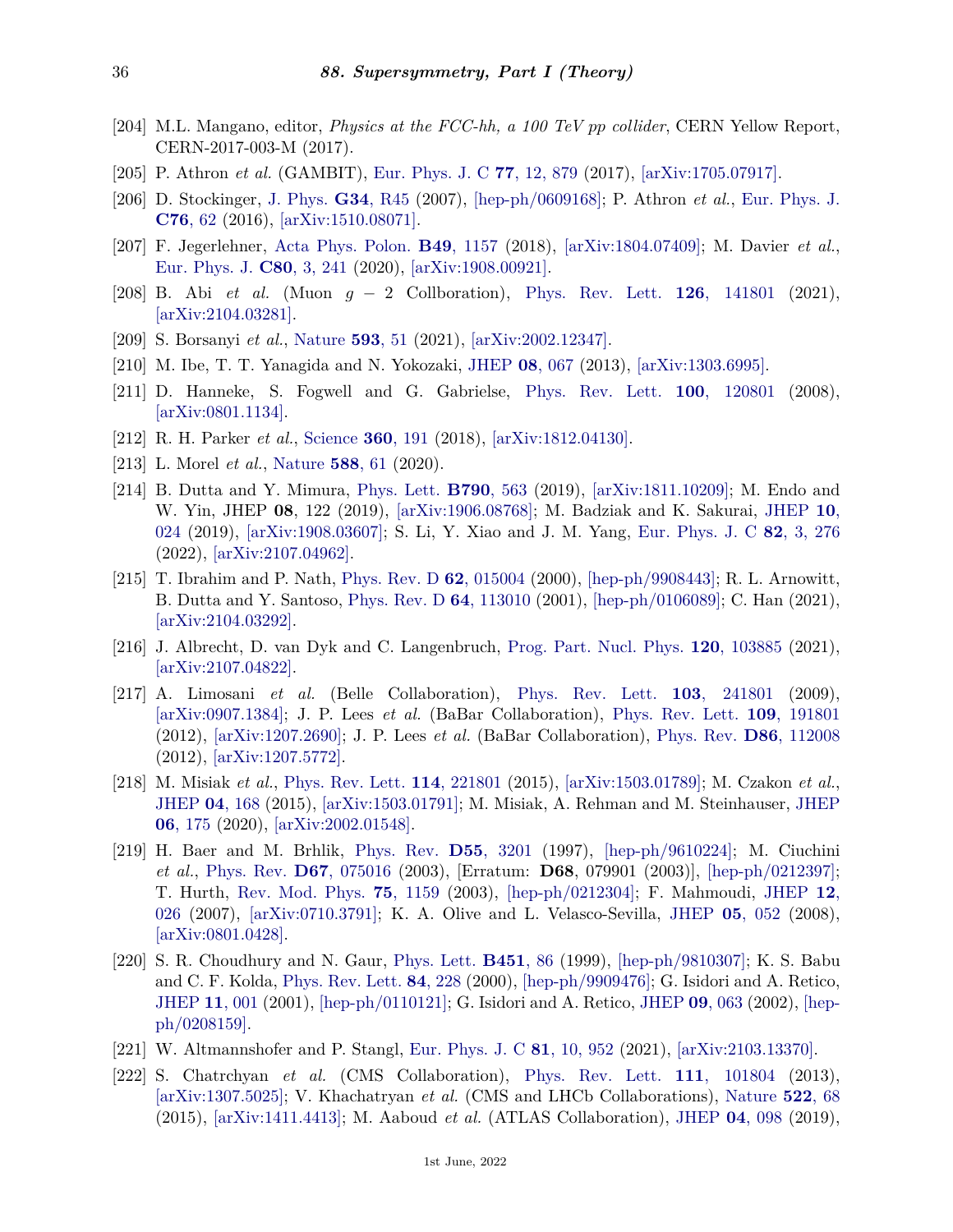[\[arXiv:1812.03017\];](https://arxiv.org/abs/1812.03017) R. Aaij *et al.* (LHCb Collaboration), [Phys. Rev. Lett.](http://doi.org/10.1103/PhysRevLett.118.191801) **118**[, 191801](http://doi.org/10.1103/PhysRevLett.118.191801) (2017), [\[arXiv:1703.05747\].](https://arxiv.org/abs/1703.05747)

- <span id="page-36-1"></span><span id="page-36-0"></span>[223] J. Aebischer *et al.*, [Eur. Phys. J. C](http://doi.org/10.1140/epjc/s10052-020-7817-x) **80**[, 3, 252](http://doi.org/10.1140/epjc/s10052-020-7817-x) (2020), [\[arXiv:1903.10434\].](https://arxiv.org/abs/1903.10434)
- [224] C. Bobeth *et al.*, [Phys. Rev. Lett.](http://doi.org/10.1103/PhysRevLett.112.101801) **112**[, 101801](http://doi.org/10.1103/PhysRevLett.112.101801) (2014), [\[arXiv:1311.0903\].](https://arxiv.org/abs/1311.0903)
- <span id="page-36-2"></span>[225] R. Aaij *et al.* (LHCb Collaboration), Nature Physics **18**, 3, 277 (2022), [\[arXiv:2103.11769\].](https://arxiv.org/abs/2103.11769)
- <span id="page-36-3"></span>[226] R. Aaij *et al.* (LHCb Collaboration), [Phys. Rev. Lett.](http://doi.org/10.1103/PhysRevLett.125.011802) **125**[, 1, 011802](http://doi.org/10.1103/PhysRevLett.125.011802) (2020), [\[arXiv:2003.04831\].](https://arxiv.org/abs/2003.04831)
- <span id="page-36-4"></span>[227] R. Aaij *et al.* (LHCb), [Phys. Rev. Lett.](http://doi.org/10.1103/PhysRevLett.127.151801) **127**[, 15, 151801](http://doi.org/10.1103/PhysRevLett.127.151801) (2021), [\[arXiv:2105.14007\].](https://arxiv.org/abs/2105.14007)
- <span id="page-36-5"></span>[228] M. Bona *et al.* (UTfit Collaboration), [Phys. Lett.](http://doi.org/10.1016/j.physletb.2010.02.063) **[B687](http://doi.org/10.1016/j.physletb.2010.02.063)**, 61 (2010), [\[arXiv:0908.3470\].](https://arxiv.org/abs/0908.3470)
- <span id="page-36-6"></span>[229] J. P. Lees *et al.* (BaBar Collaboration), [Phys. Rev. Lett.](http://doi.org/10.1103/PhysRevLett.109.101802) **109**[, 101802](http://doi.org/10.1103/PhysRevLett.109.101802) (2012), [\[arXiv:1205.5442\];](https://arxiv.org/abs/1205.5442) J. P. Lees *et al.* (BaBar Collaboration), [Phys. Rev.](http://doi.org/10.1103/PhysRevD.88.072012) **D88**[, 072012](http://doi.org/10.1103/PhysRevD.88.072012) (2013), [\[arXiv:1303.0571\].](https://arxiv.org/abs/1303.0571)
- <span id="page-36-7"></span>[230] R. Aaij *et al.* (LHCb Collaboration), [Phys. Rev. Lett.](http://doi.org/10.1103/PhysRevLett.115.159901) **115**[, 111803](http://doi.org/10.1103/PhysRevLett.115.159901) (2015), [Erratum: **115**, 159901 (2015)], [\[arXiv:1506.08614\];](https://arxiv.org/abs/1506.08614) R. Aaij *et al.* (LHCb Collaboration), [Phys. Rev. Lett.](http://doi.org/10.1103/PhysRevLett.120.171802) **120**[, 171802](http://doi.org/10.1103/PhysRevLett.120.171802) (2018), [\[arXiv:1708.08856\];](https://arxiv.org/abs/1708.08856) M. Huschle *et al.* (Belle Collaboration), [Phys. Rev.](http://doi.org/10.1103/PhysRevD.92.072014) **D92**[, 072014](http://doi.org/10.1103/PhysRevD.92.072014) (2015), [\[arXiv:1507.03233\];](https://arxiv.org/abs/1507.03233) Y. Sato *et al.* (Belle Collaboration), [Phys. Rev.](http://doi.org/10.1103/PhysRevD.94.072007) **D94**[, 072007](http://doi.org/10.1103/PhysRevD.94.072007) (2016), [\[arXiv:1607.07923\];](https://arxiv.org/abs/1607.07923) S. Hirose *et al.* (Belle Collaboration), [Phys. Rev.](http://doi.org/10.1103/PhysRevLett.118.211801) [Lett.](http://doi.org/10.1103/PhysRevLett.118.211801) **118**[, 211801](http://doi.org/10.1103/PhysRevLett.118.211801) (2017), [\[arXiv:1612.00529\];](https://arxiv.org/abs/1612.00529) S. Hirose *et al.* (Belle Collaboration), [Phys.](http://doi.org/10.1103/PhysRevD.97.012004) [Rev.](http://doi.org/10.1103/PhysRevD.97.012004) **D97**[, 012004](http://doi.org/10.1103/PhysRevD.97.012004) (2018), [\[arXiv:1709.00129\].](https://arxiv.org/abs/1709.00129)
- <span id="page-36-8"></span>[231] G. Caria *et al.* (Belle Collaboration), [Phys. Rev. Lett.](http://doi.org/10.1103/PhysRevLett.124.161803) **124**[, 16, 161803](http://doi.org/10.1103/PhysRevLett.124.161803) (2020), [\[arXiv:1910.05864\].](https://arxiv.org/abs/1910.05864)
- <span id="page-36-9"></span>[232] Y. S. Amhis *et al.* (HFLAV), [Eur. Phys. J. C](http://doi.org/10.1140/epjc/s10052-020-8156-7) **81**[, 3, 226](http://doi.org/10.1140/epjc/s10052-020-8156-7) (2021), [\[arXiv:1909.12524\].](https://arxiv.org/abs/1909.12524)
- <span id="page-36-10"></span>[233] F. Mahmoudi, S. Neshatpour and J. Orloff, [JHEP](http://doi.org/10.1007/JHEP08(2012)092) **08**[, 092](http://doi.org/10.1007/JHEP08(2012)092) (2012), [\[arXiv:1205.1845\];](https://arxiv.org/abs/1205.1845) A. Arbey *et al.*, [JHEP](http://doi.org/10.1007/JHEP11(2017)132) **11**[, 132](http://doi.org/10.1007/JHEP11(2017)132) (2017), [\[arXiv:1707.00426\].](https://arxiv.org/abs/1707.00426)
- <span id="page-36-12"></span><span id="page-36-11"></span>[234] H. Eberl *et al.*, [Phys. Rev. D](http://doi.org/10.1103/PhysRevD.104.075025) **104**[, 075025](http://doi.org/10.1103/PhysRevD.104.075025) (2021), [\[arXiv:2106.15228\].](https://arxiv.org/abs/2106.15228)
- [235] S. Trifinopoulos, [Eur. Phys. J. C](http://doi.org/10.1140/epjc/s10052-018-6280-4) **78**[, 10, 803](http://doi.org/10.1140/epjc/s10052-018-6280-4) (2018), [\[arXiv:1807.01638\];](https://arxiv.org/abs/1807.01638) W. Altmannshofer *et al.*, [Phys. Rev. D](http://doi.org/10.1103/PhysRevD.102.015031) **102**[, 1, 015031](http://doi.org/10.1103/PhysRevD.102.015031) (2020), [\[arXiv:2002.12910\];](https://arxiv.org/abs/2002.12910) P. S. Bhupal Dev, A. Soni and F. Xu (2021), [\[arXiv:2106.15647\].](https://arxiv.org/abs/2106.15647)
- <span id="page-36-14"></span><span id="page-36-13"></span>[236] A. J. Buras, [Acta Phys. Polon.](http://doi.org/10.5506/APhysPolB.49.1043) **B49**[, 1043](http://doi.org/10.5506/APhysPolB.49.1043) (2018), [\[arXiv:1805.11096\].](https://arxiv.org/abs/1805.11096)
- [237] V. Cirigliano *et al.*, [JHEP](http://doi.org/10.1007/JHEP02(2020)032) **02**[, 032](http://doi.org/10.1007/JHEP02(2020)032) (2020), [\[arXiv:1911.01359\].](https://arxiv.org/abs/1911.01359)
- <span id="page-36-15"></span>[238] J. R. Ellis *et al.*, [JHEP](http://doi.org/10.1088/1126-6708/2007/08/083) **08**[, 083](http://doi.org/10.1088/1126-6708/2007/08/083) (2007), [\[arXiv:0706.0652\];](https://arxiv.org/abs/0706.0652) S. Heinemeyer *et al.*, [JHEP](http://doi.org/10.1088/1126-6708/2008/08/087) **[08](http://doi.org/10.1088/1126-6708/2008/08/087)**, [087](http://doi.org/10.1088/1126-6708/2008/08/087) (2008), [\[arXiv:0805.2359\];](https://arxiv.org/abs/0805.2359) G.-C. Cho *et al.*, [JHEP](http://doi.org/10.1007/JHEP11(2011)068) **11**[, 068](http://doi.org/10.1007/JHEP11(2011)068) (2011), [\[arXiv:1104.1769\].](https://arxiv.org/abs/1104.1769)
- <span id="page-36-16"></span>[239] A. J. Buras *et al.*, [Nucl. Phys.](http://doi.org/10.1016/S0550-3213(00)00582-4) **[B592](http://doi.org/10.1016/S0550-3213(00)00582-4)**, 55 (2001), [\[hep-ph/0007313\].](https://arxiv.org/abs/hep-ph/0007313)
- <span id="page-36-17"></span>[240] P. F. de Salas *et al.*, [JHEP](http://doi.org/10.1007/JHEP02(2021)071) **02**[, 071](http://doi.org/10.1007/JHEP02(2021)071) (2021), [\[arXiv:2006.11237\];](https://arxiv.org/abs/2006.11237) I. Esteban *et al.*, [JHEP](http://doi.org/10.1007/JHEP09(2020)178) **[09](http://doi.org/10.1007/JHEP09(2020)178)**, [178](http://doi.org/10.1007/JHEP09(2020)178) (2020), [\[arXiv:2007.14792\].](https://arxiv.org/abs/2007.14792)
- <span id="page-36-18"></span>[241] K. Zuber, [Phys. Rept.](http://doi.org/10.1016/S0370-1573(98)00033-7) **305**[, 295](http://doi.org/10.1016/S0370-1573(98)00033-7) (1998), [\[hep-ph/9811267\];](https://arxiv.org/abs/hep-ph/9811267) S. F. King, [J. Phys.](http://doi.org/10.1088/0954-3899/42/12/123001) **[G42](http://doi.org/10.1088/0954-3899/42/12/123001)**, [123001](http://doi.org/10.1088/0954-3899/42/12/123001) (2015), [\[arXiv:1510.02091\];](https://arxiv.org/abs/1510.02091) S. F. King, [Prog. Part. Nucl. Phys.](http://doi.org/10.1016/j.ppnp.2017.01.003) **94**[, 217](http://doi.org/10.1016/j.ppnp.2017.01.003) (2017), [\[arXiv:1701.04413\].](https://arxiv.org/abs/1701.04413)
- <span id="page-36-19"></span>[242] For a review of neutrino masses in supersymmetry, see *e.g.*, B. Mukhopadhyaya, *Proc. Indian National Science Academy* **A70**, 239 (2004); M. Hirsch and J. W. F. Valle, [New J. Phys.](http://doi.org/10.1088/1367-2630/6/1/076) **[6](http://doi.org/10.1088/1367-2630/6/1/076)**, [76](http://doi.org/10.1088/1367-2630/6/1/076) (2004), [\[hep-ph/0405015\].](https://arxiv.org/abs/hep-ph/0405015)
- <span id="page-36-20"></span>[243] F. Borzumati and Y. Nomura, [Phys. Rev.](http://doi.org/10.1103/PhysRevD.64.053005) **D64**[, 053005](http://doi.org/10.1103/PhysRevD.64.053005) (2001), [\[hep-ph/0007018\].](https://arxiv.org/abs/hep-ph/0007018)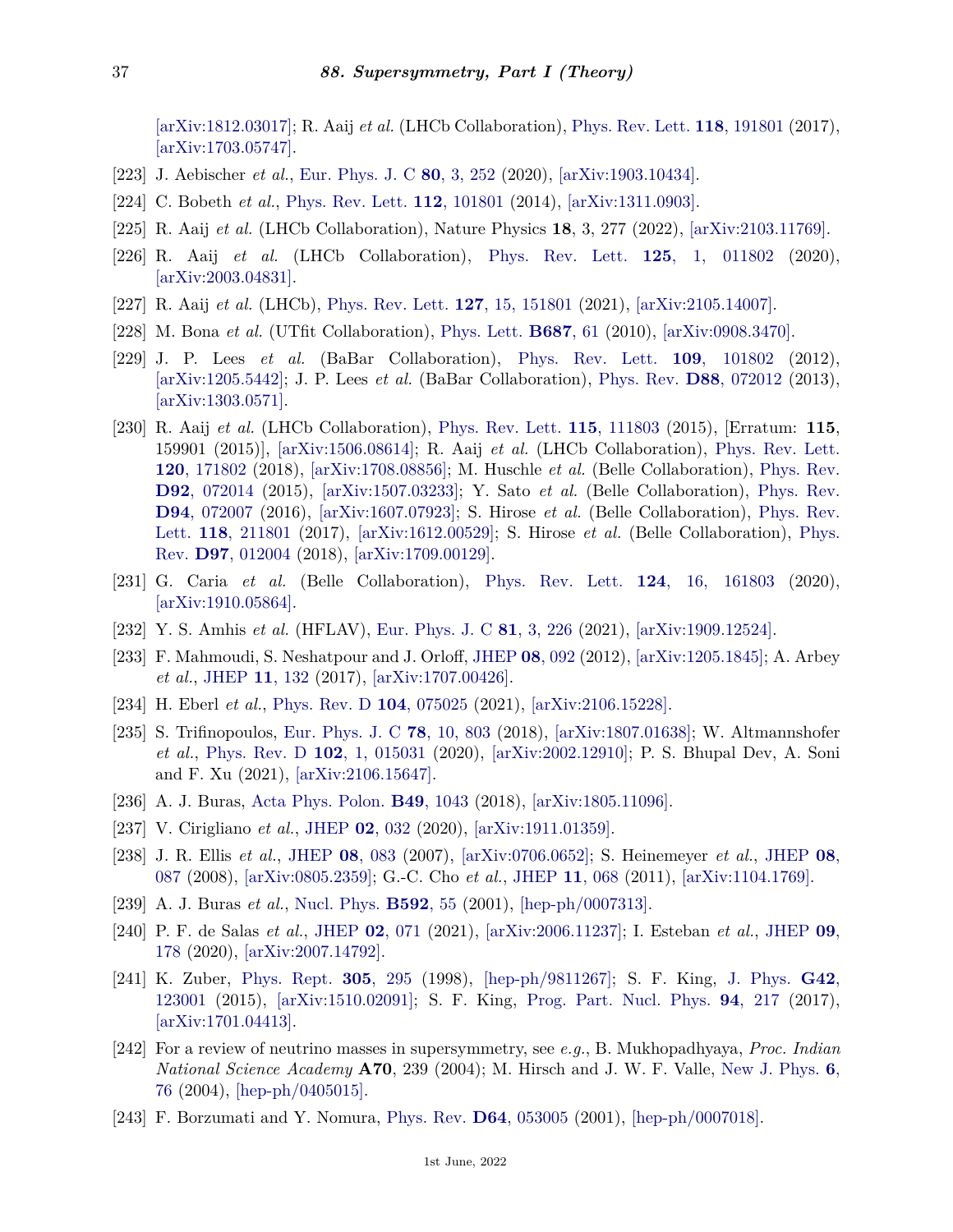- <span id="page-37-0"></span>[244] P. Minkowski, [Phys. Lett.](http://doi.org/10.1016/0370-2693(77)90435-X) **67B**[, 421](http://doi.org/10.1016/0370-2693(77)90435-X) (1977); M. Gell-Mann, P. Ramond, and R. Slansky, in *Supergravity*, edited by D. Freedman and P. van Nieuwenhuizen (North Holland, Amsterdam, 1979) p. 315; T. Yanagida, [Prog. Theor. Phys.](http://doi.org/10.1143/PTP.64.1103) **64**[, 1103](http://doi.org/10.1143/PTP.64.1103) (1980); R. N. Mohapatra and G. Senjanovic, [Phys. Rev. Lett.](http://doi.org/10.1103/PhysRevLett.44.912) **44**[, 912](http://doi.org/10.1103/PhysRevLett.44.912) (1980); R. N. Mohapatra and G. Senjanovic, [Phys. Rev.](http://doi.org/10.1103/PhysRevD.23.165) **D23**[, 165](http://doi.org/10.1103/PhysRevD.23.165) (1981).
- <span id="page-37-1"></span>[245] J. Hisano *et al.*, [Phys. Lett.](http://doi.org/10.1016/0370-2693(95)00954-J) **[B357](http://doi.org/10.1016/0370-2693(95)00954-J)**, 579 (1995), [\[hep-ph/9501407\];](https://arxiv.org/abs/hep-ph/9501407) J. Hisano *et al.*, [Phys.](http://doi.org/10.1103/PhysRevD.53.2442) [Rev.](http://doi.org/10.1103/PhysRevD.53.2442) **D53**[, 2442](http://doi.org/10.1103/PhysRevD.53.2442) (1996), [\[hep-ph/9510309\];](https://arxiv.org/abs/hep-ph/9510309) J. A. Casas and A. Ibarra, [Nucl. Phys.](http://doi.org/10.1016/S0550-3213(01)00475-8) **[B618](http://doi.org/10.1016/S0550-3213(01)00475-8)**, 171 (2001), [\[hep-ph/0103065\];](https://arxiv.org/abs/hep-ph/0103065) J. R. Ellis *et al.*, [Phys. Rev.](http://doi.org/10.1103/PhysRevD.66.115013) **D66**[, 115013](http://doi.org/10.1103/PhysRevD.66.115013) (2002), [\[hep-ph/0206110\];](https://arxiv.org/abs/hep-ph/0206110) A. Masiero, S. K. Vempati and O. Vives, [New J. Phys.](http://doi.org/10.1088/1367-2630/6/1/202) **6**[, 202](http://doi.org/10.1088/1367-2630/6/1/202) (2004), [\[hep-ph/0407325\];](https://arxiv.org/abs/hep-ph/0407325) E. Arganda *et al.*, [Phys. Rev.](http://doi.org/10.1103/PhysRevD.71.035011) **D71**[, 035011](http://doi.org/10.1103/PhysRevD.71.035011) (2005), [\[hep-ph/0407302\];](https://arxiv.org/abs/hep-ph/0407302) F. R. Joaquim and A. Rossi, [Phys. Rev. Lett.](http://doi.org/10.1103/PhysRevLett.97.181801) **97**[, 181801](http://doi.org/10.1103/PhysRevLett.97.181801) (2006), [\[hep-ph/0604083\];](https://arxiv.org/abs/hep-ph/0604083) J. R. Ellis and O. Lebedev, [Phys. Lett.](http://doi.org/10.1016/j.physletb.2007.08.031) **[B653](http://doi.org/10.1016/j.physletb.2007.08.031)**, 411 (2007), [\[arXiv:0707.3419\].](https://arxiv.org/abs/0707.3419)
- <span id="page-37-2"></span>[246] Y. Grossman and H. E. Haber, [Phys. Rev. Lett.](http://doi.org/10.1103/PhysRevLett.78.3438) **78**[, 3438](http://doi.org/10.1103/PhysRevLett.78.3438) (1997), [\[hep-ph/9702421\];](https://arxiv.org/abs/hep-ph/9702421) A. Dedes, H. E. Haber and J. Rosiek, [JHEP](http://doi.org/10.1088/1126-6708/2007/11/059) **11**[, 059](http://doi.org/10.1088/1126-6708/2007/11/059) (2007), [\[arXiv:0707.3718\].](https://arxiv.org/abs/0707.3718)
- <span id="page-37-3"></span>[247] M. Hirsch, H. V. Klapdor-Kleingrothaus and S. G. Kovalenko, [Phys. Lett.](http://doi.org/10.1016/S0370-2693(97)00234-7) **[B398](http://doi.org/10.1016/S0370-2693(97)00234-7)**, 311 (1997), [\[hep-ph/9701253\];](https://arxiv.org/abs/hep-ph/9701253) L. J. Hall, T. Moroi and H. Murayama, [Phys. Lett.](http://doi.org/10.1016/S0370-2693(98)00196-8) **[B424](http://doi.org/10.1016/S0370-2693(98)00196-8)**, 305 (1998), [\[hep-ph/9712515\];](https://arxiv.org/abs/hep-ph/9712515) K. Choi, K. Hwang and W. Y. Song, [Phys. Rev. Lett.](http://doi.org/10.1103/PhysRevLett.88.141801) **88**[, 141801](http://doi.org/10.1103/PhysRevLett.88.141801) (2002), [\[hep-ph/0108028\];](https://arxiv.org/abs/hep-ph/0108028) T. Honkavaara, K. Huitu and S. Roy, [Phys. Rev.](http://doi.org/10.1103/PhysRevD.73.055011) **D73**[, 055011](http://doi.org/10.1103/PhysRevD.73.055011) (2006), [\[hep-ph/0512277\].](https://arxiv.org/abs/hep-ph/0512277)
- <span id="page-37-4"></span>[248] T. Faber *et al.*, [Phys. Rev. D](http://doi.org/10.1103/PhysRevD.101.055029) **101**[, 5, 055029](http://doi.org/10.1103/PhysRevD.101.055029) (2020), [\[arXiv:1909.11686\].](https://arxiv.org/abs/1909.11686)
- <span id="page-37-5"></span>[249] L. Basso *et al.*, [Comput. Phys. Commun.](http://doi.org/10.1016/j.cpc.2012.11.004) **184**[, 698](http://doi.org/10.1016/j.cpc.2012.11.004) (2013), [\[arXiv:1206.4563\].](https://arxiv.org/abs/1206.4563)
- <span id="page-37-6"></span>[250] M. Chemtob, [Prog. Part. Nucl. Phys.](http://doi.org/10.1016/j.ppnp.2004.06.001) **54**[, 71](http://doi.org/10.1016/j.ppnp.2004.06.001) (2005), [\[hep-ph/0406029\];](https://arxiv.org/abs/hep-ph/0406029) R. Barbier *et al.*, [Phys. Rept.](http://doi.org/10.1016/j.physrep.2005.08.006) **[420](http://doi.org/10.1016/j.physrep.2005.08.006)**, 1 (2005), [\[hep-ph/0406039\].](https://arxiv.org/abs/hep-ph/0406039)
- <span id="page-37-7"></span>[251] H. Dreiner, in *Perspectives on Supersymmetry II*, edited by G.L. Kane (World Scientific, Singapore, 2010) pp. 565–583.
- <span id="page-37-8"></span>[252] B. C. Allanach, A. Dedes and H. K. Dreiner, [Phys. Rev.](http://doi.org/10.1103/PhysRevD.60.075014) **D60**[, 075014](http://doi.org/10.1103/PhysRevD.60.075014) (1999), [\[hep](https://arxiv.org/abs/hep-ph/9906209)[ph/9906209\].](https://arxiv.org/abs/hep-ph/9906209)
- <span id="page-37-9"></span>[253] L. E. Ibanez and G. G. Ross, [Nucl. Phys.](http://doi.org/10.1016/0550-3213(92)90195-H) **[B368](http://doi.org/10.1016/0550-3213(92)90195-H)**, 3 (1992); L. E. Ibanez, [Nucl. Phys.](http://doi.org/10.1016/0550-3213(93)90111-2) **[B398](http://doi.org/10.1016/0550-3213(93)90111-2)**, [301](http://doi.org/10.1016/0550-3213(93)90111-2) (1993), [\[hep-ph/9210211\].](https://arxiv.org/abs/hep-ph/9210211)
- <span id="page-37-10"></span>[254] A. Dedes, S. Rimmer and J. Rosiek, [JHEP](http://doi.org/10.1088/1126-6708/2006/08/005) **08**[, 005](http://doi.org/10.1088/1126-6708/2006/08/005) (2006), [\[hep-ph/0603225\];](https://arxiv.org/abs/hep-ph/0603225) B. C. Allanach and C. H. Kom, [JHEP](http://doi.org/10.1088/1126-6708/2008/04/081) **04**[, 081](http://doi.org/10.1088/1126-6708/2008/04/081) (2008), [\[arXiv:0712.0852\];](https://arxiv.org/abs/0712.0852) H. K. Dreiner *et al.*, [Phys. Rev.](http://doi.org/10.1103/PhysRevD.84.113005) **D84**[, 113005](http://doi.org/10.1103/PhysRevD.84.113005) (2011), [\[arXiv:1106.4338\].](https://arxiv.org/abs/1106.4338)
- <span id="page-37-11"></span>[255] H. K. Dreiner, C. Luhn and M. Thormeier, [Phys. Rev.](http://doi.org/10.1103/PhysRevD.73.075007) **D73**[, 075007](http://doi.org/10.1103/PhysRevD.73.075007) (2006), [\[hep-ph/0512163\].](https://arxiv.org/abs/hep-ph/0512163)
- <span id="page-37-12"></span>[256] K. Tamvakis, [Phys. Lett.](http://doi.org/10.1016/0370-2693(96)00679-X) **[B382](http://doi.org/10.1016/0370-2693(96)00679-X)**, 251 (1996), [\[hep-ph/9604343\];](https://arxiv.org/abs/hep-ph/9604343) G. Eyal and Y. Nir, [JHEP](http://doi.org/10.1088/1126-6708/1999/06/024) **06**[, 024](http://doi.org/10.1088/1126-6708/1999/06/024) (1999), [\[hep-ph/9904473\];](https://arxiv.org/abs/hep-ph/9904473) A. Florez *et al.*, [Phys. Rev.](http://doi.org/10.1103/PhysRevD.87.095010) **D87**[, 095010](http://doi.org/10.1103/PhysRevD.87.095010) (2013),  $\arXiv:1303.0278$ .
- <span id="page-37-13"></span>[257] C. Csaki, Y. Grossman and B. Heidenreich, [Phys. Rev.](http://doi.org/10.1103/PhysRevD.85.095009) **D85**[, 095009](http://doi.org/10.1103/PhysRevD.85.095009) (2012), [\[arXiv:1111.1239\].](https://arxiv.org/abs/1111.1239)
- <span id="page-37-14"></span>[258] D. Dercks *et al.*, [Eur. Phys. J.](http://doi.org/10.1140/epjc/s10052-017-5414-4) **C77**[, 856](http://doi.org/10.1140/epjc/s10052-017-5414-4) (2017), [\[arXiv:1706.09418\].](https://arxiv.org/abs/1706.09418)
- <span id="page-37-15"></span>[259] B. C. Allanach and B. Gripaios, [JHEP](http://doi.org/10.1007/JHEP05(2012)062) **05**[, 062](http://doi.org/10.1007/JHEP05(2012)062) (2012), [\[arXiv:1202.6616\];](https://arxiv.org/abs/1202.6616) M. Asano, K. Rolbiecki and K. Sakurai, [JHEP](http://doi.org/10.1007/JHEP01(2013)128) **01**[, 128](http://doi.org/10.1007/JHEP01(2013)128) (2013), [\[arXiv:1209.5778\];](https://arxiv.org/abs/1209.5778) N. Chamoun *et al.*, [JHEP](http://doi.org/10.1007/JHEP08(2014)142) **08**[, 142](http://doi.org/10.1007/JHEP08(2014)142) (2014), [\[arXiv:1407.2248\].](https://arxiv.org/abs/1407.2248)
- <span id="page-37-16"></span>[260] J. C. Romao, [Nucl. Phys. Proc. Suppl.](http://doi.org/10.1016/S0920-5632(99)00881-6) **81**[, 231](http://doi.org/10.1016/S0920-5632(99)00881-6) (2000), [\[hep-ph/9907466\];](https://arxiv.org/abs/hep-ph/9907466) Y. Grossman and S. Rakshit, [Phys. Rev.](http://doi.org/10.1103/PhysRevD.69.093002) **D69**[, 093002](http://doi.org/10.1103/PhysRevD.69.093002) (2004), [\[hep-ph/0311310\].](https://arxiv.org/abs/hep-ph/0311310)